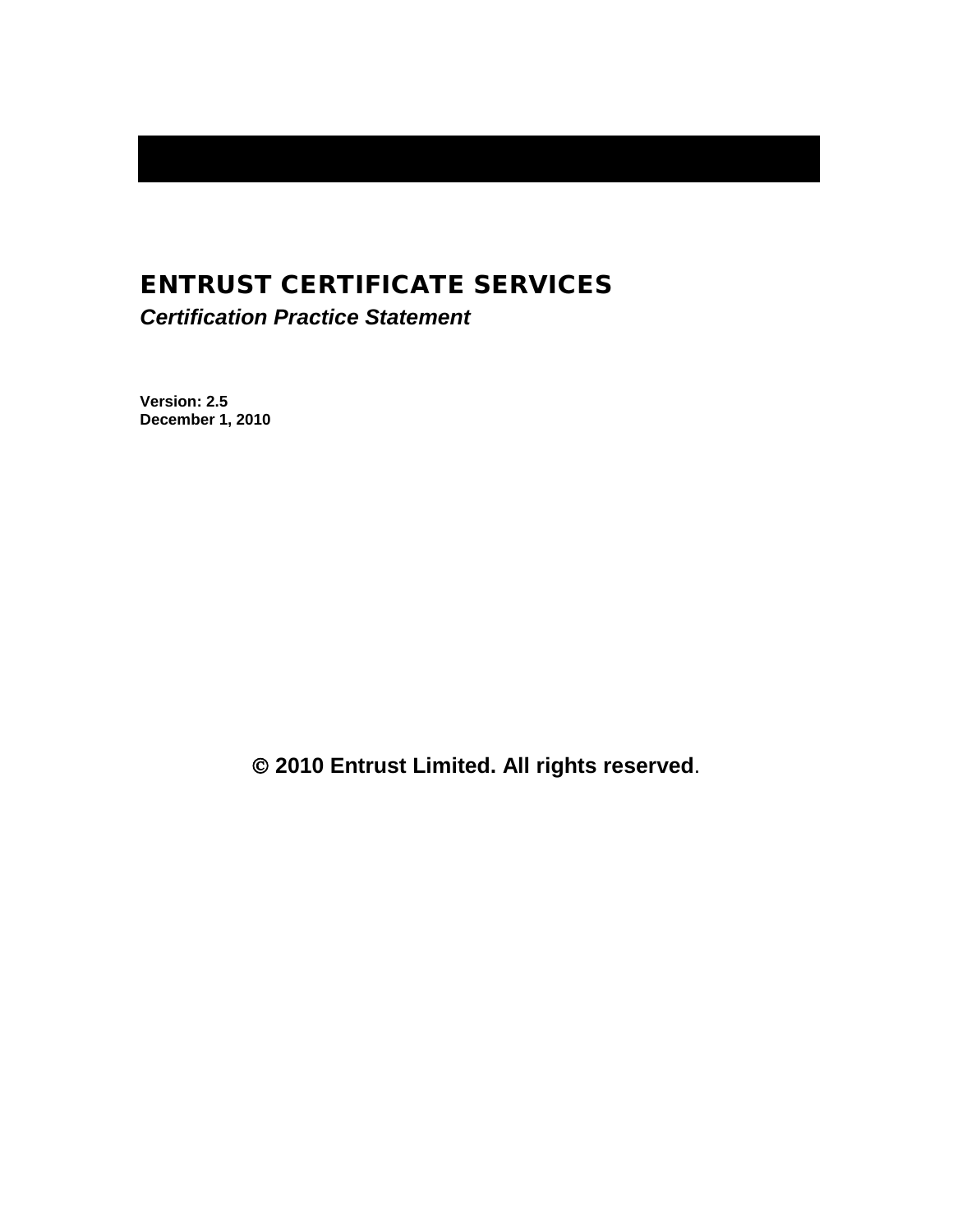# **Revision History**

| Issue | Date                   | Changes in this Revision                                                                         |  |
|-------|------------------------|--------------------------------------------------------------------------------------------------|--|
| 1.0   | May 26, 1999           | Initial version.                                                                                 |  |
| 2.0   | July 1, 2000           | Addition of provisions dealing with subordinate                                                  |  |
|       |                        | entities (such as third party registration                                                       |  |
|       |                        | authorities) in the Entrust.net SSL Web Server                                                   |  |
|       |                        | public key infrastructure. Revision of numerous                                                  |  |
|       |                        | other terms and conditions.                                                                      |  |
|       |                        |                                                                                                  |  |
| 2.01  | May 30, 2001           | Minor revisions having no substantive impact.                                                    |  |
| 2.02  | <b>January 1, 2002</b> | Minor revisions related to replacement Cross                                                     |  |
|       |                        | Certificate.                                                                                     |  |
| 2.03  | January 1, 2003        | Entrust legal name change.                                                                       |  |
| 2.04  | <b>August 20, 2003</b> | Minor revisions related to use of certificates on                                                |  |
|       |                        | more than one server; permitting use of asterisk                                                 |  |
|       |                        | in Subject name                                                                                  |  |
| 2.05  | November 28, 2003      | Minor revisions to language to handle licensing                                                  |  |
|       |                        | issues.                                                                                          |  |
| 2.06  | May 14, 2004           | Minor revisions to language for export                                                           |  |
|       |                        | requirements.                                                                                    |  |
| 2.1   | August 1, 2007         | Minor revisions to ensure consistency with the                                                   |  |
|       |                        | CPS for EV SSL Certificates and to add OCSP                                                      |  |
|       |                        | references.                                                                                      |  |
| 2.2   | August 11, 2008        | Minor revisions to terminology to replace                                                        |  |
|       |                        | references to Entrust SSL Web Server Certificates                                                |  |
|       |                        | with Entrust SSL Certificates. Revision to                                                       |  |
|       |                        | authentication of individuals, routine rekey and                                                 |  |
|       |                        | key changeover. Other minor revisions having no                                                  |  |
|       |                        | substantive impact.                                                                              |  |
| 2.3   | September 8, 2009      | Updates for Code Signing and Client Certificates.<br>Added Appendix A with Certificate Profiles. |  |
|       |                        | Revisions to add additional application software                                                 |  |
|       |                        | vendors and relying parties as third party                                                       |  |
|       |                        | beneficiaries. Deleted Subscriber notice                                                         |  |
|       |                        | requirements.                                                                                    |  |
| 2.4   | August 16, 2010        | Updates for Class 1 and 2 Client Certificates and                                                |  |
|       |                        | <b>Document Signing Certificates</b>                                                             |  |
| 2.5   | December 1, 2010       | Updates for Time-Stamp Certificates and end                                                      |  |
|       |                        | entity certificate key sizes                                                                     |  |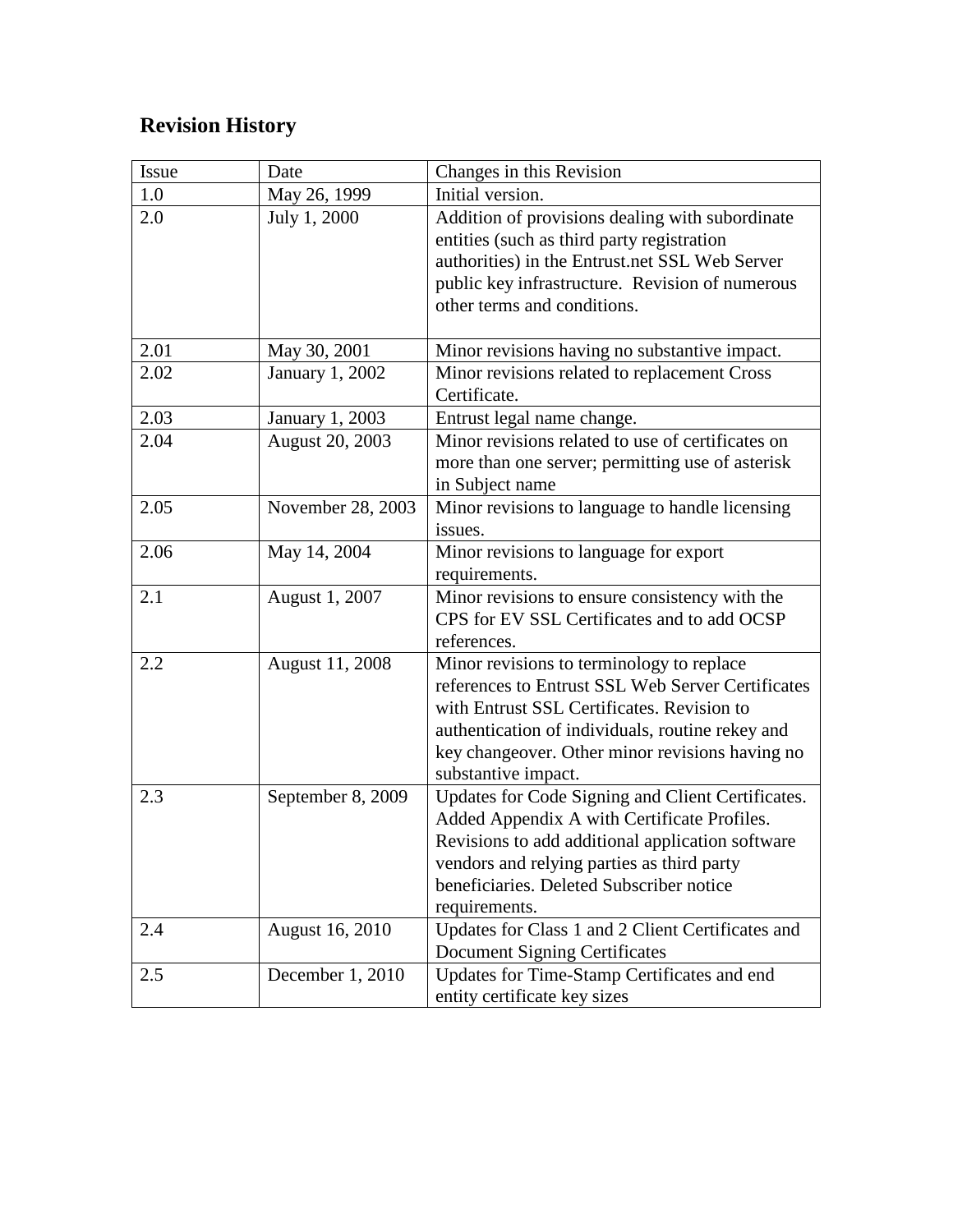# **TABLE OF CONTENTS**

| 1.1              |                                           |  |  |
|------------------|-------------------------------------------|--|--|
| 1.2              |                                           |  |  |
| 1.3              | 1.3.1<br>1.3.2<br>1.3.3<br>1.3.4          |  |  |
| 1.4<br>1.5       | 1.4.1<br>1.4.2<br>1.4.3<br>1.5.1          |  |  |
|                  | 1.5.2                                     |  |  |
| $\overline{2}$ . |                                           |  |  |
| 2.1              | 2.1.1<br>2.1.2<br>2.1.3<br>2.1.4<br>2.1.5 |  |  |
| 2.2              |                                           |  |  |
|                  | 2.2.1<br>2.2.2                            |  |  |
| 2.3              |                                           |  |  |
|                  | 2.3.1<br>2.3.2<br>2.3.3                   |  |  |
| 2.4              |                                           |  |  |
|                  | 2.4.1<br>2.4.2<br>2.4.3                   |  |  |
| $2.5\,$          |                                           |  |  |
|                  | 2.5.1<br>2.5.2<br>2.5.3<br>2.5.4<br>2.5.5 |  |  |
| 2.6              |                                           |  |  |
|                  | 2.6.1<br>2.6.2<br>2.6.3<br>2.6.4          |  |  |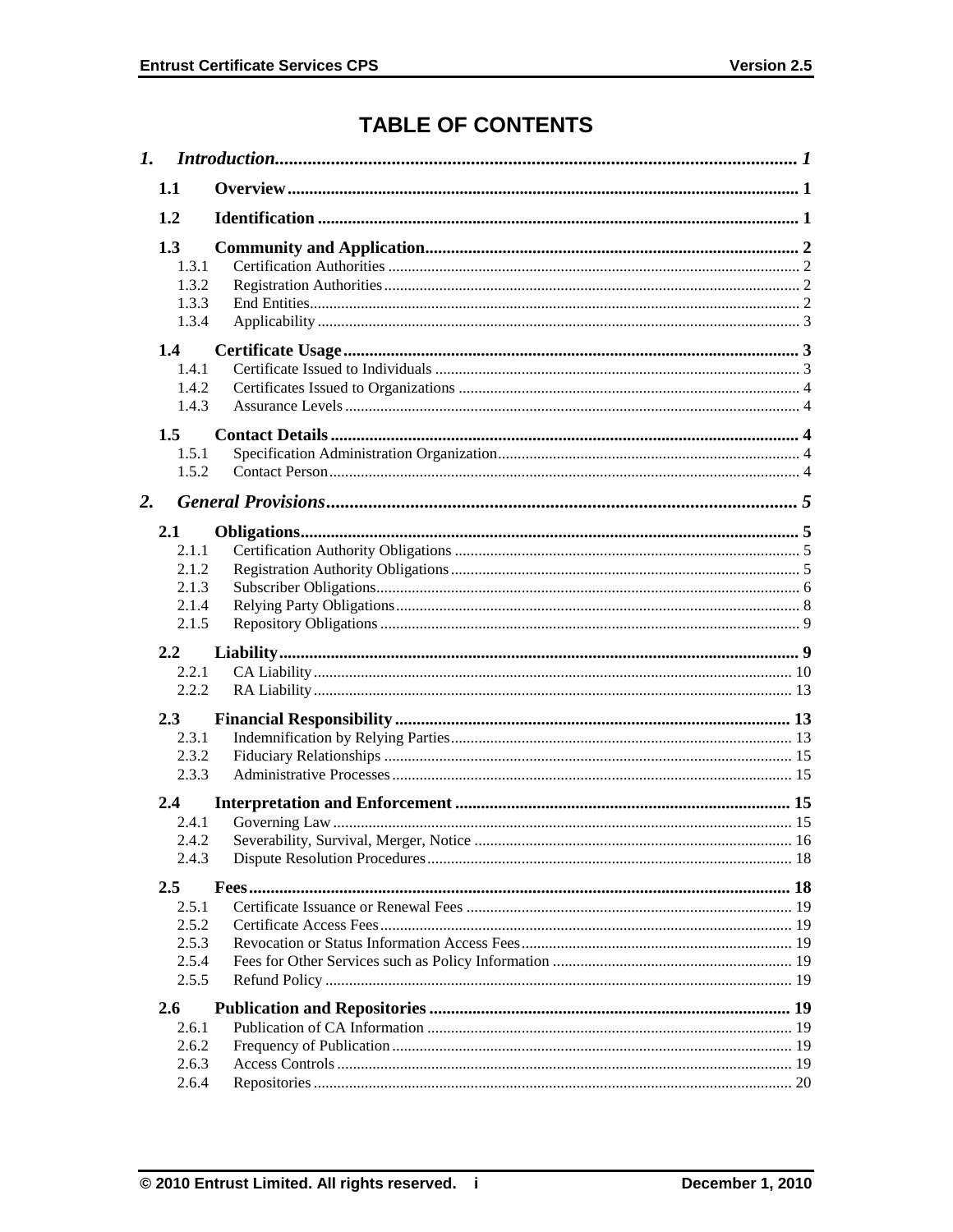|                      | 2.7            |  |    |  |  |
|----------------------|----------------|--|----|--|--|
|                      | 2.7.1          |  |    |  |  |
|                      | 2.7.2          |  |    |  |  |
| 2.7.3                |                |  |    |  |  |
|                      | 2.7.4          |  |    |  |  |
|                      | 2.7.5          |  |    |  |  |
|                      | 2.7.6          |  |    |  |  |
|                      | 2.8            |  |    |  |  |
|                      | 2.8.1          |  |    |  |  |
|                      | 2.8.2          |  |    |  |  |
|                      | 2.8.3          |  |    |  |  |
|                      | 2.8.4          |  |    |  |  |
|                      | 2.8.5          |  |    |  |  |
|                      | 2.8.6          |  |    |  |  |
|                      | 2.8.7          |  |    |  |  |
|                      |                |  |    |  |  |
|                      | 2.9            |  |    |  |  |
| $\boldsymbol{\beta}$ |                |  |    |  |  |
|                      |                |  |    |  |  |
|                      | 3.1            |  |    |  |  |
|                      | 3.1.1          |  |    |  |  |
|                      | 3.1.2          |  |    |  |  |
|                      | 3.1.3          |  |    |  |  |
|                      | 3.1.4          |  |    |  |  |
|                      | 3.1.5          |  |    |  |  |
|                      | 3.1.6<br>3.1.7 |  |    |  |  |
|                      | 3.1.8          |  |    |  |  |
|                      | 3.1.9          |  |    |  |  |
|                      | 3.1.10         |  |    |  |  |
|                      |                |  |    |  |  |
|                      | 3.2            |  |    |  |  |
|                      | 3.3            |  |    |  |  |
|                      |                |  |    |  |  |
|                      | 3.4            |  |    |  |  |
| 4                    |                |  | 29 |  |  |
|                      |                |  |    |  |  |
|                      | 4.1            |  | 29 |  |  |
|                      | 4.2            |  |    |  |  |
|                      | 4.3            |  |    |  |  |
|                      | 4.4            |  |    |  |  |
|                      | 4.4.1          |  |    |  |  |
|                      | 4.4.2          |  |    |  |  |
|                      | 4.4.3          |  |    |  |  |
|                      | 4.4.4          |  |    |  |  |
|                      | 4.4.5          |  |    |  |  |
|                      | 4.4.6          |  |    |  |  |
|                      | 4.4.7          |  |    |  |  |
|                      | 4.4.8          |  |    |  |  |
|                      | 4.4.9          |  |    |  |  |
|                      | 4.4.10         |  |    |  |  |
|                      | 4.4.11         |  |    |  |  |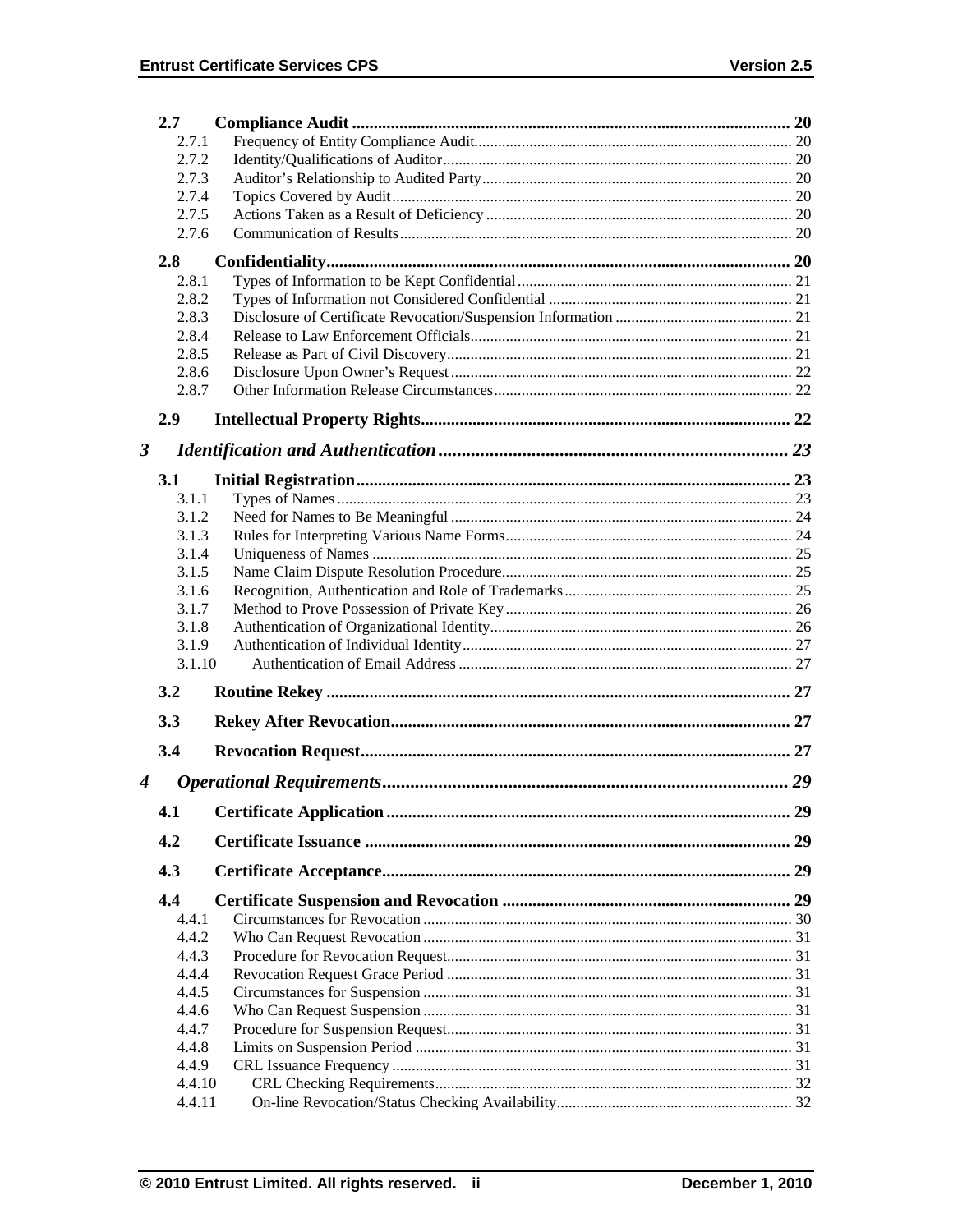|   | 4.4.12<br>4.4.13 |  |
|---|------------------|--|
|   | 4.4.14           |  |
|   | 4.4.15           |  |
|   | 4.5              |  |
|   | 4.6              |  |
|   | 4.7              |  |
|   | 4.8              |  |
|   | 4.9              |  |
| 5 |                  |  |
|   | 5.1              |  |
|   | 5.1.1            |  |
|   | 5.1.2            |  |
|   | 5.1.3            |  |
|   | 5.1.4            |  |
|   | 5.1.5            |  |
|   | 5.1.6            |  |
|   | 5.1.7            |  |
|   |                  |  |
|   | 5.2              |  |
|   | 5.3              |  |
|   |                  |  |
| 6 |                  |  |
|   | 6.1              |  |
|   | 6.1.1            |  |
|   | 6.1.2            |  |
|   | 6.1.3            |  |
|   | 6.1.4            |  |
|   | 6.1.5            |  |
|   | 6.1.6            |  |
|   | 6.1.7            |  |
|   | 6.1.8            |  |
|   | 6.1.9            |  |
|   | 6.2              |  |
|   | 6.3              |  |
|   | 6.4              |  |
|   | 6.5              |  |
|   | 6.6              |  |
|   | 6.6.1            |  |
|   | 6.6.2            |  |
|   | 6.6.3            |  |
|   | 6.7              |  |
|   | 6.8              |  |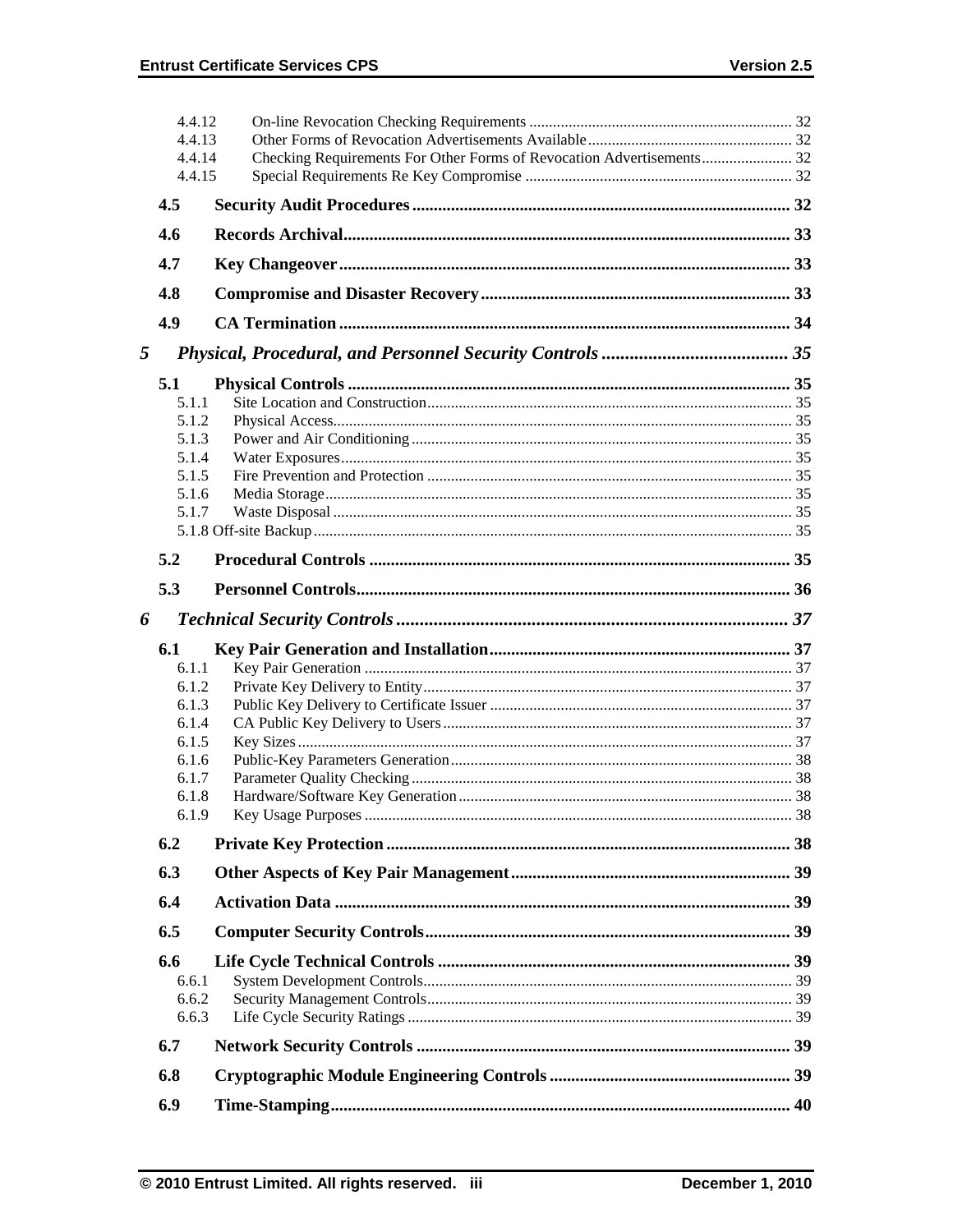| $\overline{7}$ |     |                                                                              |  |  |  |  |
|----------------|-----|------------------------------------------------------------------------------|--|--|--|--|
|                | 7.1 |                                                                              |  |  |  |  |
|                |     |                                                                              |  |  |  |  |
|                |     |                                                                              |  |  |  |  |
|                |     |                                                                              |  |  |  |  |
|                |     |                                                                              |  |  |  |  |
|                |     |                                                                              |  |  |  |  |
|                |     |                                                                              |  |  |  |  |
|                |     |                                                                              |  |  |  |  |
|                |     |                                                                              |  |  |  |  |
|                | 7.2 |                                                                              |  |  |  |  |
|                | 7.3 |                                                                              |  |  |  |  |
| 8              |     |                                                                              |  |  |  |  |
|                | 8.1 |                                                                              |  |  |  |  |
|                | 8.2 |                                                                              |  |  |  |  |
|                | 8.3 |                                                                              |  |  |  |  |
| 9              |     |                                                                              |  |  |  |  |
| <i>10</i>      |     |                                                                              |  |  |  |  |
|                |     |                                                                              |  |  |  |  |
|                |     | Root Certificate: Entrust.net Secure Server Certification Authority  48      |  |  |  |  |
|                |     |                                                                              |  |  |  |  |
|                |     | Root Certificate: Entrust.net Certification Authority (2048) - (Updated)  50 |  |  |  |  |
|                |     |                                                                              |  |  |  |  |
|                |     |                                                                              |  |  |  |  |
|                |     |                                                                              |  |  |  |  |
|                |     |                                                                              |  |  |  |  |
|                |     |                                                                              |  |  |  |  |
|                |     |                                                                              |  |  |  |  |
|                |     |                                                                              |  |  |  |  |
|                |     |                                                                              |  |  |  |  |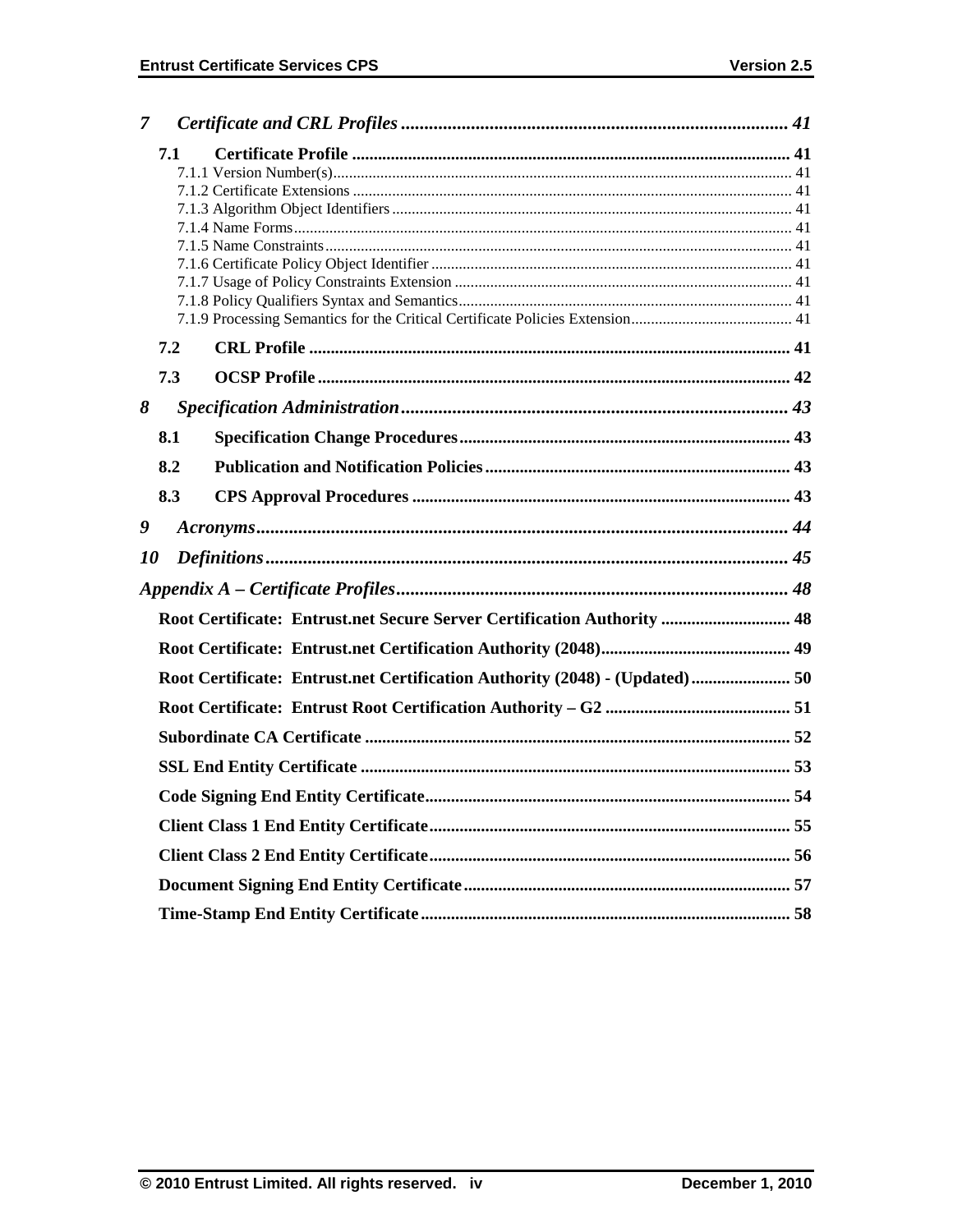# **1. Introduction**

Entrust Limited ("Entrust") uses Entrust's award winning Entrust Authority family of software products to provide standards-compliant digital certificates that enable more secure on-line communications.

The Entrust Certificate Services Certification Authorities issue Entrust Certificates, as defined in §10, which include the following Certificate Types:

- Extended Validation SSL Certificate(s) ("EV SSL Certificate(s)")
- WAP server Certificate(s) ("Entrust WAP Server Certificate(s)"),
- SSL Certificate(s) ("Entrust SSL Certificate(s)" and "Entrust SSL Web Server Certificate(s)")
- CDS Certificate(s) ("Entrust Certificate(s) for Adobe CDS")
- Code Signing Certificate(s) ("Entrust Code Signing Certificate(s)")
- Client Certificate(s) ("Entrust Client Certificate(s)")
- Document Signing Certificate(s) ("Entrust Document Signing Certificate(s)")
- Time-Stamp Certificates(s) ("Entrust Time-Stamp Certificates(s)")

This Certification Practice Statement ("CPS") applies to the following Certificate Types:

- Entrust SSL Certificates and Entrust SSL Web Server Certificates
- Entrust Code Signing Certificates
- Entrust Client Certificates
- Entrust Document Signing Certificates
- Time-Stamp Certificates(s) ("Entrust Time-Stamp Certificates(s)")

This CPS does not apply to the following Certificate Types that are addressed in separate Certification Practice Statements:

- EV SSL Certificates
- Entrust WAP Server Certificates
- Entrust Certificates for Adobe CDS

#### **1.1 Overview**

This Entrust CPS describes the practices and procedures of (i) the Entrust Certification Authorities, and (ii) Registration Authorities operating under the Entrust Certification Authorities. This Entrust CPS also describes the terms and conditions under which Entrust makes Certification Authority and Registration Authority services available in respect to Entrust Certificates. This Entrust CPS is applicable to all persons, entities, and organizations, including, without limitation, all Applicants, Subscribers, Relying Parties, Resellers, Co-marketers and any other persons, entities, or organizations that have a relationship with (i) Entrust in respect to Entrust Certificates and/or any services provided by Entrust in respect to Entrust Certificates, or (ii) any Registration Authorities operating under an Entrust Certification Authorities, or any Resellers or Co-marketers providing any services in respect to Entrust Certificates. This Entrust CPS is incorporated by reference into all Entrust Certificates issued by Entrust Certification Authorities. This Entrust CPS provides Applicants, Subscribers, Relying Parties, Resellers, Co-marketers and other persons, entities, and organizations with a statement of the practices and policies of the Entrust Certification Authorities and also of the Registration Authorities operating under the Entrust Certification Authorities. This Entrust CPS also provides a statement of the rights and obligations of Entrust, any third parties that are operating Registration Authorities under the Entrust Certification Authorities, Applicants, Subscribers, Relying Parties, Resellers, Co-marketers and any other persons, entities, or organizations that may use or rely on Entrust Certificates or have a relationship with an Entrust Certification Authority or a Registration Authority operating under an Entrust Certification Authority in respect to Entrust Certificates and/or any services in respect to Entrust Certificates .

#### **1.2 Identification**

This document is called the Entrust Certificate Services Certification Practice Statement.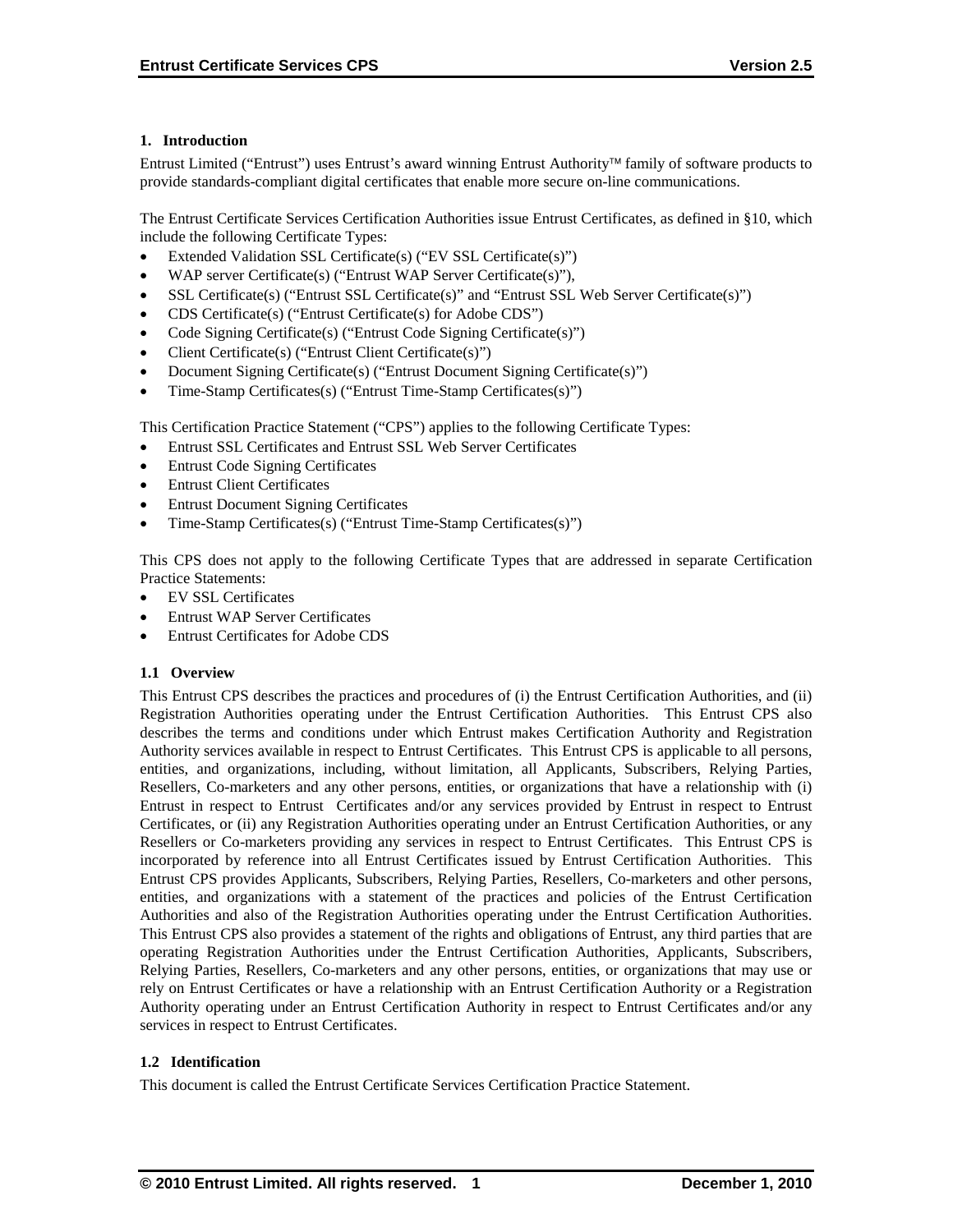Each Certificate issued by the Entrust CA to a Subscriber contains an Object Identifier (OID) defined by the Entrust CA in the certificate's certificatePolicies extension that:

- 1. indicates which Entrust CA policy statement (i.e. this CPS) relates to that certificate, and which
- 2. asserts the Entrust CA's adherence to and compliance with this CPS.

The following OIDs have been registered by the Entrust CA for inclusion in Entrust Certificates:

| <b>Entrust SSL Certificates:</b>              | 1.2.840.113533.7.75.2<br>2.16.840.1.114028.10.1.5        |
|-----------------------------------------------|----------------------------------------------------------|
| <b>Entrust Code Signing Certificates:</b>     | 2.16.840.1.114028.10.1.3                                 |
| <b>Entrust Client Certificates:</b>           |                                                          |
| Class 1:<br>Class 2:                          | 2.16.840.1.114028.10.1.4.1<br>2.16.840.1.114028.10.1.4.2 |
| <b>Entrust Document Signing Certificates:</b> | 2.16.840.1.114028.10.1.6                                 |
| <b>Entrust Time-Stamp Certificates:</b>       | 2.16.840.1.114028.10.1.7                                 |

#### **1.3 Community and Application**

### **1.3.1 Certification Authorities**

In the Entrust public-key infrastructure, Certification Authorities may accept Certificate Signing Requests (CSRs) and Public Keys from Applicants whose identity has been verified as provided herein by an Entrustoperated Registration Authority or by an independent third-party Registration Authority operating under an Entrust Certification Authority. If an Entrust Certificate Application is verified, the verifying Registration Authority will send a request to an Entrust Certification Authority for the issuance of an Entrust Certificate. The Entrust Certification Authority will create an Entrust Certificate containing the Public Key and identification information contained in the request sent by the Registration Authority to that Entrust Certification Authority. The Entrust Certificate created in response to the request will be digitally signed by the Entrust Certification Authority.

Only Certification Authorities authorized by Entrust are permitted to issue Entrust Certificates. In the event that more than one Certification Authority is authorized to issue Entrust Certificates, Entrust will post a list of authorized Certification Authorities in the Entrust Repository.

#### **1.3.2 Registration Authorities**

In the Entrust public-key infrastructure, Registration Authorities under the Entrust Certification Authorities may accept Entrust Certificate Applications from Applicants and perform a limited verification of the information contained in such Entrust Certificate Applications. The information provided is verified according to the procedures established by the Entrust Policy Authority. A Registration Authority operating under an Entrust Certification Authority may send a request to such Entrust Certification Authority to issue an Entrust Certificate to the Applicant.

Only Registration Authorities authorized by Entrust are permitted to submit requests to an Entrust Certification Authority for the issuance of Entrust Certificates.

# **1.3.3 End Entities**

End entities for the Entrust public-key infrastructure consist of: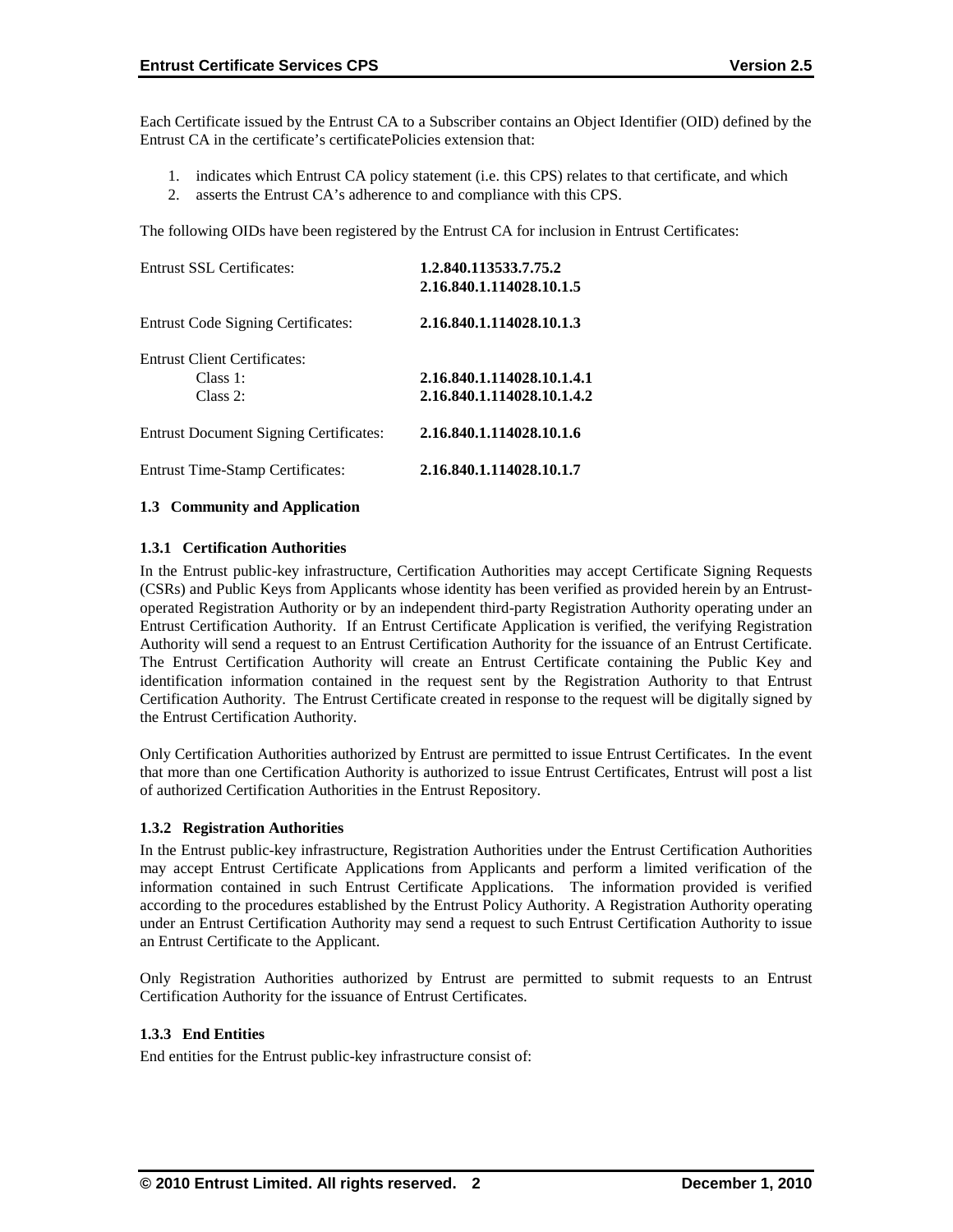- 1. **Applicants** An Applicant is a person, entity, or organization that has applied for, but has not yet been issued an Entrust Certificate.
- 2. **Subscribers**  A Subscriber is a person, entity, or organization that has been issued an Entrust Certificate.
- 3. **Relying Parties**  A Relying Party is a person, entity, or organization that relies on or uses an Entrust Certificate and/or any other information provided in an Entrust Repository to verify the identity and Public Key of a Subscriber and/or use such Public Key to send or receive encrypted communications to or from a Subscriber.

Additionally, Certificate Beneficiaries are express third party beneficiaries of this CPS and all agreements into which it is incorporated.

### **1.3.4 Applicability**

This Entrust CPS is applicable to the following Certificate Types issued by Entrust Certification Authorities.

#### Entrust SSL Certificates

SSL Certificates are intended for use in establishing web-based data communication conduits via TLS/SSL protocols. Entrust SSL Certificates conform to the requirements of the ITU-T X.509 v3 standard. The primary purpose of an SSL Certificate is to facilitate the exchange of encryption keys in order to enable the encrypted communication of information over the Internet between the user of an Internet browser and a secure server.

#### Entrust Code Signing Certificates

Code Signing Certificates are used by content and software developers and publishers to digitally sign executables and other content. Entrust Code Signing Certificates conform to the requirements of the ITU-T X.509 v3 standard. The primary purpose of a Code Signing Certificate is to provide a method of ensuring that an executable object has come from an identifiable software publisher and has not been altered since signing.

#### Entrust Client Certificates

Client Certificates are used by individuals to digitally sign and encrypt electronic messages via an S/MIME compliant application. Entrust Client Certificates conform to the requirements of the ITU-T X.509 v3 standard. The primary purpose of a Client Certificate is to provide authentication, message integrity and non-repudiation of origin (using digital signatures) and privacy (using encryption).

#### Entrust Document Signing Certificates

Document Signing Certificates are used by individuals to digitally sign and encrypt electronic documents. Entrust Document Signing Certificates conform to the requirements of the ITU-T X.509 v3 standard. Document Signing Certificates help to provide authentication and document integrity.

#### Entrust Time-Stamp Certificates

Time-Stamp Certificates are used by individuals to digitally sign time-stamp responses. Entrust Time-Stamp Certificates conform to the requirements of the ITU-T X.509 v3 standard. Time-Stamp Certificates help to provide authentication and time-stamp token integrity.

#### **1.4 Certificate Usage**

#### **1.4.1 Certificate Issued to Individuals**

Entrust Certificates issued to individuals are typically used to sign and encrypt e-mail and to authenticate to applications (client authentication).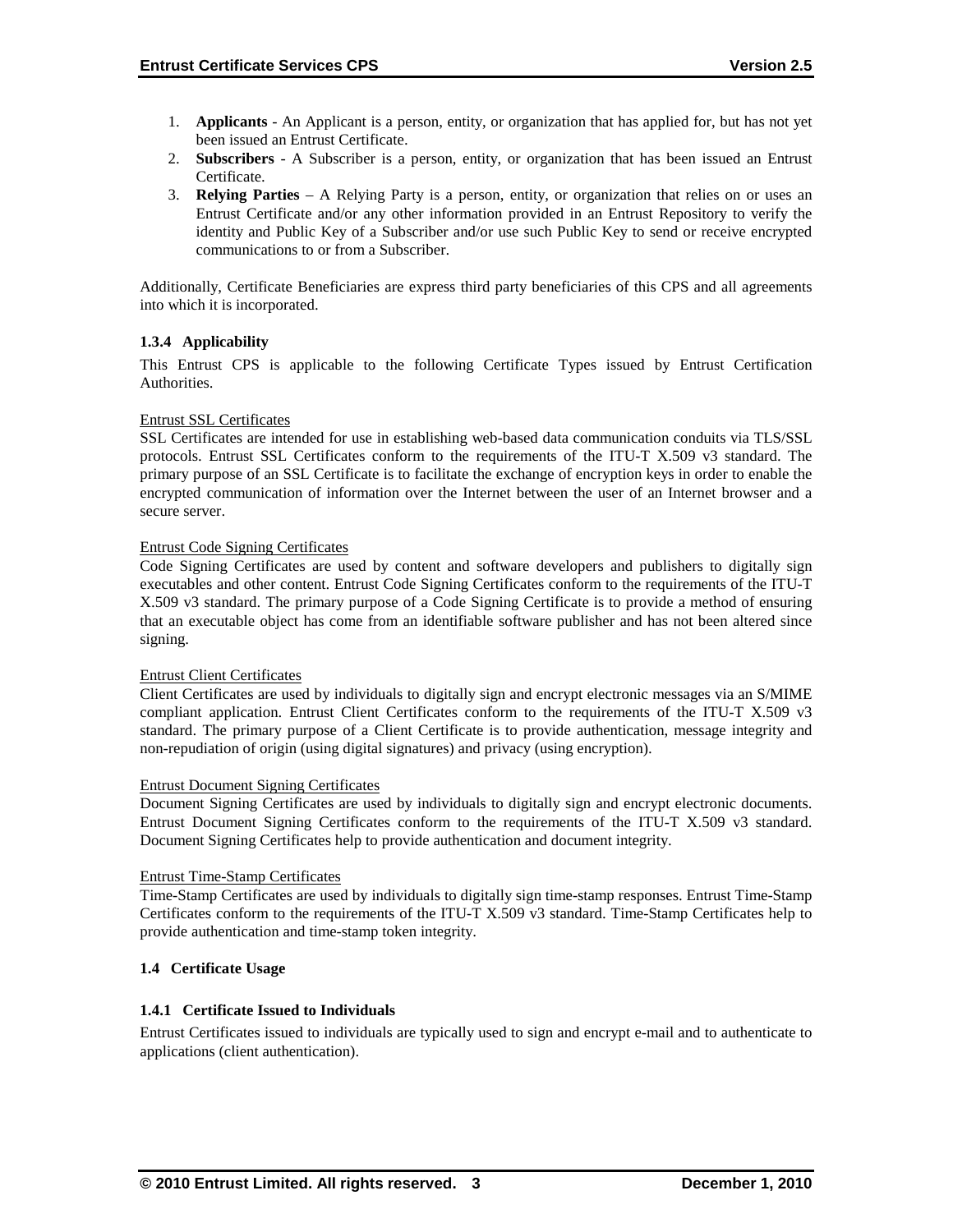# **1.4.2 Certificates Issued to Organizations**

Entrust Certificates issued to organizations are typically used for server authentication, SSL/TLS secure sessions, and code signing.

# **1.4.3 Assurance Levels**

**Class 1 Certificates** is considered to be low assurance, as the verification method simply confirms that the Subscriber controls the asserted email address. No verification checks of the Subscriber's identity are performed.

**Class 2 Certificates** provide a greater level of assurance over Class 1 Certificates, because in addition to email address control, basic verification steps are performed to confirm the identity of the Subscriber.

### **1.5 Contact Details**

### **1.5.1 Specification Administration Organization**

The Entrust CPS is administered by the Entrust Policy Authority; it is based on the policies established by Entrust Limited .

### **1.5.2 Contact Person**

The contact information for questions about Entrust Certificates is:

Entrust Limited 1000 Innovation Drive Ottawa, Ontario Canada K2K 3E7 Attn: Entrust Certificate Services

Tel: 1-866-267-9297 or 1-613-270-2680 Fax: 1-877-839-3538 or 1-613-270-3260

Email: ssl@Entrust.com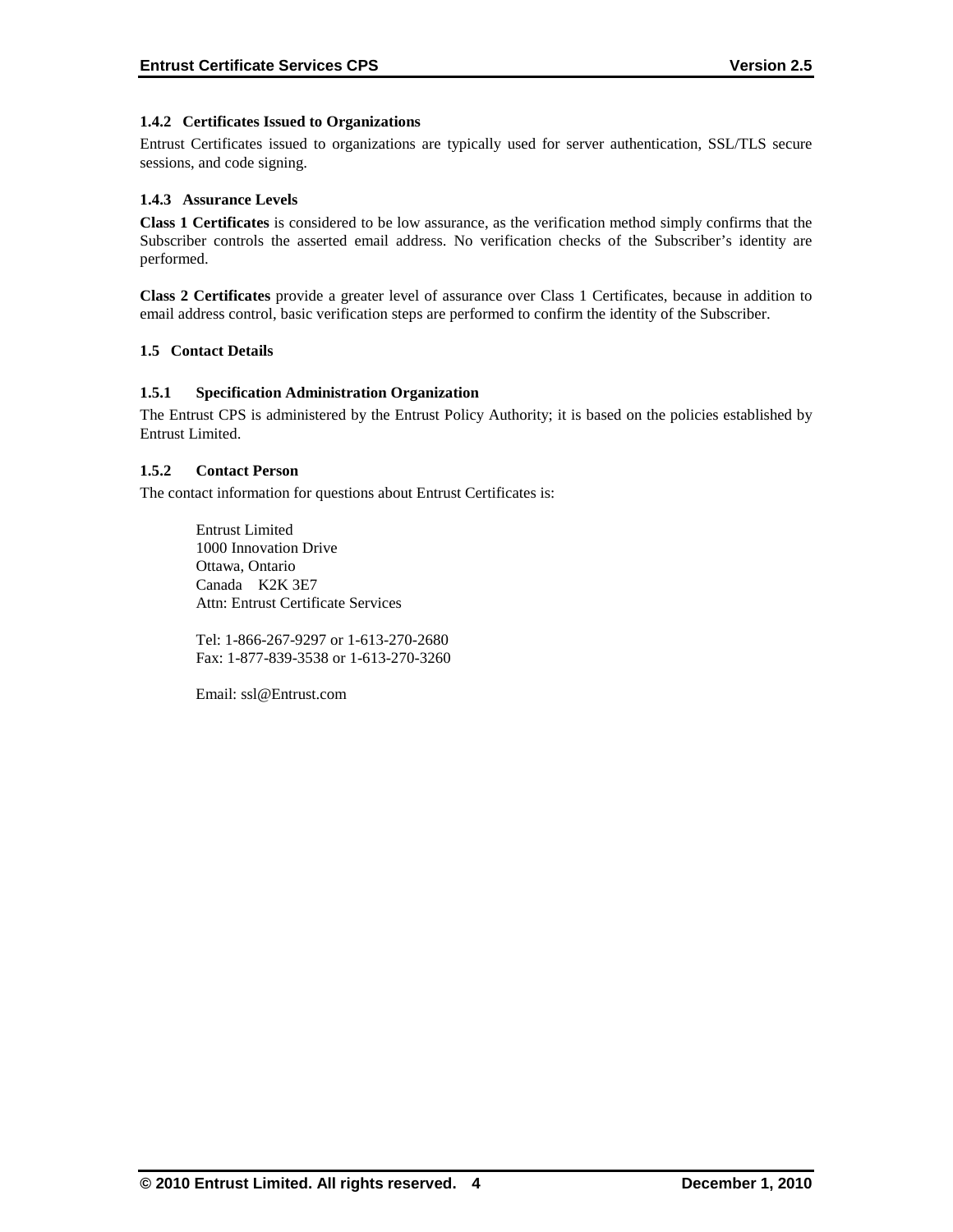# **2. General Provisions**

#### **2.1 Obligations**

#### **2.1.1 Certification Authority Obligations**

An Entrust Certification Authority shall:

- (i) provide Certification Authority services in accordance with the terms and conditions of the Entrust CPS;
- (ii) upon receipt of a request from a Registration Authority operating under such Entrust Authority, issue an Entrust Certificate in accordance with the terms and conditions of the Entrust CPS;
- (iii) make available Entrust Certificate revocation information by issuing Entrust Certificates and by issuing and making available Entrust Certificate CRLs in an Entrust Repository in accordance with the terms and conditions of the Entrust CPS;
- (iv) issue and publish Entrust Certificate CRLs on a regular schedule in accordance with the terms and conditions of the Entrust CPS; and
- (v) upon receipt of a revocation request from a Registration Authority operating under such Entrust Certification Authority, revoke the specified Entrust Certificate in accordance with the terms and conditions of the Entrust CPS.

In operating the Entrust Certification Authorities, Entrust may use one or more representatives or agents to perform its obligations under the Entrust CPS, any Subscription Agreements, or any Relying Party Agreements, provided that Entrust shall remain responsible for its performance.

# **2.1.2 Registration Authority Obligations**

A Registration Authority operating under an Entrust Certification Authority shall:

- (i) receive Entrust Certificate Applications in accordance with the terms and conditions of the Entrust CPS;
- (ii) perform limited verification of information submitted by Applicants when applying for Entrust Certificates, and if such verification is successful, submit a request to an Entrust Certification Authority for the issuance of an Entrust Certificate, all in accordance with the terms and conditions of the Entrust CPS;
- (iii) receive and verify requests from Subscribers for the revocation of Entrust Certificates, and if the verification of a revocation request is successful, submit a request to an Entrust Certification Authority for the revocation of such Entrust Certificate, all in accordance with the terms and conditions of the Entrust CPS;
- (iv) notify Subscribers, in accordance with the terms and conditions of the Entrust CPS, that an Entrust Certificate has been issued to them; and
- (v) notify Subscribers, in accordance with the terms and conditions of the Entrust CPS, that an Entrust Certificate issued to them has been revoked or will soon expire.

Entrust may use one or more representatives or agents to perform its obligations in respect of an Entrustoperated Registration Authority under the Entrust CPS, any Subscription Agreements, or any Relying Party Agreements, provided that Entrust shall remain responsible for the performance of such representatives or agents under the Entrust CPS, any Subscription Agreements, or any Relying Party Agreements. Entrust may appoint independent third parties to act as Registration Authorities under an Entrust Certification Authority. Such independent third-party Registration Authorities shall be responsible for their performance under the Entrust CPS, any Subscription Agreements, or any Relying Party Agreements. Entrust shall not be responsible for the performance of such independent third-party Registration Authorities. Independent third-party Registration Authorities may use one or more representatives or agents to perform their obligations when acting as a Registration Authority under an Entrust Certification Authority. Independent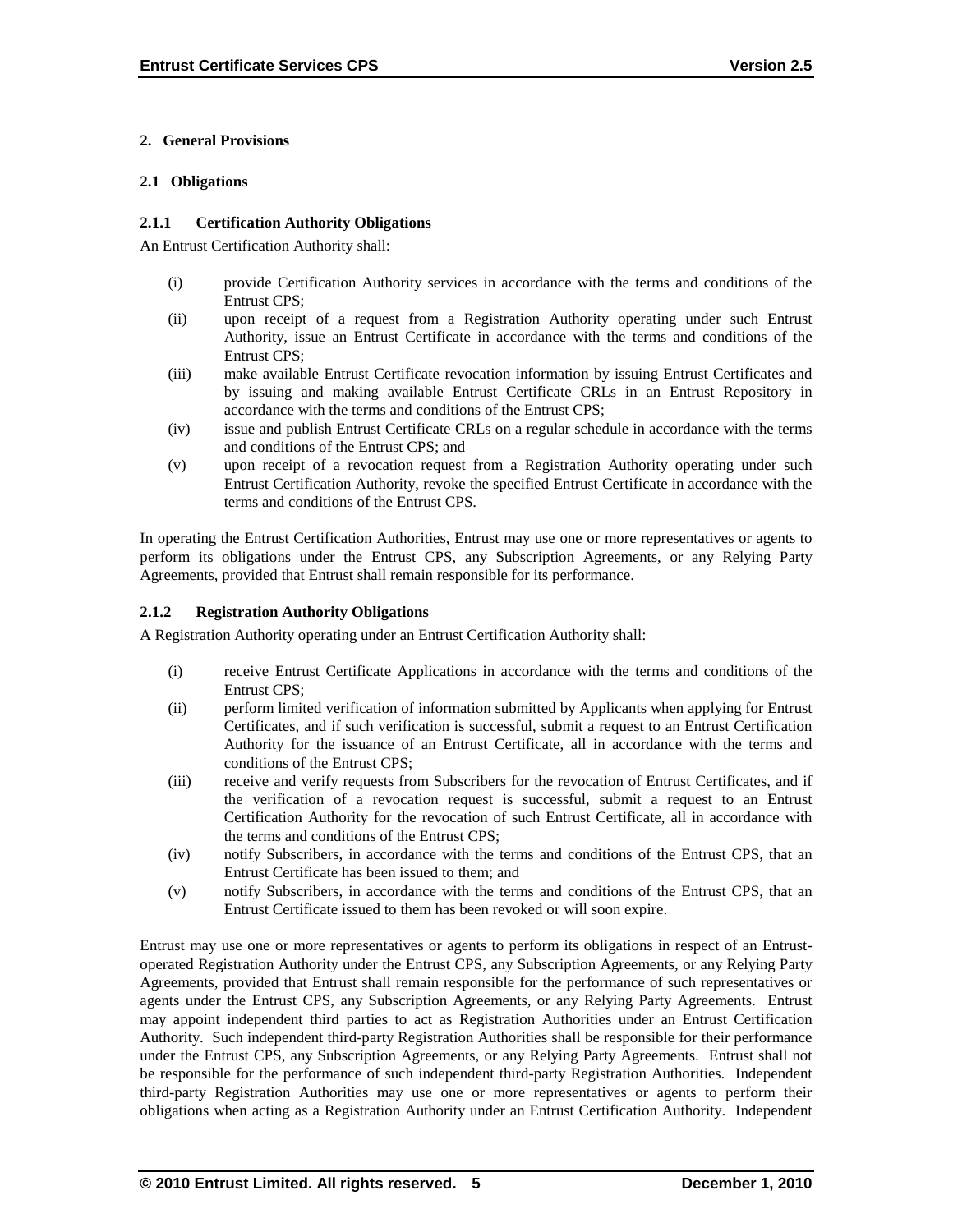third-party Registration Authorities shall remain responsible for the performance of such representatives or agents under the Entrust CPS, any Subscription Agreements, or any Relying Party Agreements. Entrust may appoint Resellers and Co-marketers for (i) Entrust Certificates, and (ii) services provided in respect to Entrust Certificates. Such Resellers and Co-marketers shall be responsible for their performance under the Entrust CPS, any Subscription Agreements, or any Relying Party Agreements. Entrust shall not be responsible for the performance of any such Resellers and Co-marketers. Resellers and Co-marketers may use one or more representatives or agents to perform their obligations under the Entrust CPS, any Subscription Agreements, or any Relying Party Agreements. Resellers and Co-marketers shall remain responsible for the performance of such representatives or agents under the Entrust CPS, any Subscription Agreements, or any Relying Party Agreements. Independent third-party Registration Authorities, Resellers, and Co-marketers shall be entitled to receive all of the benefit of all (i) disclaimers of representations, warranties, and conditions, (ii) limitations of liability, (iii) representations and warranties from Applicants, Subscribers, and Relying Parties, and (iv) indemnities from Applicants, Subscribers, and Relying Parties, set forth in this Entrust CPS, any Subscription Agreements, and any Relying Party Agreements.

#### **2.1.3 Subscriber Obligations**

Subscribers and Applicants shall:

- (i) understand and, if necessary, receive proper education in the use of Public-Key cryptography and Certificates including Entrust Certificates;
- (ii) provide, in any communications with Entrust or an independent third-party Registration Authority, correct information with no errors, misrepresentations, or omissions;
- (iii) generate a new, secure, and cryptographically sound Key Pair to be used in association with the Subscriber's Entrust Certificate or Applicant's Entrust Certificate Application, if not generated by an Entrust Certification Authority;
- (iv) understand and accept the risk of using a Key Pair that is less than 2048 bit RSA;
- (v) read and agree to all terms and conditions of the Entrust CPS and Subscription Agreement;
- (vi) refrain from modifying the contents of an Entrust Certificate;
- (vii) use Entrust Certificates exclusively for legal and authorized purposes in accordance with the terms and conditions of the Entrust CPS and applicable laws;
- (viii) only use an Entrust Certificate on behalf of the person, entity, or organization listed as the Subject in such Entrust Certificate;
- (ix) keep confidential and properly protect the Subscriber's or Applicant's Private Keys;
- (x) notify Entrust or, if Applicant submitted its Entrust Certificate Application to an independent thirdparty Registration Authority, such independent third-party Registration Authority, as soon as reasonably practicable of any change to any information included in the Applicant's Entrust Certificate Application or any change in any circumstances that would make the information in the Applicant's Entrust Certificate Application misleading or inaccurate;
- (xi) notify Entrust or, if Subscriber received its Entrust Certificate through an independent third-party Registration Authority, such independent third-party Registration Authority, as soon as reasonably practicable of any change to any information included in the Subscriber's Entrust Certificate or any change in any circumstances that would make the information in the Subscriber's Entrust Certificate misleading or inaccurate;
- (xii) immediately cease to use an Entrust Certificate if any information included in the Subscriber's Entrust Certificate or if a change in circumstances would make the information in the Subscriber's Entrust Certificate misleading or inaccurate;
- (xiii) notify Entrust or, if Subscriber received its Entrust Certificate from an independent third-party Registration Authority, such independent third-party Registration Authority, immediately of any suspected or actual Compromise of the Subscriber's or Applicant's Private Keys and request the revocation of such Entrust Certificate;
- (xiv) immediately cease to use the Subscriber's Entrust Certificate upon (a) expiration or revocation of such Entrust Certificate, or (b) any suspected or actual Compromise of the Private Key corresponding to the Public Key in such Entrust Certificate, and remove such Entrust Certificate from the devices and/or software in which it has been installed, where applicable;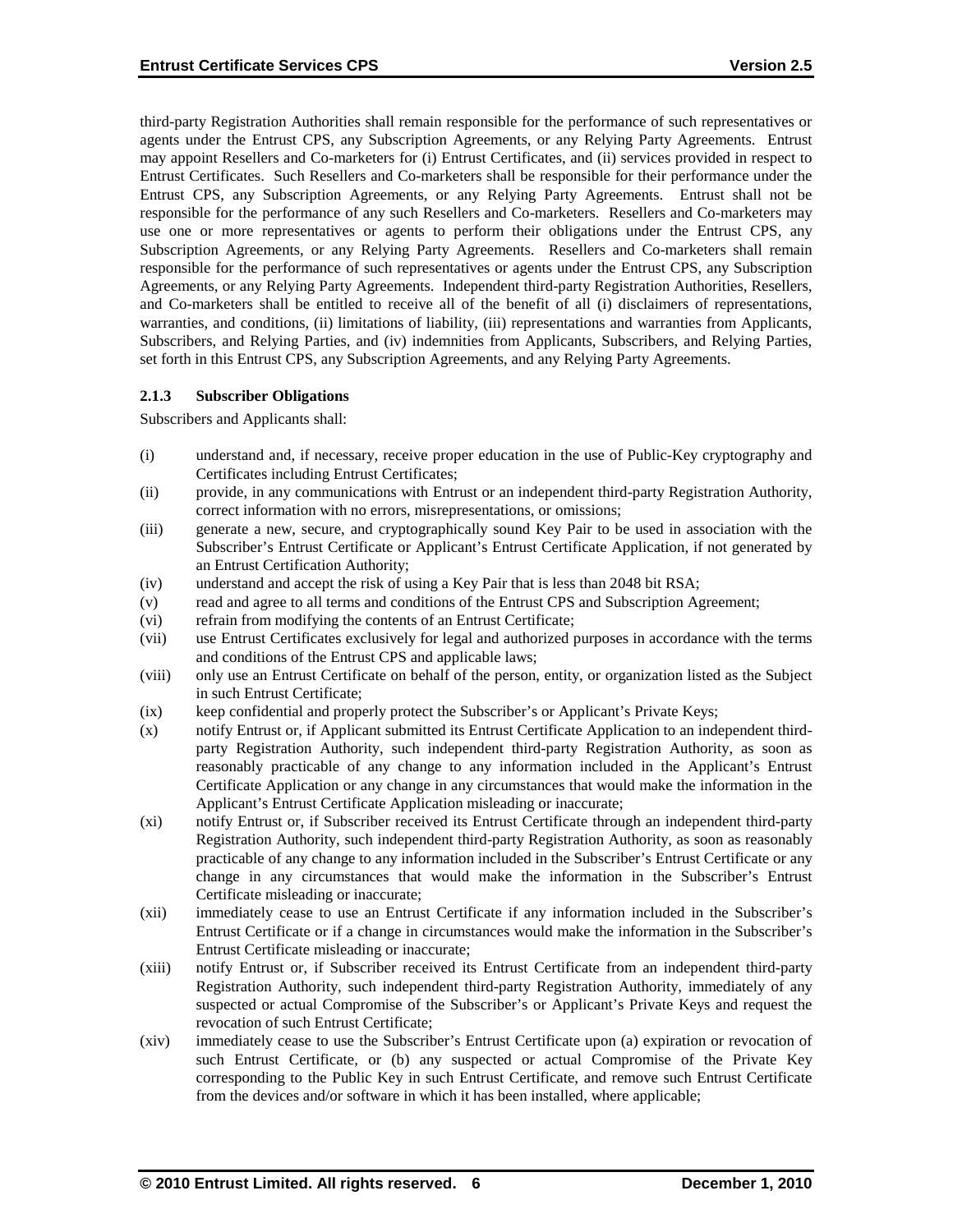- (xv) only install the Entrust SSL Certificate on one (1) of Subscriber's devices and only use such Entrust Certificate in connection with such device unless, otherwise expressly permitted by Entrust;
- (xvi) refrain from using the Subscriber's Private Key corresponding to the Public Key in the Subscriber's Entrust Certificate to sign other Certificates; and
- (xvii) use the Subscriber's or Applicant's own judgment about whether it is appropriate, given the level of security and trust provided by an Entrust Certificate, to use an Entrust Certificate in any given circumstance.

Entrust Certificates and related information may be subject to export, import, and/or use restrictions. Subscribers shall comply with all laws and regulations applicable to a Subscriber's right to export, import, and/or use Entrust Certificates and/or related information, including, without limitation, all laws and regulations in respect to nuclear, chemical or biological weapons proliferation. Subscribers shall be responsible for procuring all required licenses and permissions for any export, import, and/or use of Entrust Certificates and/or related information. Certain cryptographic techniques, software, hardware, and firmware ("Technology") that may be used in processing or in conjunction with Entrust Certificates may be subject to export, import, and/or use restrictions. Subscribers shall comply with all laws and regulations applicable to a Subscriber's right to export, import, and/or use such Technology or related information. Subscribers shall be responsible for procuring all required licenses and permissions for any export, import, and/or use of such Technology or related information.

#### **2.1.3.1 Subscriber and Applicant Representations and Warranties**

Subscribers and Applicants represent and warrant to Entrust and to all Certificate Beneficiaries, that:

- (i) all information provided, and all representations made, by Subscriber in relation to any Entrust Certificates are and will be complete and accurate (and Subscriber shall promptly update such information and representations from time to time as necessary to maintain such completeness and accuracy);
- (ii) the Private Key corresponding to the Public Key submitted to Entrust in connection with an Entrust Certificate Application was created using sound cryptographic techniques, if not generated by an Entrust Certification Authority;
- (iii) all measures necessary have been taken to maintain sole control of, keep confidential, and properly protect the Private Key (and any associated access information or device  $-$  e.g., password or token) at all times;
- (iv) any information provided to Entrust or to any independent third-party Registration Authorities in connection with an Entrust Certificate Application does not infringe, misappropriate, dilute, unfairly compete with, or otherwise violate the intellectual property, or other rights of any person, entity, or organization in any jurisdiction;
- (v) the Entrust Certificate(s) shall not be installed or used until it has reviewed and verified the accuracy of the data in each Certificate;
- (vi) Entrust shall be immediately notified if any information included in the Entrust Certificate Application changes or if a change in circumstances would make the information in the Entrust Certificate Application misleading or inaccurate;
- (vii) all use of the Entrust Certificate and its associated Private Key shall cease immediately, and the Subscriber shall promptly notify Entrust and request the revocation of the Entrust Certificate, if (1) any information included in the Entrust Certificate changes, is or becomes incorrect or inaccurate, or if a change in circumstances would make the information in the Entrust Certificate incorrect, misleading or inaccurate; or (2) there is any actual or suspected misuse or compromise of the Private Key associated with the Public Key in the Entrust Certificate;
- (viii) all use of the (1) Entrust Certificate and (2) Private Key associated with the Public Key in such Entrust Certificate shall cease upon expiration or revocation of such Entrust Certificate and such Entrust Certificate shall be removed from the devices and/or software in which it has been installed;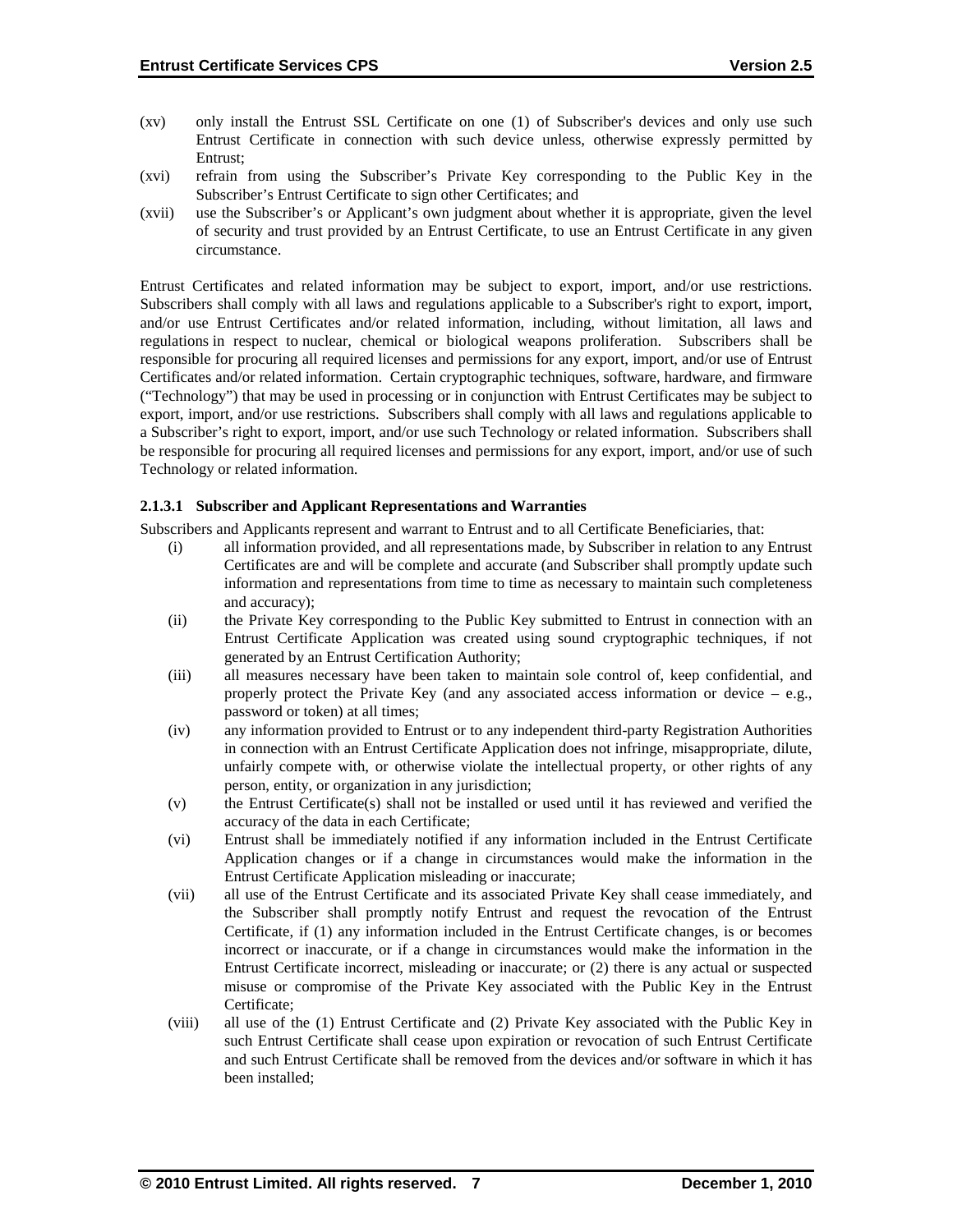- (ix) the Entrust Certificates will not be used for any hazardous or unlawful (including tortious) activities; and
- (x) the subject named in the Entrust Certificate corresponds to the Subscriber, and that it legally exists as a valid entity in the jurisdiction of incorporation specified in the Entrust Certificates;

Entrust SSL Certificates

Subscribers and Applicants represent and warrant to Entrust and to all Certificate Beneficiaries, that:

- (xi) the Entrust Certificate shall be installed only on the server accessible at the domain name listed in the Entrust Certificate, and will only be used in compliance with all applicable laws, solely for authorized company business, and solely in accordance with the Subscription Agreement and the CPS;
- (xii) the Subscriber has the exclusive right to use the domain name listed in the Entrust Certificate;

Entrust Code Signing Certificates

Subscribers and Applicants represent and warrant to Entrust and to all Certificate Beneficiaries, that:

- (xiii) The information provided for applications signed using an Entrust Certificate such as, but not limited to, application name, information URL, and application description, shall be truthful, accurate and non misleading; and,
- (xiv) Subscriber shall not use the Certificate to digitally sign hostile code, including spyware or other malicious software (malware) downloaded without user consent.

Entrust Time-Stamp Certificates

Subscribers and Applicants represent and warrant to Entrust and to all Certificate Beneficiaries, that:

(xv) Subscriber shall use the Time-Stamp Certificate for time-stamping services only. All timestamps must be accurate and the Subscriber accepts responsibility for any inaccuracies.

### **2.1.3.2 Subscriber Notice Requirements**

No stipulation.

# **2.1.4 Relying Party Obligations**

Relying Parties shall:

- (i) understand and, if necessary, receive proper education in the use of Public-Key cryptography and Certificates including Entrust Certificates;
- (ii) read and agree to all terms and conditions of the Entrust CPS and the Relying Party Agreement;
- (iii) verify Entrust Certificates, including use of CRLs, in accordance with the certification path validation procedure specified in ITU-T Rec. X.509:2005 | ISO/IEC 9594-8 (2005), taking into account any critical extensions and approved technical corrigenda as appropriate;
- (iv) understand and accept the risk of connecting to a secure server whose Key Pair is less than 2048 bits RSA; and
- (iv) make their own judgment and rely on an Entrust Certificate only if such reliance is reasonable in the circumstances, including determining whether such reliance is reasonable given the nature of the security and trust provided by an Entrust Certificate and the value of any transaction that may involve the use of an Entrust Certificate.

#### Entrust SSL Certificates

Relying Parties shall:

(v) trust and make use of an Entrust SSL Certificate only if the Entrust SSL Certificate has not expired or been revoked and if a proper chain of trust can be established to a trustworthy root.

#### Entrust Code Signing, Client and Document Signing Certificates

Relying Parties shall:

(vi) trust and make use of a digital signature created using the Private Key corresponding to the Public Key listed in the Entrust Certificate only if the Entrust Certificate was not expired or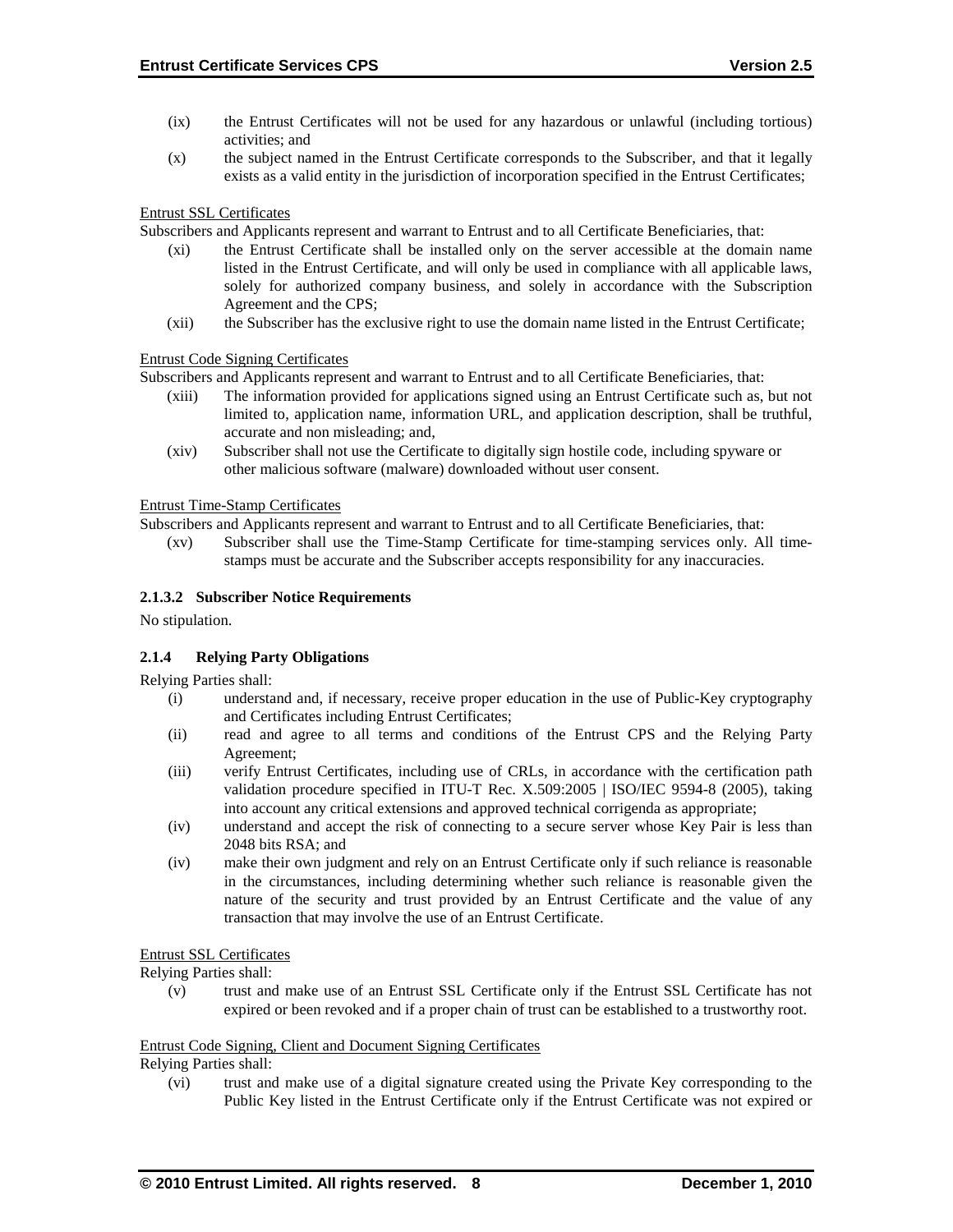revoked at the time the digital signature was created and if a proper chain of trust can be established to a trustworthy root.

Entrust Certificates and related information may be subject to export, import, and/or use restrictions. Relying Parties shall comply with all laws and regulations applicable to a Relying Party's right to use Entrust Certificates and/or related information, including, without limitation, all laws and regulations in respect to nuclear, chemical or biological weapons proliferation. Relying Parties shall be responsible for procuring all required licenses and permissions for any export, import, and/or use of Entrust Certificates and/or related information. Certain cryptographic techniques, software, hardware, and firmware ("Technology") that may be used in processing or in conjunction with Entrust Certificates may be subject to export, import, and/or use restrictions. Relying Parties shall comply with all laws and regulations applicable to a Relying Party's right to export, import, and/or use such Technology or related information. Relying Parties shall be responsible for procuring all required licenses and permissions for any export, import, and/or use of such Technology or related information.

### **2.1.4.1 Relying Party Representations and Warranties**

Relying Parties represent and warrant to Entrust that:

- (i) the Relying Party shall properly validate an Entrust Certificate before making a determination about whether to rely on such Entrust Certificate, including confirmation that the Entrust Certificate has not expired or been revoked and that a proper chain of trust can be established to a trustworthy root;
- (ii) the Relying Party shall not rely on an Entrust Certificate that cannot be validated back to a trustworthy root;
- (iii) the Relying Party shall exercise its own judgment in determining whether it is reasonable under the circumstances to rely on an Entrust Certificate, including determining whether such reliance is reasonable given the nature of the security and trust provided by an Entrust Certificate and the value of any transaction that may involve the use of an Entrust Certificate; and
- (iv) the Relying Party shall not use an Entrust Certificate for any hazardous or unlawful (including tortious) activities.

Entrust SSL Certificates

Relying Parties represent and warrant to Entrust that:

(v) the Relying Party shall not rely on a revoked or expired Entrust SSL Certificate;

Entrust Code Signing, Client, Document Signing, and Time-Stamp Certificates

Relying Parties represent and warrant to Entrust that:

(vi) the Relying Party shall not rely on a digital signature created using the Private Key corresponding to the Public Key listed in the Entrust Certificate if the Entrust Certificate was expired at the time the digital signature was created or if the Certificate is revoked.

# **2.1.5 Repository Obligations**

An Entrust Repository shall:

- (i) make available, in accordance with the terms and conditions of the Entrust CPS, Entrust Certificate revocation information published by an Entrust Certification Authority; and
- (ii) make available a copy of the Entrust CPS and other information related to the products and services provided by Entrust Certification Authorities and any Registration Authorities operating under the Entrust Certification Authorities.

#### **2.2 Liability**

THE MAXIMUM CUMULATIVE LIABILITY OF ENTRUST, ANY INDEPENDENT THIRD-<br>PARTY REGISTRATION AUTHORITIES OPERATING UNDER AN ENTRUST **PARTY REGISTRATION AUTHORITIES OPERATING UNDER AN ENTRUST CERTIFICATION AUTHORITY, RESELLERS, CO-MARKETERS OR ANY SUBCONTRACTORS, DISTRIBUTORS, AGENTS, SUPPLIERS, EMPLOYEES OR DIRECTORS**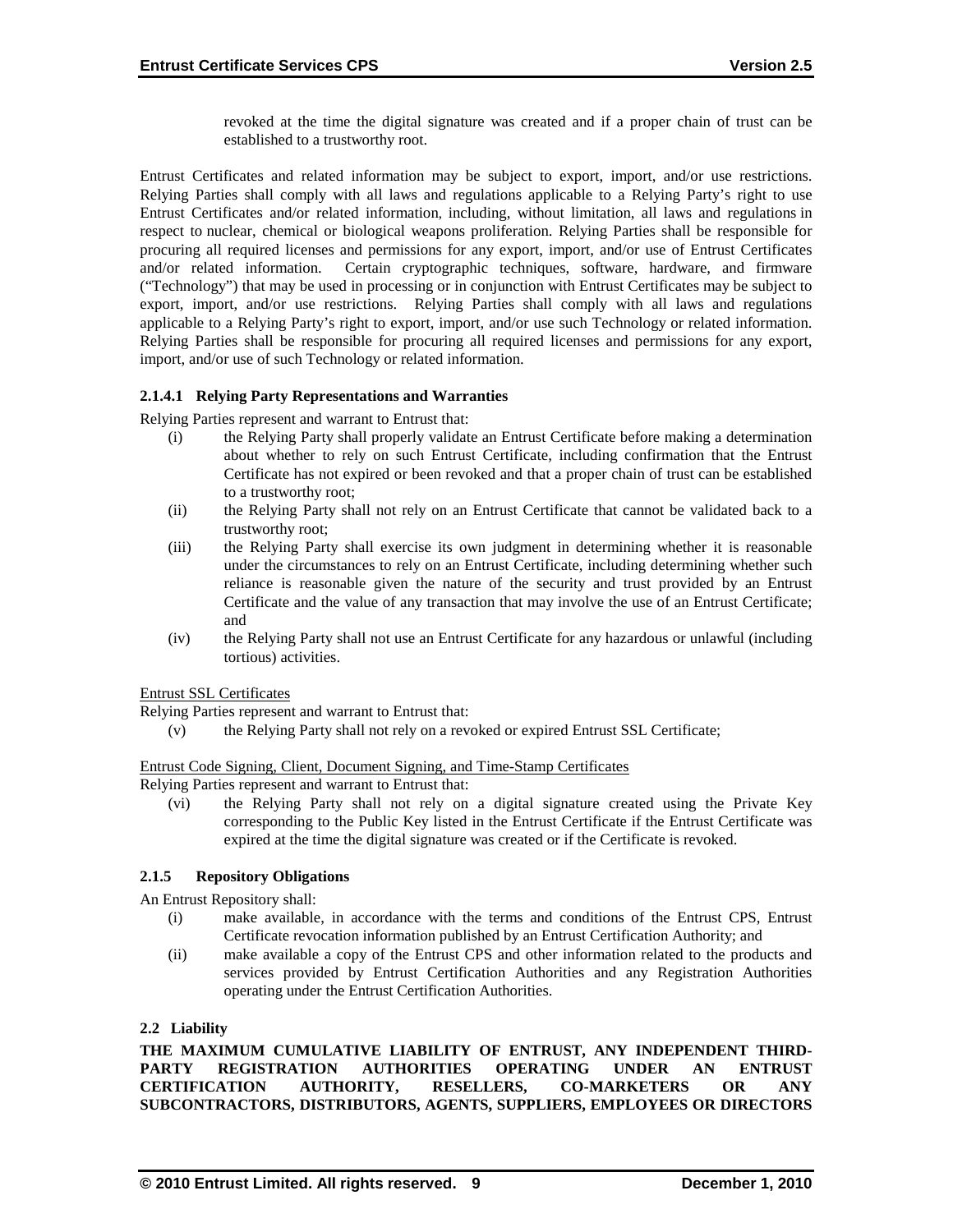**OF ANY OF THE FOREGOING TO ANY APPLICANTS, SUBSCRIBERS, RELYING PARTIES OR ANY OTHER PERSONS, ENTITIES, OR ORGANIZATIONS FOR ANY LOSSES, COSTS, EXPENSES, LIABILITIES, DAMAGES, CLAIMS, OR SETTLEMENT AMOUNTS ARISING OUT OF OR RELATING TO USE OF AN ENTRUST CERTIFICATE OR ANY SERVICES PROVIDED IN RESPECT TO ANY ENTRUST CERTIFICATES IS LIMITED BY THIS ENTRUST CPS. THIS ENTRUST CPS ALSO CONTAINS LIMITED WARRANTIES, LIMITATIONS ON LIABILITY, AND DISCLAIMERS OF REPRESENTATIONS, WARRANTIES AND CONDITIONS.**

### **2.2.1 CA Liability**

#### **2.2.1.1 Warranties and Limitations on Warranties**

Entrust makes the following limited warranties to Subscribers with respect to the operation of Entrust Certification Authorities:

- (i) Entrust Certification Authorities shall provide Repository services consistent with the practices and procedures set forth in this Entrust CPS;
- (ii) Entrust Certification Authorities shall perform Entrust Certificate issuance consistent with the procedures set forth in this Entrust CPS; and
- (iii) Entrust Certification Authorities shall provide revocation services consistent with the procedures set forth in this Entrust CPS.

Notwithstanding the foregoing, in no event does Entrust, any independent third-party Registration Authority operating under an Entrust Certification Authority, or any Resellers, Co-marketers, or any subcontractors, distributors, agents, suppliers, employees, or directors of any of the foregoing make any representations, or provide any warranties, or conditions to any Applicants, Subscribers, Relying Parties, or any other persons, entities, or organizations with respect to (i) the techniques used in the generation and storage of the Private Key corresponding to the Public Key in an Entrust Certificate, including, whether such Private Key has been Compromised or was generated using sound cryptographic techniques, (ii) the reliability of any cryptographic techniques or methods used in conducting any act, transaction, or process involving or utilizing an Entrust Certificate, (iii) any software whatsoever, or (iv) non-repudiation of any Entrust Certificate or any transaction facilitated through the use of an Entrust Certificate, since such determination is a matter of applicable law.

Applicants, Subscribers, and Relying Parties acknowledge and agree that operations in relation to Entrust Certificates and Entrust Certificate Applications are dependent on the transmission of information over communication infrastructures such as, without limitation, the Internet, telephone and telecommunications lines and networks, servers, firewalls, proxies, routers, switches, and bridges ("Telecommunication Equipment") and that this Telecommunication Equipment is not under the control of Entrust or any independent third-party Registration Authority operating under an Entrust Certification Authority, or any Resellers, Co-marketers, or any subcontractors, distributors, agents, suppliers, employees, or directors of any of the foregoing. Neither Entrust nor any independent third-party Registration Authority operating under an Entrust Certification Authority, or any Resellers, Co-marketers, or any subcontractors, distributors, agents, suppliers, employees, or directors of any of the foregoing shall be liable for any error, failure, delay, interruption, defect, or corruption in relation to an Entrust Certificate, an Entrust Certificate CRL, Entrust OCSP message, or an Entrust Certificate Application to the extent that such error, failure, delay, interruption, defect, or corruption is caused by such Telecommunication Equipment.

#### **2.2.1.2 Disclaimers**

**EXCEPT AS SPECIFICALLY PROVIDED IN SECTION 2.2.1.1, NEITHER ENTRUST NOR ANY INDEPENDENT THIRD-PARTY REGISTRATION AUTHORITY OPERATING UNDER AN ENTRUST CERTIFICATION AUTHORITY, NOR ANY RESELLERS, CO-MARKETERS, OR ANY SUBCONTRACTORS, DISTRIBUTORS, AGENTS, SUPPLIERS, EMPLOYEES, OR DIRECTORS OF ANY OF THE FOREGOING MAKE ANY REPRESENTATIONS OR GIVE ANY WARRANTIES OR CONDITIONS, WHETHER EXPRESS, IMPLIED, STATUTORY, BY USAGE**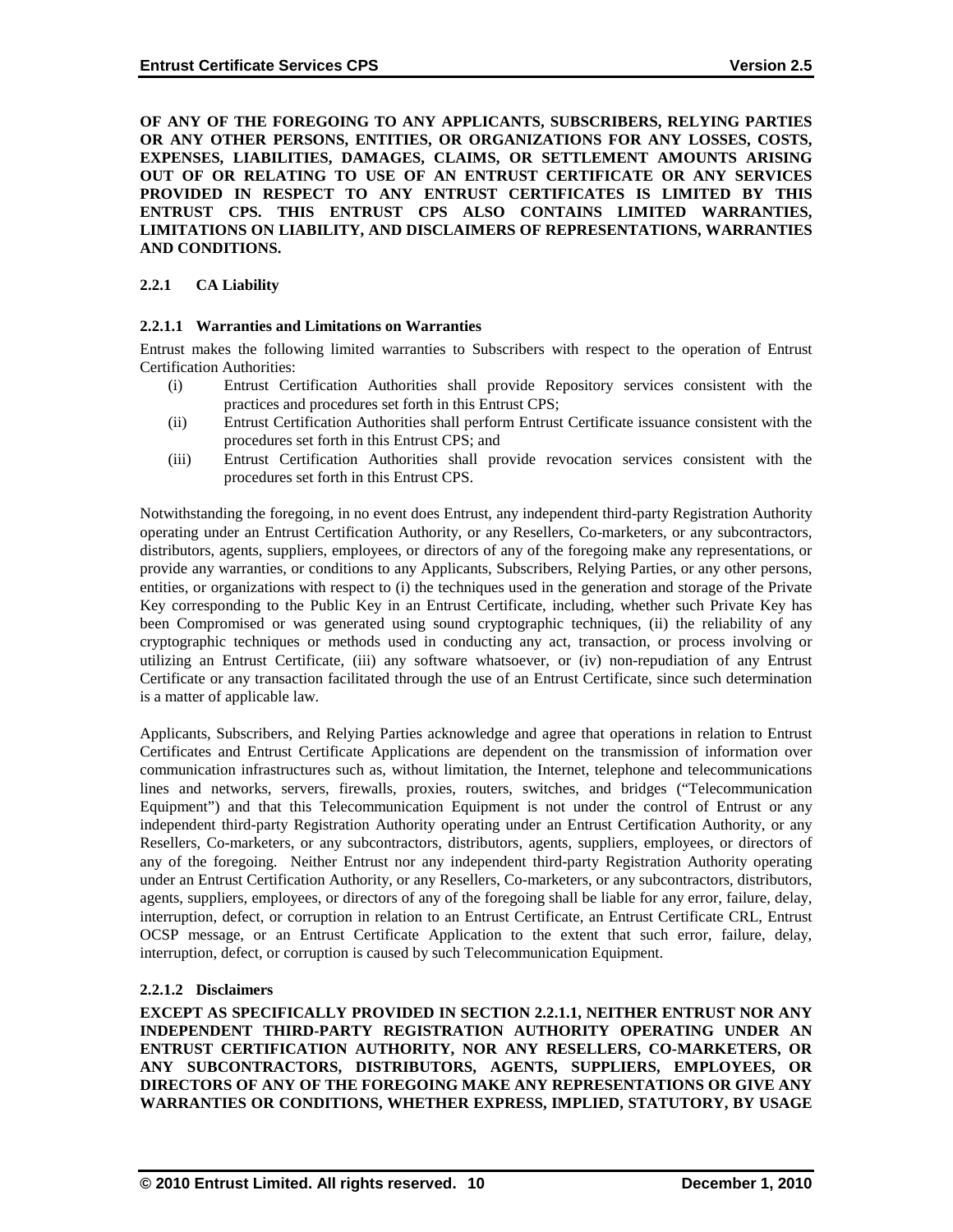**OF TRADE, OR OTHERWISE, AND ENTRUST AND ALL INDEPENDENT THIRD-PARTY REGISTRATION AUTHORITIES OPERATING UNDER AN ENTRUST CERTIFICATION AUTHORITY, AND ALL RESELLERS, CO-MARKETERS, AND ALL SUBCONTRACTORS, DISTRIBUTORS, AGENTS, SUPPLIERS, EMPLOYEES, AND DIRECTORS OF ANY OF THE FOREGOING SPECIFICALLY DISCLAIM ANY AND ALL REPRESENTATIONS, WARRANTIES, AND CONDITIONS OF MERCHANTABILITY, NON-INFRINGEMENT, TITLE, SATISFACTORY QUALITY, AND/OR FITNESS FOR A PARTICULAR PURPOSE.**

#### **2.2.1.3 Loss Limitations**

**IN NO EVENT SHALL THE TOTAL CUMULATIVE LIABILITY OF ENTRUST, ANY INDEPENDENT THIRD-PARTY REGISTRATION AUTHORITY OPERATING UNDER AN ENTRUST CERTIFICATION AUTHORITY, ANY RESELLERS, OR CO-MARKETERS, OR ANY SUBCONTRACTORS, DISTRIBUTORS, AGENTS, SUPPLIERS, EMPLOYEES, OR DIRECTORS OF ANY OF THE FOREGOING TO ANY APPLICANT, SUBSCRIBER, RELYING PARTY OR ANY OTHER PERSON, ENTITY, OR ORGANIZATION ARISING OUT OF OR RELATING TO ANY ENTRUST CERTIFICATE OR ANY SERVICES PROVIDED IN RESPECT TO ENTRUST CERTIFICATES, INCLUDING ANY USE OR RELIANCE ON ANY ENTRUST CERTIFICATE, EXCEED THE GREATER OF (1) TEN THOUSAND UNITED STATES DOLLARS (\$10,000.00 U.S.); AND (2) TEN TIMES THE FEES PAID BY THE APPLICABLE SUBSCRIBER TO ENTRUST DURING THE TWELVE MONTHS PRIOR TO THE INITIATION OF THE CLAIM TO A MAXIMUM OF ONE MILLION DOLLARS (\$1,000,000) (SUCH GREATER NUMBER REFERRED TO AS THE "CUMULATIVE DAMAGE CAP"). THIS LIMITATION SHALL APPLY ON A PER ENTRUST CERTIFICATE BASIS REGARDLESS OF THE NUMBER OF TRANSACTIONS OR CAUSES OF ACTION ARISING OUT OF OR RELATED TO SUCH ENTRUST CERTIFICATE OR ANY SERVICES PROVIDED IN RESPECT TO SUCH ENTRUST CERTIFICATE. THE FOREGOING LIMITATIONS SHALL APPLY TO ANY LIABILITY WHETHER BASED IN CONTRACT (INCLUDING FUNDAMENTAL BREACH), TORT (INCLUDING NEGLIGENCE), LEGISLATION OR ANY OTHER THEORY OF LIABILITY, INCLUDING ANY DIRECT, INDIRECT, SPECIAL, STATUTORY, PUNITIVE, EXEMPLARY, CONSEQUENTIAL, RELIANCE, OR INCIDENTAL DAMAGES.**

**IN THE EVENT THAT LIABILITY ARISING OUT OF OR RELATING TO AN ENTRUST CERTIFICATE OR ANY SERVICES PROVIDED IN RESPECT TO AN ENTRUST CERTIFICATE EXCEEDS THE CUMULATIVE DAMAGE CAP SET FORTH IN THIS SECTION ABOVE, THE AMOUNTS AVAILABLE UNDER THE CUMULATIVE DAMAGE CAP SHALL BE APPORTIONED FIRST TO THE EARLIEST CLAIMS TO ACHIEVE FINAL DISPUTE RESOLUTION UNLESS OTHERWISE ORDERED BY A COURT OF COMPETENT JURISDICTION. IN NO EVENT SHALL ENTRUST OR ANY INDEPENDENT THIRD-PARTY REGISTRATION AUTHORITY OPERATING UNDER AN ENTRUST CERTIFICATION AUTHORITY, OR ANY RESELLERS, CO-MARKETERS, OR ANY SUBCONTRACTORS, DISTRIBUTORS, AGENTS, SUPPLIERS, EMPLOYEES, OR DIRECTORS OF ANY OF THE FOREGOING BE OBLIGATED TO PAY MORE THAN THE CUMULATIVE DAMAGE CAP FOR ANY ENTRUST CERTIFICATE OR ANY SERVICES PROVIDED IN RESPECT TO AN ENTRUST CERTIFICATE REGARDLESS OF APPORTIONMENT AMONG CLAIMANTS.**

**IN NO EVENT SHALL ENTRUST OR ANY INDEPENDENT THIRD-PARTY REGISTRATION AUTHORITY OPERATING UNDER AN ENTRUST CERTIFICATION AUTHORITY, OR ANY RESELLERS, CO-MARKETERS, OR ANY SUBCONTRACTORS, DISTRIBUTORS, AGENTS, SUPPLIERS, EMPLOYEES, OR DIRECTORS OF ANY OF THE FOREGOING BE LIABLE FOR ANY INCIDENTAL, SPECIAL, STATUTORY, PUNITIVE, EXEMPLARY, INDIRECT, RELIANCE, OR CONSEQUENTIAL DAMAGES (INCLUDING, WITHOUT LIMITATION, DAMAGES FOR LOSS OF BUSINESS, LOSS OF BUSINESS OPPORTUNITIES, LOSS OF GOODWILL, LOSS OF PROFITS, BUSINESS INTERRUPTION, LOSS OF DATA, LOST SAVINGS OR OTHER SIMILAR PECUNIARY LOSS) WHETHER ARISING FROM**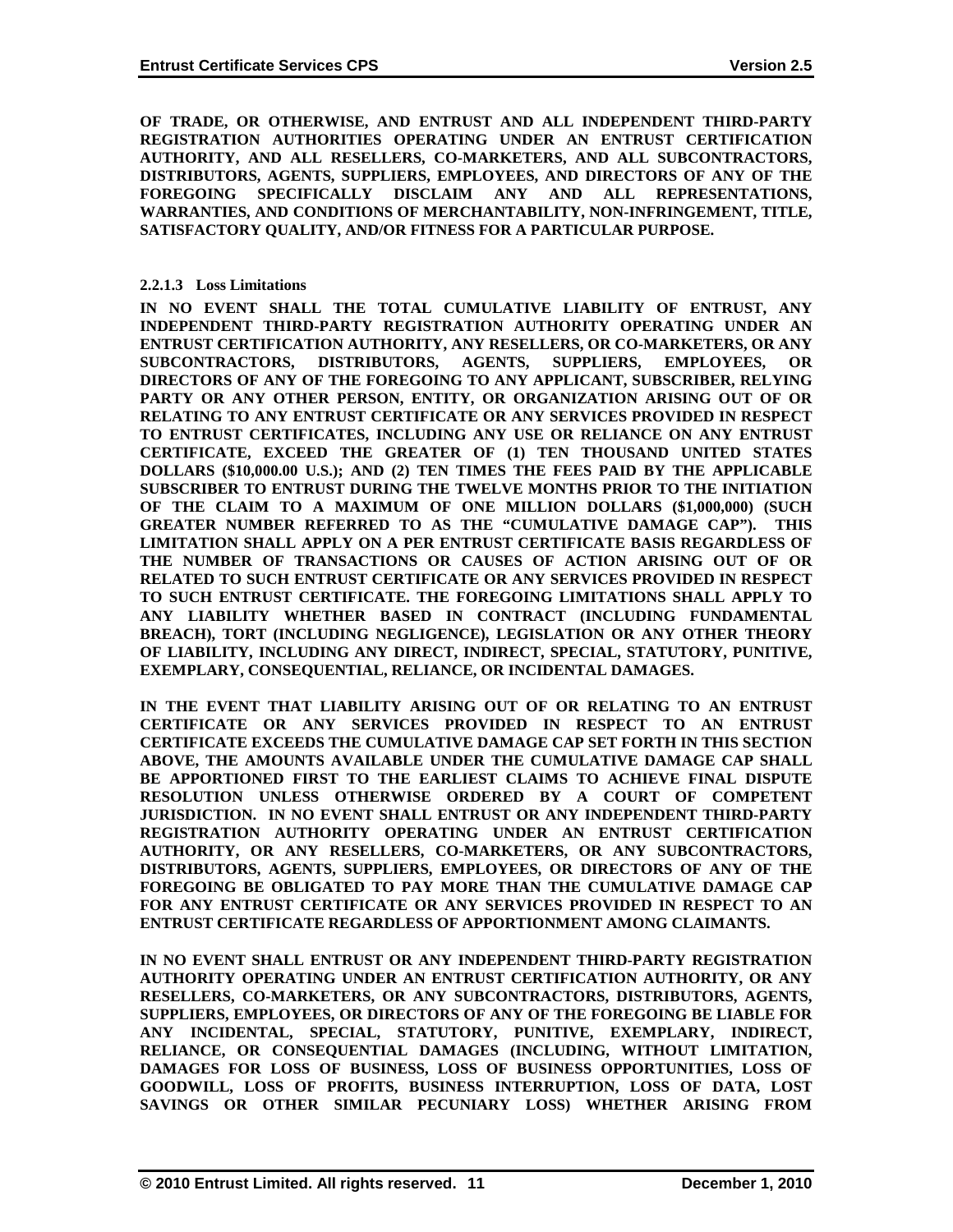**CONTRACT (INCLUDING FUNDAMENTAL BREACH), TORT (INCLUDING NEGLIGENCE), LEGISLATION OR ANY OTHER THEORY OF LIABILITY.** 

**THE FOREGOING LIMITATIONS SHALL APPLY NOTWITHSTANDING THE FAILURE OF ESSENTIAL PURPOSE OF ANY LIMITED REMEDY STATED HEREIN AND EVEN IF ENTRUST OR ANY INDEPENDENT THIRD-PARTY REGISTRATION AUTHORITY OPERATING UNDER AN ENTRUST CERTIFICATION AUTHORITY, OR ANY RESELLERS, CO-MARKETERS, OR ANY SUBCONTRACTORS, DISTRIBUTORS, AGENTS, SUPPLIERS, EMPLOYEES, OR DIRECTORS OF ANY OF THE FOREGOING HAVE BEEN ADVISED OF THE POSSIBILITY OF THOSE DAMAGES.**

**SOME JURISDICTIONS DO NOT ALLOW THE EXCLUSION OR LIMITATION OF LIABILITY FOR CONSEQUENTIAL OR INCIDENTAL DAMAGES, SO THESE LIMITATIONS SET FORTH ABOVE MAY NOT APPLY TO CERTAIN APPLICANTS, SUBSCRIBERS, RELYING PARTIES, OR OTHER PERSONS, ENTITIES, OR ORGANIZATIONS. THE DISCLAIMERS OF REPRESENTATIONS, WARRANTIES, AND CONDITIONS AND THE LIMITATIONS OF LIABILITY IN THIS ENTRUST CPS CONSTITUTE AN ESSENTIAL PART OF THE ENTRUST CPS, ANY SUBSCRIPTION AGREEMENTS, AND ANY RELYING PARTY AGREEMENTS. ALL APPLICANTS, SUBSCRIBERS, RELYING PARTIES, AND OTHER PERSONS, ENTITIES, AND ORGANIZATIONS ACKNOWLEDGE THAT BUT FOR THESE DISCLAIMERS OF REPRESENTATIONS, WARRANTIES, AND CONDITIONS AND LIMITATIONS OF LIABILITY, ENTRUST WOULD NOT ISSUE ENTRUST CERTIFICATES TO SUBSCRIBERS AND NEITHER ENTRUST NOR ANY INDEPENDENT THIRD-PARTY REGISTRATION AUTHORITIES OPERATING UNDER AN ENTRUST CERTIFICATION AUTHORITY, NOR ANY RESELLERS, CO-MARKETERS, OR ANY SUBCONTRACTORS, DISTRIBUTORS, AGENTS, SUPPLIERS, EMPLOYEES, OR DIRECTORS OF ANY OF THE FOREGOING WOULD PROVIDE SERVICES IN RESPECT TO ENTRUST CERTIFICATES AND THAT THESE PROVISIONS PROVIDE FOR A REASONABLE ALLOCATION OF RISK.**

#### **2.2.1.4 Other Exclusions**

Without limitation, neither Entrust nor any independent third-party Registration Authorities operating under an Entrust Certification Authority, nor any Resellers or Co-marketers, or any subcontractors, distributors, agents, suppliers, employees, or directors of any of the foregoing shall be liable to any Applicants, Subscribers, Relying Parties or any other person, entity, or organization for any losses, costs, expenses, liabilities, damages, claims, or settlement amounts arising out of or relating to use of an Entrust Certificate or any services provided in respect to an Entrust Certificate if:

- (i) the Entrust Certificate was issued as a result of errors, misrepresentations, or other acts or omissions of a Subscriber or of any other person, entity, or organization;
- (ii) the Entrust Certificate has expired or has been revoked;
- (iii) the Entrust Certificate has been modified or otherwise altered;
- (iv) the Subscriber failed to stop using an Entrust Certificate after the information contain in such Entrust Certificate changed or after circumstances changed so that the information contained in such Entrust Certificate became misleading or inaccurate;
- (v) a Subscriber breached the Entrust CPS or the Subscriber's Subscription Agreement, or a Relying Party breached the Entrust CPS or the Relying Party's Relying Party Agreement;
- (vi) the Private Key associated with the Entrust Certificate has been Compromised; or
- (vii) the Entrust Certificate is used other than as permitted by the Entrust CPS or is used in contravention of applicable law.

In no event shall Entrust or any independent third-party Registration Authority operating under an Entrust Certification Authority, or any Resellers, Co-marketers, or any subcontractors, distributors, agents, suppliers, employees, or directors of any of the foregoing be liable to any Applicant, Subscriber, or any other person, entity, or organization for any losses, costs, liabilities, expenses, damages, claims, or settlement amounts arising out of or relating to the refusal by Entrust or any independent third-party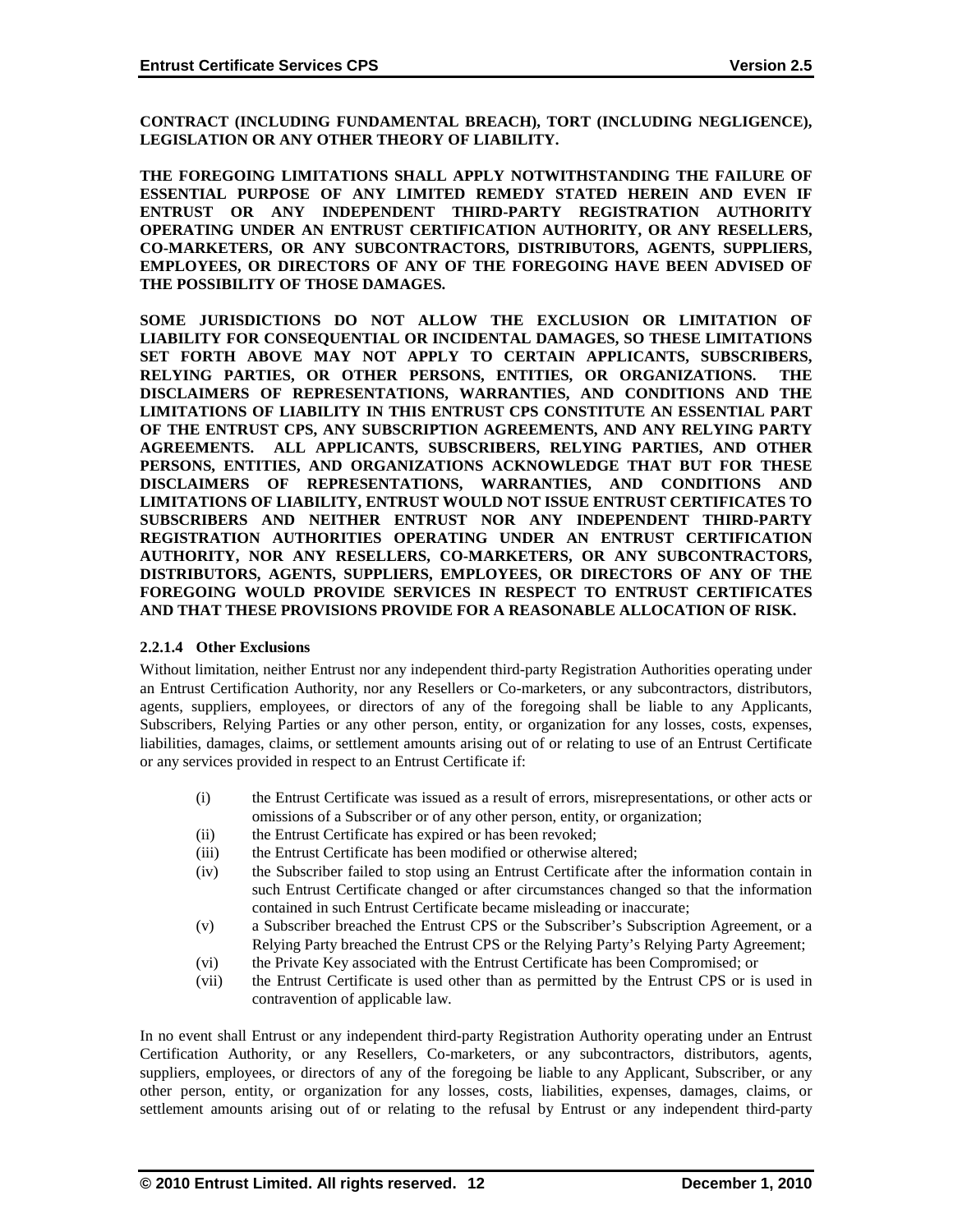Registration Authority operating under an Entrust Certification Authority, or any Resellers, Co-marketers, or any subcontractors, distributors, agents, suppliers, employees, or directors of any of the foregoing to issue or request the issuance of an Entrust Certificate. In no event shall Entrust or any independent thirdparty Registration Authority operating under an Entrust Certification Authority, or any Resellers, Comarketers, or any subcontractors, distributors, agents, suppliers, employees, or directors of any of the foregoing be liable to any Applicant, Subscriber, or any other person, entity, or organization for any losses, costs, liabilities, expenses, damages, claims, or settlement amounts arising out of or relating to any delay by Entrust or any independent third-party Registration Authority operating under an Entrust Certification Authority, or any Resellers, Co-marketers, or any subcontractors, distributors, agents, suppliers, employees, or directors of any of the foregoing, in issuing or in requesting the issuance of an Entrust Certificate.

In no event shall Entrust or any independent third-party Registration Authority operating under an Entrust Certification Authority, or any Resellers, Co-marketers, or any subcontractors, distributors, agents, suppliers, employees, or directors of any of the foregoing be liable to any Subscriber, Relying Party, or any other person, entity, or organization for any losses, costs, expenses, liabilities, damages, claims, or settlement amounts arising out of or relating to any proceeding or allegation that an Entrust Certificate or any information contained in an Entrust Certificate infringes, misappropriates, dilutes, unfairly competes with, or otherwise violates any patent, trademark, copyright, trade secret, or any other intellectual property right or other right of any person, entity, or organization in any jurisdiction.

# **2.2.1.5 Hazardous Activities**

Entrust Certificates and the services provided by Entrust in respect to Entrust Certificates are not designed, manufactured, or intended for use in or in conjunction with hazardous activities or uses requiring fail-safe performance, including the operation of nuclear facilities, aircraft navigation or communications systems, air traffic control, medical devices or direct life support machines. Entrust and any independent third-party Registration Authority operating under an Entrust Certification Authority, and any Resellers, Co-marketers, and any subcontractors, distributors, agents, suppliers, employees, or directors of any of the foregoing specifically disclaim any and all representations, warranties, and conditions with respect to such uses, whether express, implied, statutory, by usage of trade, or otherwise.

# **2.2.2 RA Liability**

The same liability provisions that apply in § 2.2.1 with respect to Entrust Certification Authorities shall apply with respect to Entrust-operated Registration Authorities and independent third-party Registration Authorities operating under Entrust Certification Authorities and all Resellers, Co-marketers and all subcontractors, distributors, agents, suppliers, employees, and directors of any of the foregoing.

#### **2.3 Financial Responsibility**

Subscribers and Relying Parties shall be responsible for the financial consequences to such Subscribers, Relying Parties, and to any other persons, entities, or organizations for any transactions in which such Subscribers or Relying Parties participate and which use Entrust Certificates or any services provided in respect to Entrust Certificates. Entrust makes no representations and gives no warranties or conditions regarding the financial efficacy of any transaction completed utilizing an Entrust Certificate or any services provided in respect to Entrust Certificates and neither Entrust nor any independent third-party Registration Authority operating under an Entrust Certification Authority, nor any Resellers, Co-marketers, nor any subcontractors, distributors, agents, suppliers, employees, or directors of any of the foregoing shall have any liability except as explicitly set forth herein in respect to the use of or reliance on an Entrust Certificate or any services provided in respect to Entrust Certificates.

# **2.3.1 Indemnification by Relying Parties**

RELYING PARTIES SHALL INDEMNIFY AND HOLD ENTRUST AND ALL INDEPENDENT THIRD-PARTY REGISTRATION AUTHORITIES OPERATING UNDER AN ENTRUST CERTIFICATION AUTHORITY, AND ALL RESELLERS, CO-MARKETERS, AND ALL SUBCONTRACTORS, DISTRIBUTORS, AGENTS, SUPPLIERS, EMPLOYEES, AND DIRECTORS OF ANY OF THE FOREGOING (COLLECTIVELY, THE "INDEMNIFIED PARTIES") HARMLESS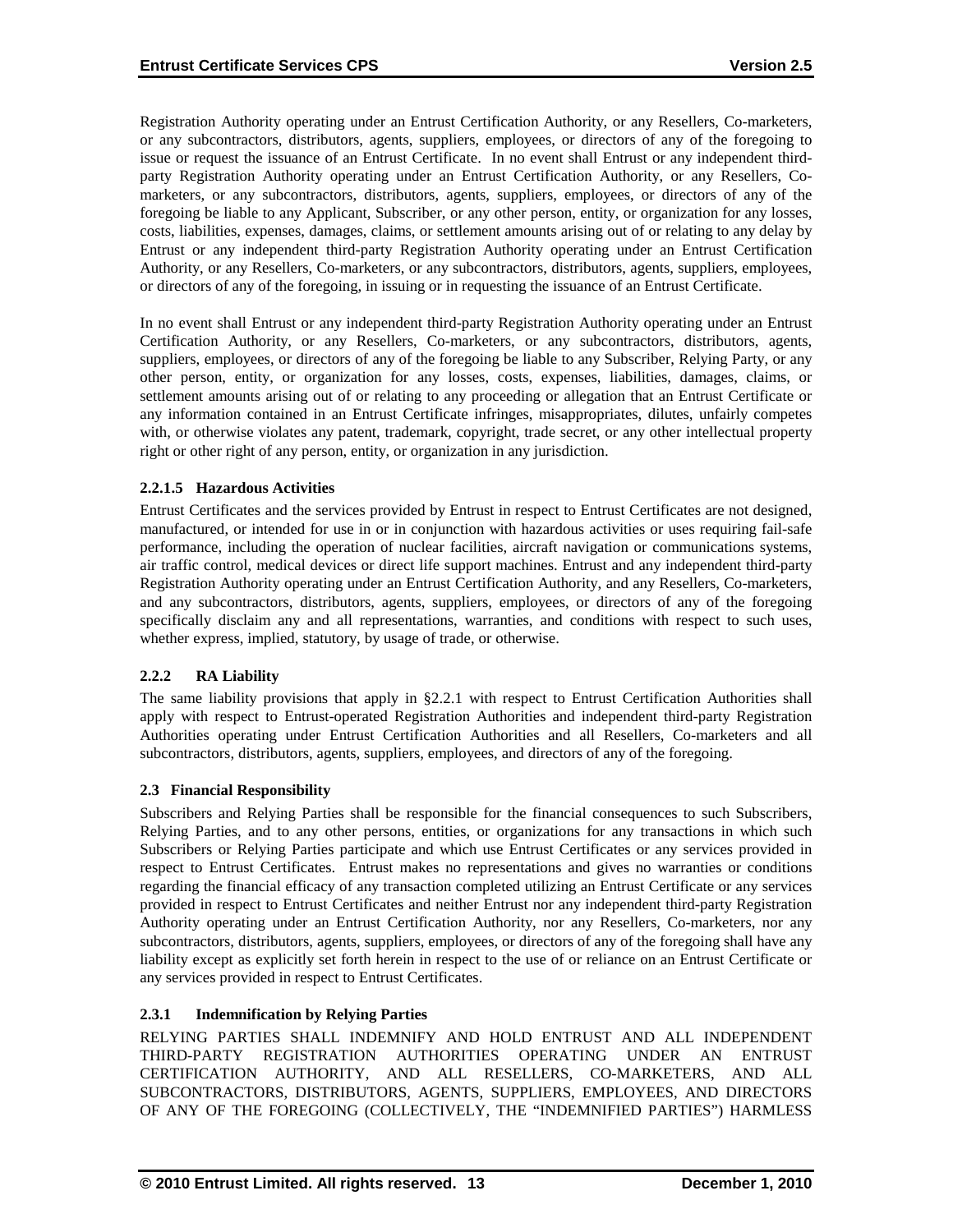FROM AND AGAINST ANY AND ALL LIABILITIES, LOSSES, COSTS, EXPENSES, DAMAGES, CLAIMS, AND SETTLEMENT AMOUNTS (INCLUDING REASONABLE ATTORNEY'S FEES, COURT COSTS, AND EXPERT'S FEES) ARISING OUT OF OR RELATING TO ANY USE OR RELIANCE BY A RELYING PARTY ON ANY ENTRUST CERTIFICATE OR ANY SERVICE PROVIDED IN RESPECT TO ENTRUST CERTIFICATES, INCLUDING (I) LACK OF PROPER VALIDATION OF AN ENTRUST CERTIFICATE BY A RELYING PARTY, (II) RELIANCE BY THE RELYING PARTY ON AN EXPIRED OR REVOKED ENTRUST CERTIFICATE, (III) USE OF AN ENTRUST CERTIFICATE OTHER THAN AS PERMITTED BY THE ENTRUST CPS, THE SUBSCRIPTION AGREEMENT, ANY RELYING PARTY AGREEMENT, AND APPLICABLE LAW, (IV) FAILURE BY A RELYING PARTY TO EXERCISE REASONABLE JUDGMENT IN THE CIRCUMSTANCES IN RELYING ON AN ENTRUST CERTIFICATE, OR (V) ANY CLAIM OR ALLEGATION THAT THE RELIANCE BY A RELYING PARTY ON AN ENTRUST CERTIFICATE OR THE INFORMATION CONTAINED IN AN ENTRUST CERTIFICATE INFRINGES, MISAPPROPRIATES, DILUTES, UNFAIRLY COMPETES WITH, OR OTHERWISE VIOLATES THE RIGHTS INCLUDING INTELLECTUAL PROPERTY RIGHTS OR ANY OTHER RIGHTS OF ANYONE IN ANY JURISDICTION. NOTWITHSTANDING THE FOREGOING, RELYING PARTIES SHALL NOT BE OBLIGATED TO PROVIDE ANY INDEMNIFICATION TO AN INDEMNIFIED PARTY IN RESPECT TO ANY LIABILITIES, LOSSES, COSTS, EXPENSES, DAMAGES, CLAIMS, AND SETTLEMENT AMOUNTS (INCLUDING REASONABLE ATTORNEY'S FEES, COURT COSTS AND EXPERT'S FEES) TO THE EXTENT THAT SUCH LIABILITIES, LOSSES, COSTS, EXPENSES, DAMAGES, CLAIMS, AND SETTLEMENT AMOUNTS (INCLUDING REASONABLE ATTORNEY'S FEES, COURT COSTS, AND EXPERT'S FEES) ARISE OUT OF OR RELATE TO ANY WILLFUL MISCONDUCT BY SUCH INDEMNIFIED PARTY.

# **2.3.1.1 Indemnification by Subscribers**

SUBSCRIBERS SHALL INDEMNIFY AND HOLD ENTRUST AND ALL INDEPENDENT THIRD-PARTY REGISTRATION AUTHORITIES OPERATING UNDER AN ENTRUST CERTIFICATION AUTHORITY, AND ALL RESELLERS, CO-MARKETERS, AND ALL SUBCONTRACTORS, DISTRIBUTORS, AGENTS, SUPPLIERS, EMPLOYEES, OR DIRECTORS OF ANY OF THE FOREGOING (COLLECTIVELY, THE "INDEMNIFIED PARTIES") HARMLESS FROM AND AGAINST ANY AND ALL LIABILITIES, LOSSES, COSTS, EXPENSES, DAMAGES, CLAIMS, AND SETTLEMENT AMOUNTS (INCLUDING REASONABLE ATTORNEY'S FEES, COURT COSTS, AND EXPERT'S FEES) ARISING OUT OF OR RELATING TO ANY RELIANCE BY A RELYING PARTY ON ANY ENTRUST CERTIFICATE OR ANY SERVICE PROVIDED IN RESPECT TO ENTRUST CERTIFICATES, INCLUDING ANY (I) ERROR, MISREPRESENTATION OR OMISSION MADE BY A SUBSCRIBER IN USING OR APPLYING FOR AN ENTRUST CERTIFICATE, (II) MODIFICATION MADE BY A SUBSCRIBER TO THE INFORMATION CONTAINED IN AN ENTRUST CERTIFICATE, (III) USE OF AN ENTRUST CERTIFICATE OTHER THAN AS PERMITTED BY THE ENTRUST CPS, THE SUBSCRIPTION AGREEMENT, ANY RELYING PARTY AGREEMENT, AND APPLICABLE LAW, (IV) FAILURE BY A SUBSCRIBER TO TAKE THE NECESSARY PRECAUTIONS TO PREVENT LOSS, DISCLOSURE, COMPROMISE OR UNAUTHORIZED USE OF THE PRIVATE KEY CORRESPONDING TO THE PUBLIC KEY IN SUCH SUBSCRIBER'S ENTRUST CERTIFICATE, OR (V) ALLEGATION THAT THE USE OF A SUBSCRIBER'S ENTRUST CERTIFICATE OR THE INFORMATION CONTAINED IN A SUBSCRIBER'S ENTRUST CERTIFICATE INFRINGES, MISAPPROPRIATES, DILUTES, UNFAIRLY COMPETES WITH, OR OTHERWISE VIOLATES THE RIGHTS INCLUDING INTELLECTUAL PROPERTY RIGHTS OR ANY OTHER RIGHTS OF ANYONE IN ANY JURISDICTION. NOTWITHSTANDING THE FOREGOING, A SUBSCRIBER SHALL NOT BE OBLIGATED TO PROVIDE ANY INDEMNIFICATION TO AN INDEMNIFIED PARTY IN RESPECT TO ANY LIABILITIES, LOSSES, COSTS, EXPENSES, DAMAGES, CLAIMS, AND SETTLEMENT AMOUNTS (INCLUDING REASONABLE ATTORNEY'S FEES, COURT COSTS AND EXPERTS FEES) TO THE EXTENT THAT SUCH LIABILITIES, LOSSES, COSTS, EXPENSES, DAMAGES, CLAIMS, AND SETTLEMENT AMOUNTS (INCLUDING REASONABLE ATTORNEY'S FEES,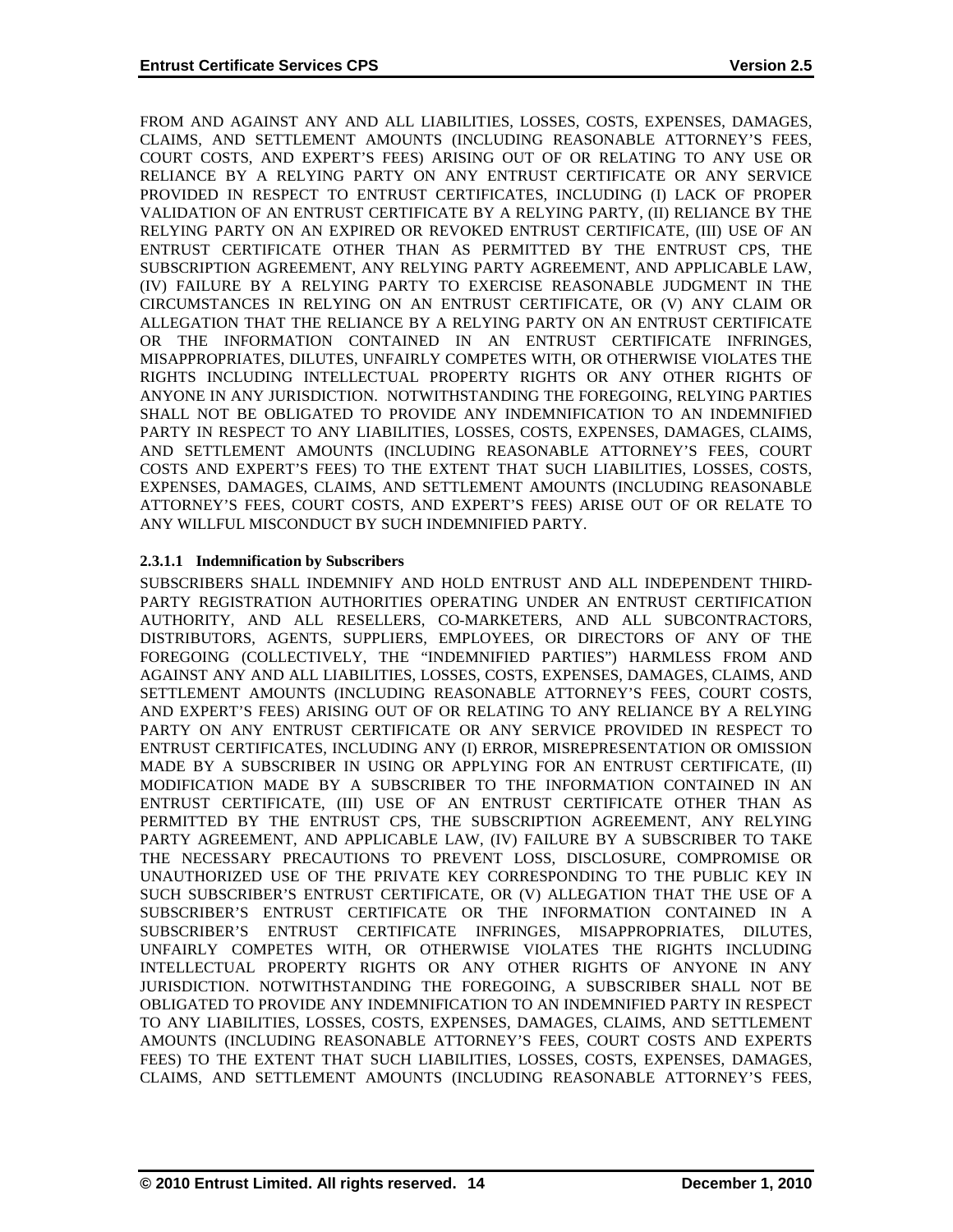COURT COSTS, AND EXPERT'S FEES) ARISE OUT OF OR RELATE TO ANY WILLFUL MISCONDUCT BY SUCH INDEMNIFIED PARTY.

#### **2.3.2 Fiduciary Relationships**

Nothing contained in this Entrust CPS, or in any Subscription Agreement, or any Relying Party Agreement shall be deemed to constitute either Entrust or any independent third-party Registration Authority operating under an Entrust Certification Authority, or any Resellers, Co-marketers, or any subcontractors, distributors, agents, suppliers, employees, or directors of any of the foregoing, the fiduciary, partner, agent, trustee, or legal representative of any Applicant, Subscriber, Relying Party or any other person, entity, or organization or to create any fiduciary relationship between either Entrust or any independent third-party Registration Authority operating under an Entrust Certification Authority, or any Resellers, Co-marketers, or any subcontractors, distributors, agents, suppliers, employees, or directors of any of the foregoing and any Subscriber, Applicant, Relying Party or any other person, entity, or organization, for any purpose whatsoever. Nothing in the Entrust CPS, or in any Subscription Agreement or any Relying Party Agreement shall confer on any Subscriber, Applicant, Relying Party, or any other third party, any authority to act for, bind, or create or assume any obligation or responsibility, or make any representation on behalf of Entrust or any independent third-party Registration Authority operating under an Entrust Certification Authority, or any Resellers, Co-marketers, or any subcontractors, distributors, agents, suppliers, employees, or directors of any of the foregoing.

#### **2.3.3 Administrative Processes**

No Stipulation.

#### **2.4 Interpretation and Enforcement**

#### **2.4.1 Governing Law**

The laws of the Province of Ontario, Canada, excluding its conflict of laws rules, shall govern the construction, validity, interpretation, enforceability and performance of the Entrust CPS, all Subscription Agreements and all Relying Party Agreements. The application of the United Nations Convention on Contracts for the International Sale of Goods to the Entrust CPS, any Subscription Agreements, and any Relying Party Agreements is expressly excluded. Any dispute arising out of or in respect to the Entrust CPS, any Subscription Agreement, any Relying Party Agreement, or in respect to any Entrust Certificates or any services provided in respect to any Entrust Certificates that is not resolved by alternative dispute resolution, shall be brought in the provincial or federal courts sitting in Ottawa, Ontario, and each person, entity, or organization hereby agrees that such courts shall have personal and exclusive jurisdiction over such disputes. In the event that any matter is brought in a provincial or federal court, Applicants, Subscribers, and Relying Parties waive any right that such Applicants, Subscribers, and Relying Parties may have to a jury trial.

#### **2.4.1.1 Force Majeure**

Neither Entrust nor any independent third-party Registration Authority operating under an Entrust Certification Authority, nor any Resellers, Co-marketers, nor any subcontractors, distributors, agents, suppliers, employees, or directors of any of the foregoing shall be in default hereunder or liable for any losses, costs, expenses, liabilities, damages, claims, or settlement amounts arising out of or related to delays in performance or from failure to perform or comply with the terms of the Entrust CPS, any Subscription Agreement, or any Relying Party Agreement due to any causes beyond its reasonable control, which causes include acts of God or the public enemy, riots and insurrections, war, accidents, fire, strikes and other labor difficulties (whether or not Entrust is in a position to concede to such demands), embargoes, judicial action, failure or default of any superior certification authority, lack of or inability to obtain export permits or approvals, necessary labor, materials, energy, utilities, components or machinery, acts of civil or military authorities.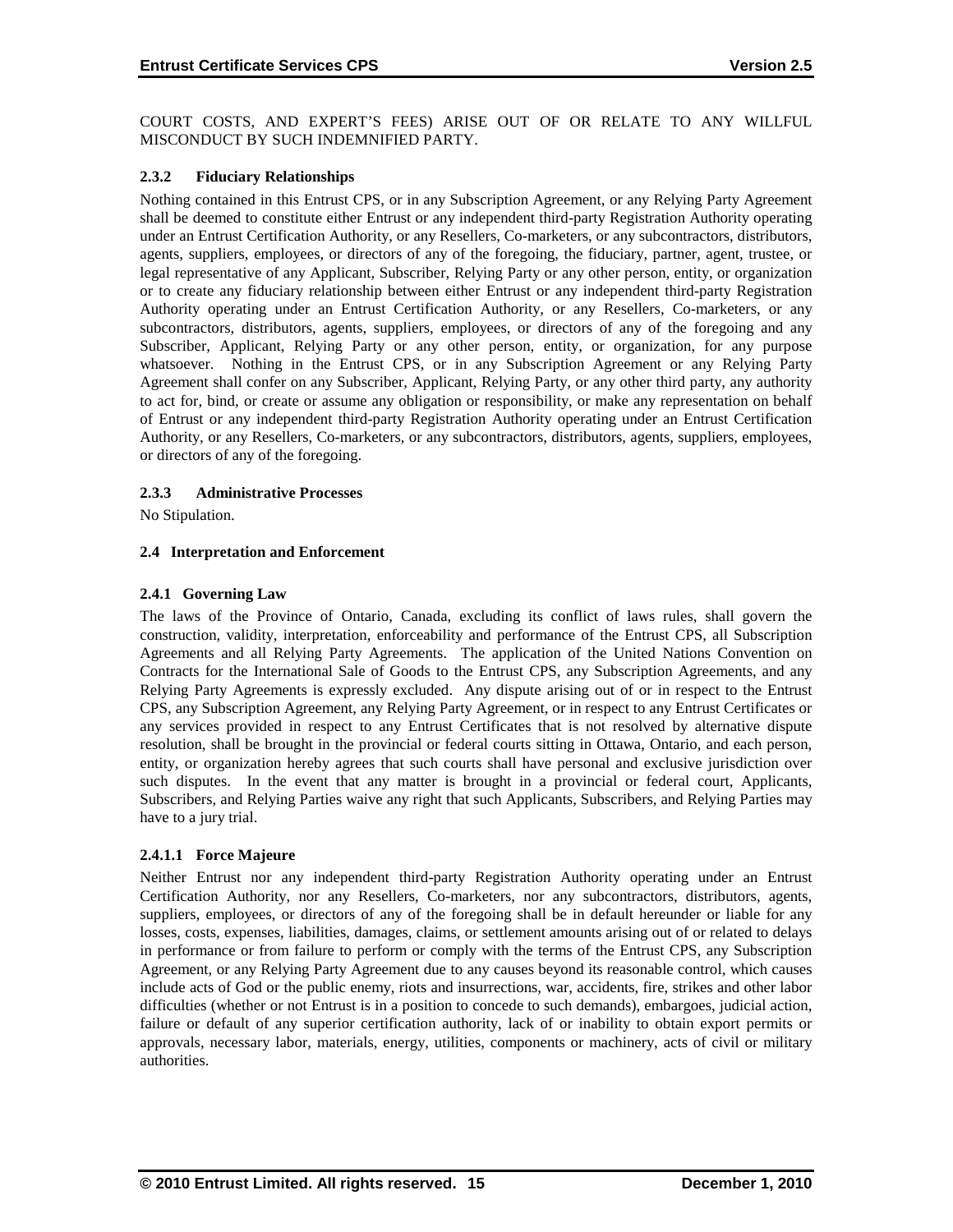# **2.4.1.2 Interpretation**

All references in this Entrust CPS to "Sections" refer to the sections of this Entrust CPS. As used in this Entrust CPS, neutral pronouns and any variations thereof shall be deemed to include the feminine and masculine and all terms used in the singular shall be deemed to include the plural, and vice versa, as the context may require. The words "hereof", "herein", and "hereunder" and other words of similar import refer to this Entrust CPS as a whole, as the same may from time to time be amended or supplemented, and not to any subdivision contained in this Entrust CPS. The word "including" when used herein is not intended to be exclusive and means "including, without limitation."

# **2.4.2 Severability, Survival, Merger, Notice**

### **2.4.2.1 Severability**

Whenever possible, each provision of the Entrust CPS, any Subscription Agreements, and any Relying Party Agreements shall be interpreted in such a manner as to be effective and valid under applicable law. If the application of any provision of the Entrust CPS, any Subscription Agreements, or any Relying Party Agreements or any portion thereof to any particular facts or circumstances shall be held to be invalid or unenforceable by an arbitrator or court of competent jurisdiction, then (i) the validity and enforceability of such provision as applied to any other particular facts or circumstances and the validity of other provisions of the Entrust CPS, any Subscription Agreements, or any Relying Party Agreements shall not in any way be affected or impaired thereby, and (ii) such provision shall be enforced to the maximum extent possible so as to effect its intent and it shall be reformed without further action to the extent necessary to make such provision valid and enforceable.

**FOR GREATER CERTAINTY, IT IS EXPRESSLY UNDERSTOOD AND AGREED THAT EVERY PROVISION OF THE ENTRUST CPS, ANY SUBSCRIPTION AGREEMENTS, OR ANY RELYING PARTY AGREEMENTS THAT DEAL WITH (I) LIMITATION OF LIABILITY OR DAMAGES, (II) DISCLAIMERS OF REPRESENTATIONS, WARRANTIES, CONDITIONS, OR LIABILITIES, OR (III) INDEMNIFICATION, IS EXPRESSLY INTENDED TO BE SEVERABLE FROM ANY OTHER PROVISIONS OF THE ENTRUST CPS, ANY SUBSCRIPTION AGREEMENTS, OR ANY RELYING PARTY AGREEMENTS AND SHALL BE SO INTERPRETED AND ENFORCED.**

#### **2.4.2.2 Survival**

The provisions of the section entitled "Definitions" and sections 2.1.3.1, 2.1.4.1, 2.2, 2.3, 2.4, 2.8, 2.9, 3.1.5, 3.1.6, 4.6 and 8.1 shall survive termination or expiration of the Entrust CPS, any Subscription Agreements, and any Relying Party Agreements. All references to sections that survive termination of the Entrust CPS, any Subscription Agreements, and any Relying Party Agreements, shall include all subsections of such sections. All payment obligations shall survive any termination or expiration of the Entrust CPS, any Subscription Agreements, and any Relying Party Agreements.

#### **2.4.2.3 Merger**

The Entrust CPS, the Subscription Agreements, and the Relying Party Agreements state all of the rights and obligations of Entrust, any independent third-party Registration Authorities operating under an Entrust Certification Authority, any Resellers, Co-marketers, and any subcontractors, distributors, agents, suppliers, employees, or directors of any of the foregoing, and any Applicant, Subscriber, or Relying Party and any other persons, entities, or organizations in respect to the subject matter hereof and thereof and such rights and obligations shall not be augmented or derogated by any prior agreements, communications, or understandings of any nature whatsoever whether oral or written. The rights and obligations of Entrust, any independent third-party Registration Authorities operating under an Entrust Certification Authority, any Resellers, Co-marketers, and any subcontractors, distributors, agents, suppliers, employees, and directors of any of the foregoing may not be modified or waived orally and may be modified only in a writing signed or authenticated by a duly authorized representative of Entrust.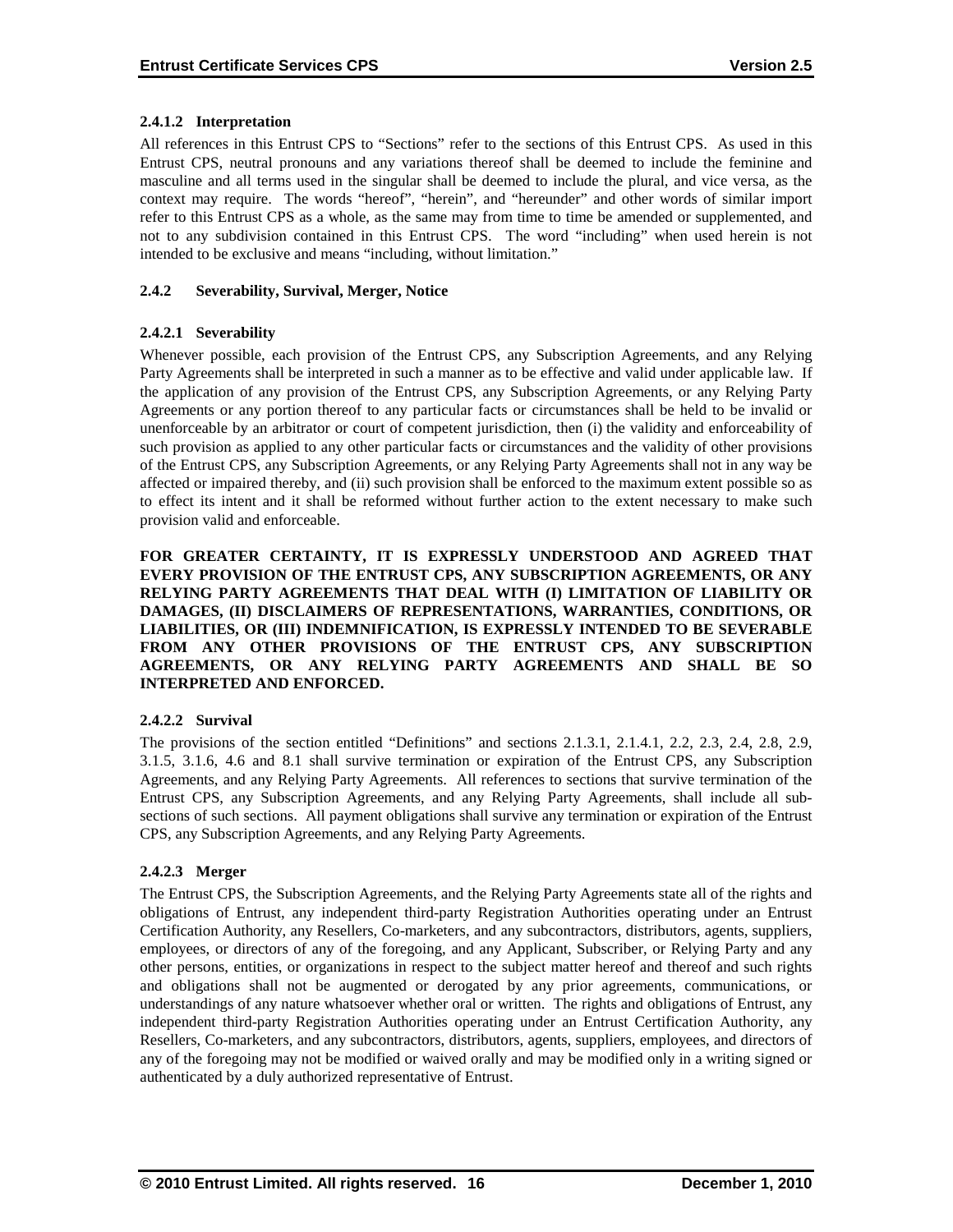### **2.4.2.4 Conflict of Provisions**

In the event of a conflict between the provisions of the Entrust CPS and any express written agreement between Entrust or an independent third-party Registration Authority operating under an Entrust Certification Authority and a Subscriber or Relying Party, with respect to Entrust Certificates or any services provided in respect to Entrust Certificates, such other express written agreement shall take precedence. In the event of any inconsistency between the provisions of this Entrust CPS and the provisions of any Subscription Agreement or any Relying Party Agreement, the terms and conditions of this Entrust CPS shall govern.

# **2.4.2.5 Waiver**

The failure of Entrust to enforce, at any time, any of the provisions of this Entrust CPS, a Subscription Agreement with Entrust, or a Relying Party Agreement with Entrust or the failure of Entrust to require, at any time, performance by any Applicant, Subscriber, Relying Party or any other person, entity, or organization of any of the provisions of this Entrust CPS, a Subscription Agreement with Entrust, or a Relying Party Agreement with Entrust, shall in no way be construed to be a present or future waiver of such provisions, nor in any way affect the ability of Entrust to enforce each and every such provision thereafter. The express waiver by Entrust of any provision, condition, or requirement of this Entrust CPS, a Subscription Agreement with Entrust, or a Relying Party Agreement with Entrust shall not constitute a waiver of any future obligation to comply with such provision, condition, or requirement. The failure of an independent third-party Registration Authority or Reseller operating under an Entrust Certification Authority ("Registration Authority") to enforce, at any time, any of the provisions of a this Entrust CPS, any Subscription Agreement with such Registration Authority, or any Relying Party Agreement with such Registration Authority or the failure to require by such Registration Authority, at any time, performance by any Applicant, Subscriber, Relying Party or any other person, entity, or organization of this Entrust CPS, any Subscription Agreement with such Registration Authority, or any Relying Party Agreement with such Registration Authority shall in no way be construed to be a present or future waiver of such provisions, nor in any way affect the ability of such Registration Authority to enforce each and every such provision thereafter. The express waiver by a Registration Authority of any provision, condition, or requirement of a Subscription Agreement with such Registration Authority or a Relying Party Agreement with such Registration Authority shall not constitute a waiver of any future obligation to comply with such provision, condition, or requirement.

# **2.4.2.6 Notice**

Any notice to be given by a Subscriber, Applicant, or Relying Party to Entrust under this Entrust CPS, a Subscription Agreement, or a Relying Party Agreement shall be given in writing to the address specified in §1.4 by prepaid receipted mail, facsimile, or overnight courier, and shall be effective as follows (i) in the case of facsimile or courier, on the next Business Day, and (ii) in the case of receipted mail, five (5) Business Days following the date of deposit in the mail. Any notice to be given by Entrust under the Entrust CPS, any Subscription Agreement, or any Relying Party Agreement shall be given by email or by facsimile or courier to the last address, email address or facsimile number for the Subscriber on file with Entrust. In the event of notice by email, the notice shall become effective on the next Business Day. In the event of notice by prepaid receipted mail, facsimile, or overnight courier, notice shall become effective as specified in (i) or (ii), depending on the means of notice utilized.

# **2.4.2.7 Assignment**

Entrust Certificates and the rights granted under the Entrust CPS, any Subscription Agreement, or any Relying Party Agreement are personal to the Applicant, Subscriber, or Relying Party that entered into the Subscription Agreement or Relying Party Agreement and cannot be assigned, sold, transferred, or otherwise disposed of, whether voluntarily, involuntarily, by operation of law, or otherwise, without the prior written consent of Entrust or the Registration Authority under an Entrust Certification Authority with which such Applicant, Subscriber, or Relying Party has contracted. Any attempted assignment or transfer without such consent shall be void and shall automatically terminate such Applicant's, Subscriber's or Relying Party's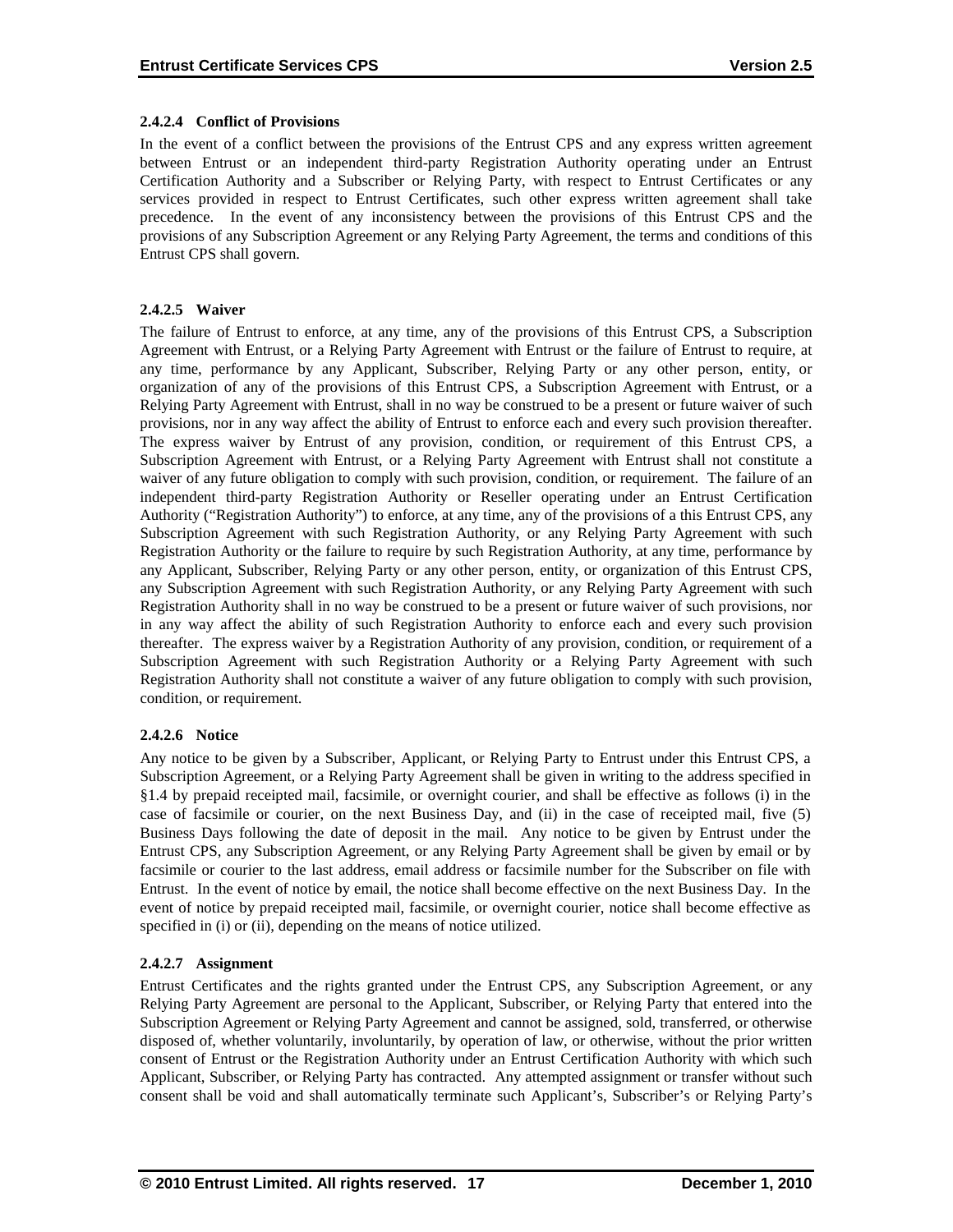rights under the Entrust CPS, any Subscription Agreement, or any Relying Party Agreement. Entrust may assign, sell, transfer, or otherwise dispose of the Entrust CPS, any Subscription Agreements, or any Relying Party Agreements together with all of its rights and obligations under the Entrust CPS, any Subscription Agreements, and any Relying Party Agreements (i) to an Affiliate, or (ii) as part of a sale, merger, or other transfer of all or substantially all the assets or stock of the business of Entrust to which the Entrust CPS, the Subscription Agreements, and Relying Party Agreements relate. Subject to the foregoing limits, this Agreement shall be binding upon and shall inure to the benefit of permitted successors and assigns of Entrust, any third-party Registration Authorities operating under the Entrust Certification Authorities, Applicants, Subscribers, and Relying Parties, as the case may be.

# **2.4.3 Dispute Resolution Procedures**

Any disputes between a Subscriber or an Applicant and Entrust or any third-party Registration Authorities operating under the Entrust Certification Authorities, or a Relying Party and Entrust or any third-party Registration Authorities operating under the Entrust Certification Authorities, shall be submitted to mediation in accordance with the Commercial Mediation Rules of the American Arbitration Association which shall take place in English in Ottawa, Ontario. In the event that a resolution to such dispute cannot be achieved through mediation within thirty (30) days, the dispute shall be submitted to binding arbitration. The arbitrator shall have the right to decide all questions of arbitrability. The dispute shall be finally settled by arbitration in accordance with the rules of the American Arbitration Association, as modified by this provision. Such arbitration shall take place in English in Ottawa, Ontario, before a sole arbitrator appointed by the American Arbitration Association (AAA) who shall be appointed by the AAA from its Technology Panel and shall be reasonably knowledgeable in electronic commerce disputes. The arbitrator shall apply the laws of the Province of Ontario, without regard to its conflict of laws provisions, and shall render a written decision within thirty (30) days from the date of close of the arbitration hearing, but no more than one (1) year from the date that the matter was submitted for arbitration. The decision of the arbitrator shall be binding and conclusive and may be entered in any court of competent jurisdiction. In each arbitration, the prevailing party shall be entitled to an award of all or a portion of its costs in such arbitration, including reasonable attorney's fees actually incurred. Nothing in the Entrust CPS, or in any Subscription Agreement, or any Relying Party Agreement shall preclude Entrust or any third-party Registration Authorities operating under the Entrust Certification Authorities from applying to any court of competent jurisdiction for temporary or permanent injunctive relief, without breach of this §2.4.3 and without any abridgment of the powers of the arbitrator, with respect to any (i) alleged Compromise that affects the integrity of an Entrust Certificate, or (ii) alleged breach of the terms and conditions of the Entrust CPS, any Subscription Agreement, or any Relying Party Agreement. The institution of any arbitration or any action shall not relieve an Applicant, Subscriber or Relying Party of its obligations under the Entrust CPS, any Subscription Agreement, or any Relying Party Agreement.

#### **2.4.3.1 Limitation Period on Arbitrations and Actions**

Any and all arbitrations or legal actions in respect to a dispute that is related to an Entrust Certificate or any services provided in respect to an Entrust Certificate shall be commenced prior to the end of one (1) year after (i) the expiration or revocation of the Entrust Certificate in dispute, or (ii) the date of provision of the disputed service or services in respect to the Entrust Certificate in dispute, whichever is sooner. If any arbitration or action in respect to a dispute that is related to an Entrust Certificate or any service or services provided in respect to an Entrust Certificate is not commenced prior to such time, any party seeking to institute such an arbitration or action shall be barred from commencing or proceeding with such arbitration or action.

#### **2.5 Fees**

The fees for services provided by Entrust in respect to Entrust Certificates are set forth in the Entrust Repository. These fees are subject to change, and any such changes shall become effective immediately after posting in the Entrust Repository. The fees for services provided by independent third-party Registration Authorities, Resellers and Co-marketers in respect to Entrust Certificates are set forth on the web sites operated by such Registration Authorities, Resellers and Co-marketers. These fees are subject to change, and any such changes shall become effective immediately after posting in such web sites.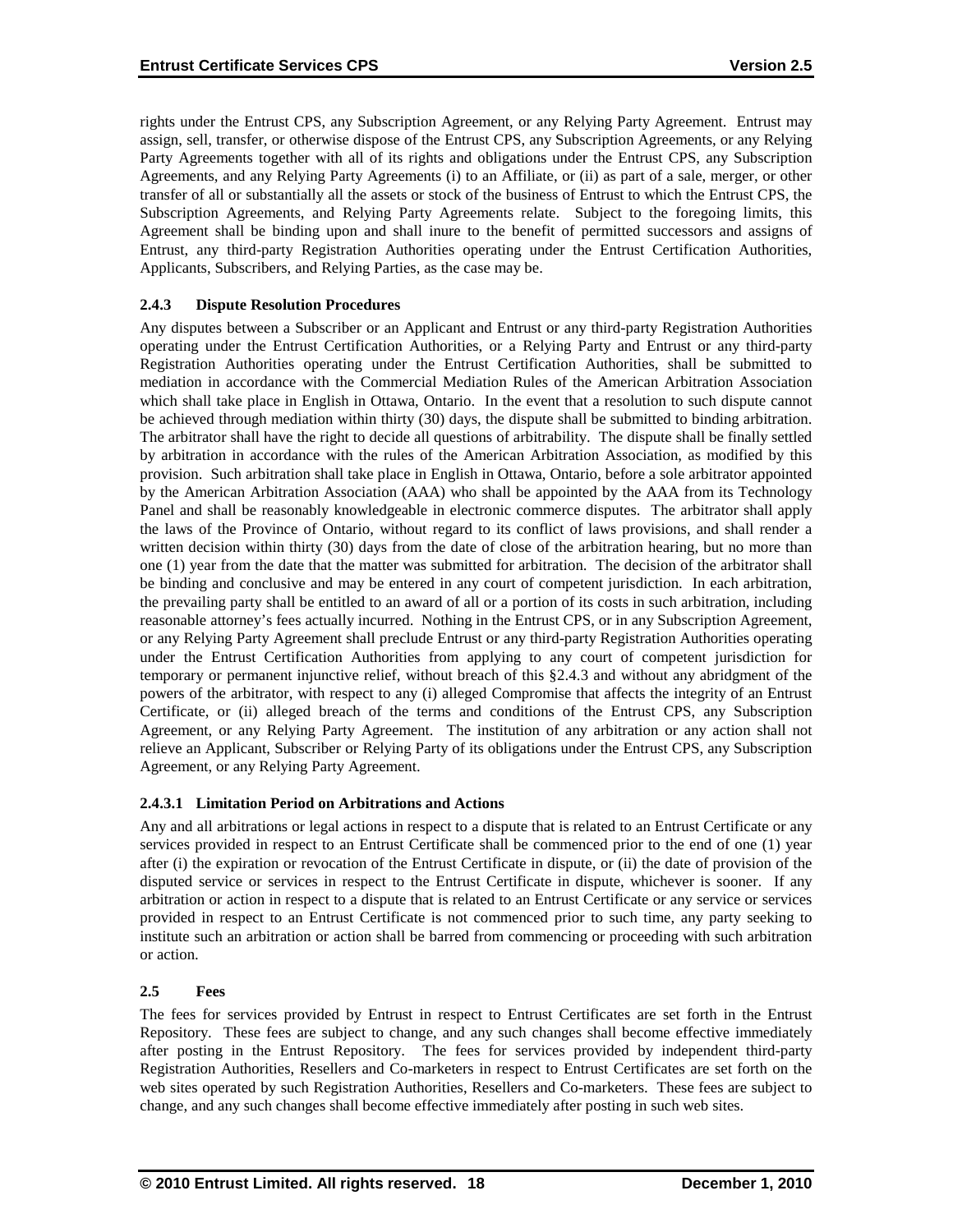### **2.5.1 Certificate Issuance or Renewal Fees**

See the Entrust Repository for the fees charged by Entrust. See the web sites operated by Registration Authorities operating under the Entrust Certification Authorities, Resellers, and Co-marketers for the fees charged by such Registration Authorities, Resellers, and Co-marketers.

# **2.5.2 Certificate Access Fees**

See the Entrust Repository for the fees charged by Entrust. See the web sites operated by Registration Authorities operating under the Entrust Certification Authorities, Resellers, and Co-marketers for the fees charged by such Registration Authorities, Resellers, and Co-marketers.

### **2.5.3 Revocation or Status Information Access Fees**

See the Entrust Repository for the fees charged by Entrust. See the web sites operated by Registration Authorities operating under the Entrust Certification Authorities, Resellers, and Co-marketers for the fees charged by such Registration Authorities, Resellers, and Co-marketers.

### **2.5.4 Fees for Other Services such as Policy Information**

See the Entrust Repository for the fees charged by Entrust. See the web sites operated by Registration Authorities operating under the Entrust Certification Authorities, Resellers, and Co-marketers for the fees charged by such Registration Authorities, Resellers, and Co-marketers.

### **2.5.5 Refund Policy**

Neither Entrust nor any Registration Authorities operating under the Entrust Certification Authorities nor any Resellers or Co-Marketers provide any refunds for Entrust Certificates or services provided in respect to Entrust Certificates.

### **2.6 Publication and Repositories**

Entrust maintains the Entrust Repository to store various information related to Entrust Certificates and the operation of Entrust Certification Authorities, Entrust Registration Authorities, and third-party Registration Authorities operating under the Entrust Certification Authorities. The Entrust CPS and various other related information is published in the Entrust Repository. The Entrust CPS is also available from Entrust in hard copy upon request .

# **2.6.1 Publication of CA Information**

The following Entrust Certificate information is published in the Entrust Repository:

- (i) the Entrust CPS;
- (ii) information and agreements regarding the subscription for and reliance on Entrust Certificates; and
- (iii) revocations of Entrust Certificates performed by an Entrust Certification Authority, published in a Certificate Revocation List (CRL).

The data formats used for Entrust Certificates and for Certificate Revocation Lists in the Entrust Repository are in accordance with the associated definitions in §7.

#### **2.6.2 Frequency of Publication**

The Entrust CPS may be re-issued and published in accordance with the policy set forth in §8.

#### **2.6.3 Access Controls**

The Entrust CPS is published in the Entrust Repository. The Entrust CPS will be available to all Applicants, Subscribers and Relying Parties, but may only be modified by the Entrust Policy Authority.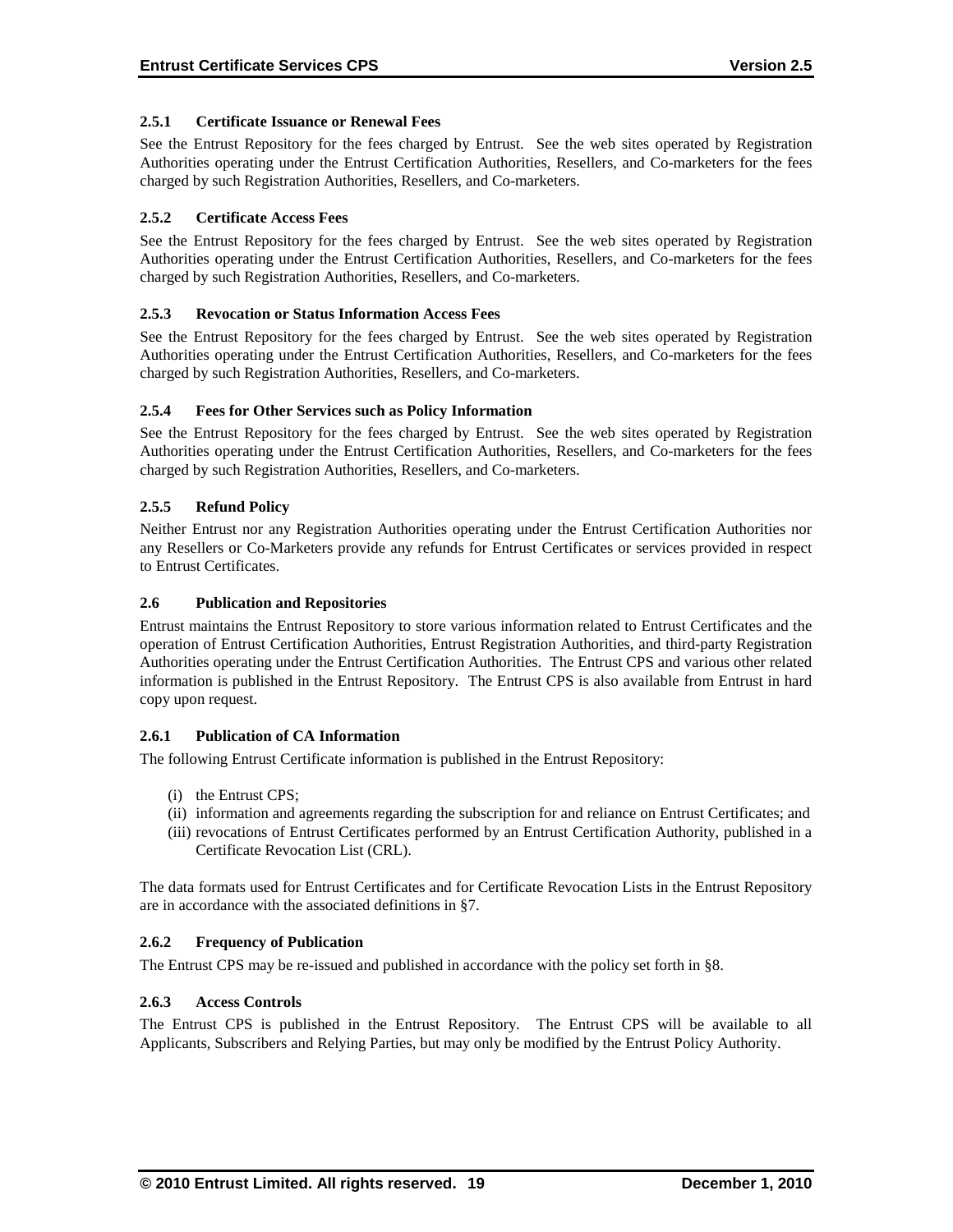# **2.6.4 Repositories**

The Entrust Certification Authorities maintain the Entrust Repositories to allow access to Entrust Certificate-related and CRL information. The information in the Entrust Repositories is accessible through a web interface and is periodically updated as set forth in this Entrust CPS. The Entrust Repositories are the only approved source for CRL and other information about Entrust Certificates.

# **2.7 Compliance Audit**

#### **2.7.1 Frequency of Entity Compliance Audit**

Entrust Certification Authorities, Entrust-operated Registration Authorities, and independent third-party Registration Authorities operating under the Entrust Certification Authorities shall be audited once per calendar year for compliance with the practices and procedures set forth in the Entrust CPS. If the results of an audit report recommend remedial action, Entrust or the applicable independent third-party Registration Authority shall initiate corrective action within thirty (30) days of receipt of such audit report.

### **2.7.2 Identity/Qualifications of Auditor**

The compliance audit of Entrust Certification Authorities shall be performed by a certified public accounting firm with a demonstrated competency in the evaluation of Certification Authorities and Registration Authorities.

### **2.7.3 Auditor's Relationship to Audited Party**

The certified public accounting firm selected to perform the compliance audit for the Entrust Certification Authorities, Entrust-operated Registration Authorities, or independent third-party operated Registration Authorities under the Entrust Certification Authorities shall be independent from the entity being audited.

### **2.7.4 Topics Covered by Audit**

The compliance audit shall test compliance of Entrust Certification Authorities, Entrust-operated Registration Authorities, or independent third-party operated Registration Authorities under the Entrust Certification Authorities against the policies and procedures set forth in:

- i. the Entrust CPS; and
- ii. the WebTrust Program for Certification Authorities.

#### **2.7.5 Actions Taken as a Result of Deficiency**

Upon receipt of a compliance audit that identifies any deficiencies, the audited Entrust Certification Authority, Entrust-operated Registration Authority, or independent third-party operated Registration Authority under an Entrust Certification Authority shall use commercially reasonable efforts to correct any such deficiencies in an expeditious manner.

#### **2.7.6 Communication of Results**

The results of all compliance audits shall be communicated, in the case of Entrust Certification Authorities, to the Entrust Policy Authority, and, in the case of any Entrust-operated Registration Authorities under an Entrust Certification Authorities, to the Entrust Policy Authority, and in the case of third-party Registration Authorities operating under an Entrust Certification Authority, to the operational authority for such Registration Authority.

The results of the most recent compliance audit will be posted to the Repository.

#### **2.8 Confidentiality**

Neither Entrust nor any independent third-party Registration Authorities operating under the Entrust Certification Authorities, nor any Resellers or Co-Marketers shall disclose or sell Applicant or Subscriber names (or other information submitted by an Applicant or Subscriber when applying for an Entrust Certificate), except in accordance with this Entrust CPS, a Subscription Agreement, or a Relying Party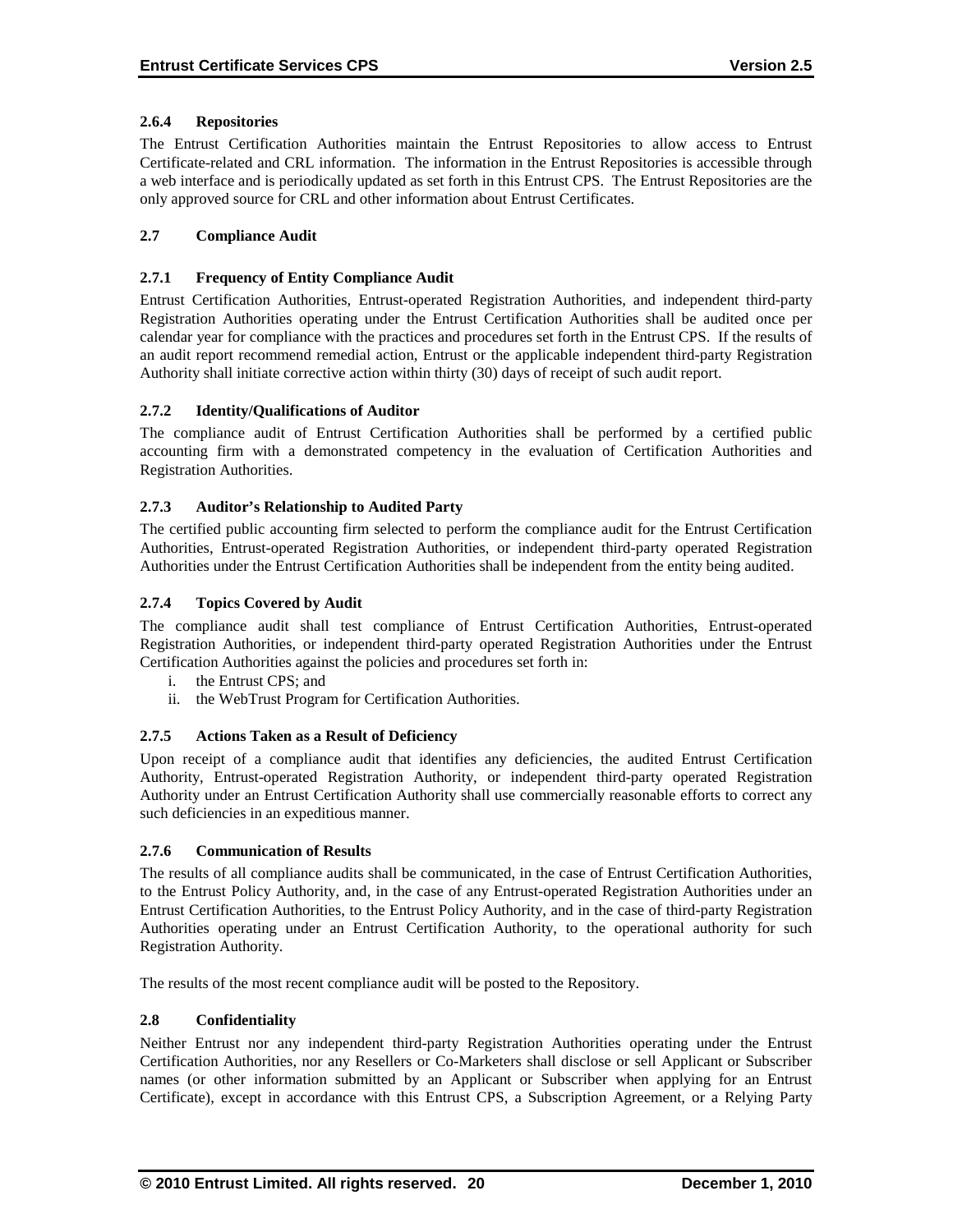Agreement. Entrust and all independent third-party Registration Authorities operating under the Entrust Certification Authorities, and all Resellers and Co-Marketers shall use a commercially reasonable degree of care to prevent such information from being used or disclosed for purposes other than those set forth in the Entrust CPS, a Subscription Agreement, or a Relying Party Agreement. Notwithstanding the foregoing, Applicants and Subscribers acknowledge that some of the information supplied with an Entrust Certificate Application is incorporated into Entrust Certificates and that Entrust and all independent third-party Registration Authorities operating under the Entrust Certification Authorities, and all Resellers and Co-Marketers shall be entitled to make such information publicly available.

# **2.8.1 Types of Information to be Kept Confidential**

Information that is supplied by Applicants, Subscribers, or Relying Parties for the subscription for, use of, or reliance upon an Entrust Certificate, and which is not included in the information described in §2.8.2 below, shall be considered to be confidential. Entrust and independent third-party Registration Authorities under the Entrust Certification Authorities shall be entitled to disclose such information to any subcontractors or agents that are assisting Entrust in the verification of information supplied in Entrust Certificate Applications or that are assisting Entrust in the operation of the Entrust Certification Authorities or Entrust-operated Registration Authorities. Information considered to be confidential shall not be disclosed unless compelled pursuant to legal, judicial, or administrative proceedings, or otherwise required by law. Entrust and independent third-party Registration Authorities under the Entrust Certification Authorities shall be entitled to disclose information that is considered to be confidential to legal and financial advisors assisting in connection with any such legal, judicial, administrative, or other proceedings required by law, and to potential acquirors, legal counsel, accountants, banks and financing sources and their advisors in connection with mergers, acquisitions, or reorganizations.

# **2.8.2 Types of Information not Considered Confidential**

Information that is included in an Entrust Certificate or a Certificate Revocation List shall not be considered confidential. Information contained in the Entrust CPS shall not be considered confidential. Without limiting the foregoing, information that (i) was or becomes known through no fault of Entrust, an independent third-party Registration Authority under an Entrust Certification Authority, a Reseller, or a Comarketer, (ii) was rightfully known or becomes rightfully known to Entrust, an independent third-party Registration Authority under the Entrust Certification Authority, a Reseller, or a Co-marketer without confidential or proprietary restriction from a source other than the Subscriber, (iii) is independently developed by Entrust, an independent third-party Registration Authority under an Entrust Certification Authority, a Reseller, or a Co-marketer, or (iv) is approved by a Subscriber for disclosure, shall not be considered confidential.

# **2.8.3 Disclosure of Certificate Revocation/Suspension Information**

If an Entrust Certificate is revoked by an Entrust Certification Authority, a serial number will be included in the Certificate Revocation List entry for the revoked Entrust Certificate.

# **2.8.4 Release to Law Enforcement Officials**

Entrust, independent third-party Registration Authorities under an Entrust Certification Authority, Resellers, and Co-marketers shall have the right to release information that is considered to be confidential to law enforcement officials in compliance with applicable law.

# **2.8.5 Release as Part of Civil Discovery**

Entrust, independent third-party Registration Authorities under an Entrust Certification Authority, Resellers, and Co-marketers may disclose information that is considered confidential during the course of any arbitration, litigation, or any other legal, judicial, or administrative proceeding relating to such information. Any such disclosures shall be permissible provided that Entrust, the independent third-party Registration Authority, Reseller, or Co-marketer uses commercially reasonable efforts to obtain a court-entered protective order restricting the use and disclosure of any such information to the extent reasonably required for the purposes of such arbitration, litigation, or any other legal, judicial, or administrative proceeding.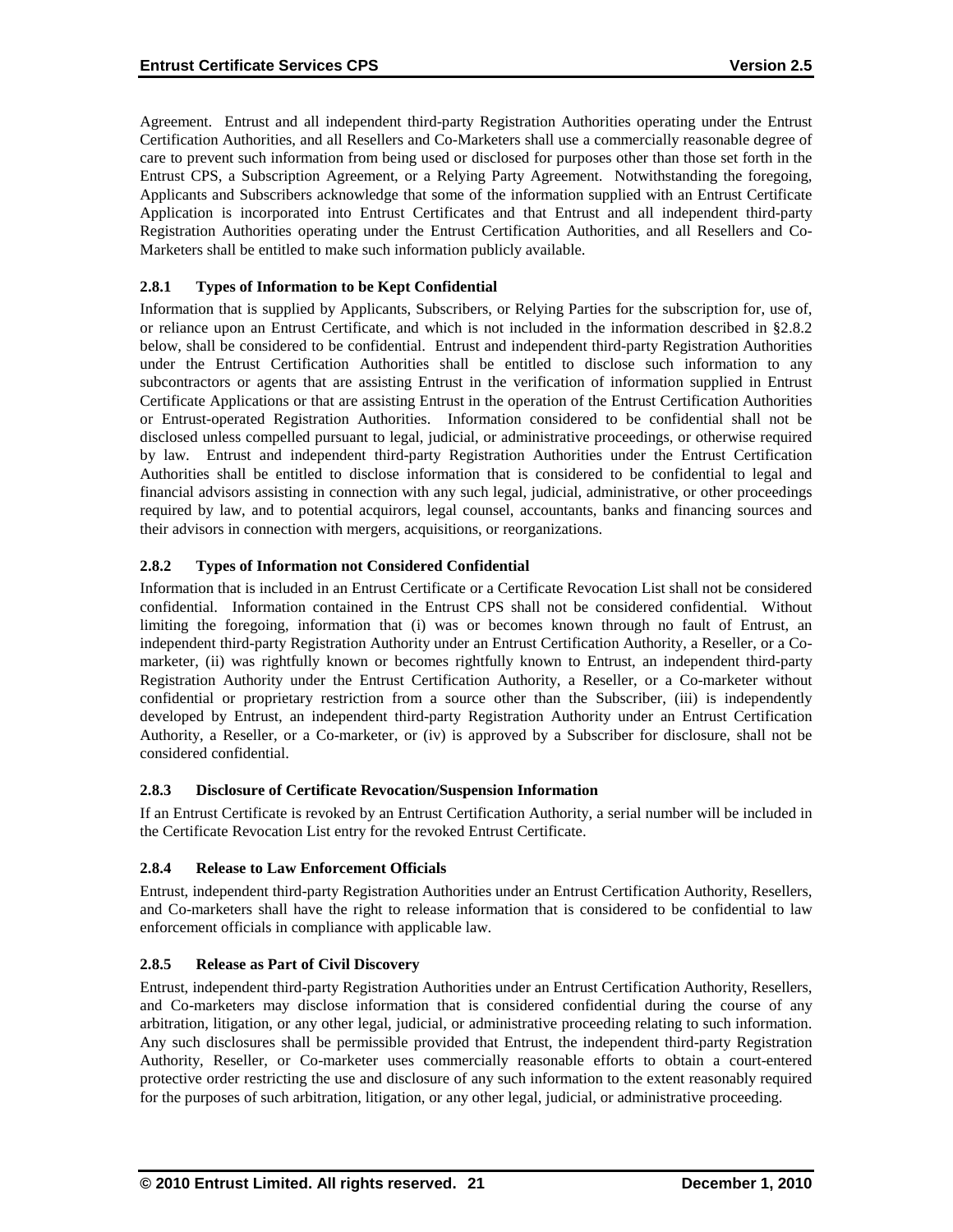# **2.8.6 Disclosure Upon Owner's Request**

Entrust, independent third-party Registration Authorities under an Entrust Certification Authority, Resellers, and Co-marketers may disclose information provided to Entrust, such Registration Authority, Reseller or Co-marketer, by an Applicant, a Subscriber, or a Relying Party upon request of such Applicant, Subscriber, or Relying Party.

### **2.8.7 Other Information Release Circumstances**

No stipulation.

# **2.9 Intellectual Property Rights**

Entrust retains all right, title, and interest (including all intellectual property rights), in, to and under all Entrust Certificates, except for any information that is supplied by an Applicant or a Subscriber and that is included in an Entrust Certificate, which information shall remain the property of the Applicant or Subscriber. All Applicants and Subscribers grant to Entrust and any Registration Authorities operating under the Entrust Certification Authorities a non-exclusive, worldwide, paid-up, royalty-free license to use, copy, modify, publicly display, and distribute such information, by any and all means and through any and all media whether now known or hereafter devised for the purposes contemplated under the Entrust CPS, the Subscriber's Subscription Agreement, and any Relying Party Agreements. Entrust and any Registration Authorities operating under the Entrust Certification Authorities shall be entitled to transfer, convey, or assign this license in conjunction with any transfer, conveyance, or assignment as contemplated in §2.4.2.7. Entrust grants to Subscribers and Relying Parties a non-exclusive, non-transferable license to use, copy, and distribute Entrust Certificates, subject to such Entrust Certificates being used as contemplated under the Entrust CPS, the Subscriber's Subscription Agreement, and any Relying Party Agreements, and further provided that such Entrust Certificates are reproduced fully and accurately and are not published in any publicly available database, repository, or directory without the express written permission of Entrust. Except as expressly set forth herein, no other right is or shall be deemed to be granted, whether by implication, estoppel, inference or otherwise. Subject to availability, Entrust may in its discretion make copies of one or more Cross Certificate(s) available to Subscribers for use solely with the Entrust Certificate issued to such Subscribers. Entrust retains all right, title, and interest (including all intellectual property rights), in, to and under the Cross Certificate(s).

Entrust grants permission to reproduce the Entrust CPS provided that (i) the copyright notice on the first page of this Entrust CPS is retained on any copies of the Entrust CPS, and (ii) the Entrust CPS is reproduced fully and accurately. Entrust retains all right, title, and interest (including all intellectual property rights), in, to and under the Entrust CPS.

In no event shall Entrust or any independent third-party Registration Authority operating under an Entrust Certification Authority, or any Resellers or Co-marketers, or any subcontractors, distributors, agents, suppliers, employees, or directors of any of the foregoing be liable to any Applicants, Subscribers, or Relying Parties or any other third parties for any losses, costs, liabilities, expenses, damages, claims, or settlement amounts arising from or relating to claims of infringement, misappropriation, dilution, unfair competition, or any other violation of any patent, trademark, copyright, trade secret, or any other intellectual property or any other right of person, entity, or organization in any jurisdiction arising from or relating to any Entrust Certificate or arising from or relating to any services provided in relation to any Entrust Certificate.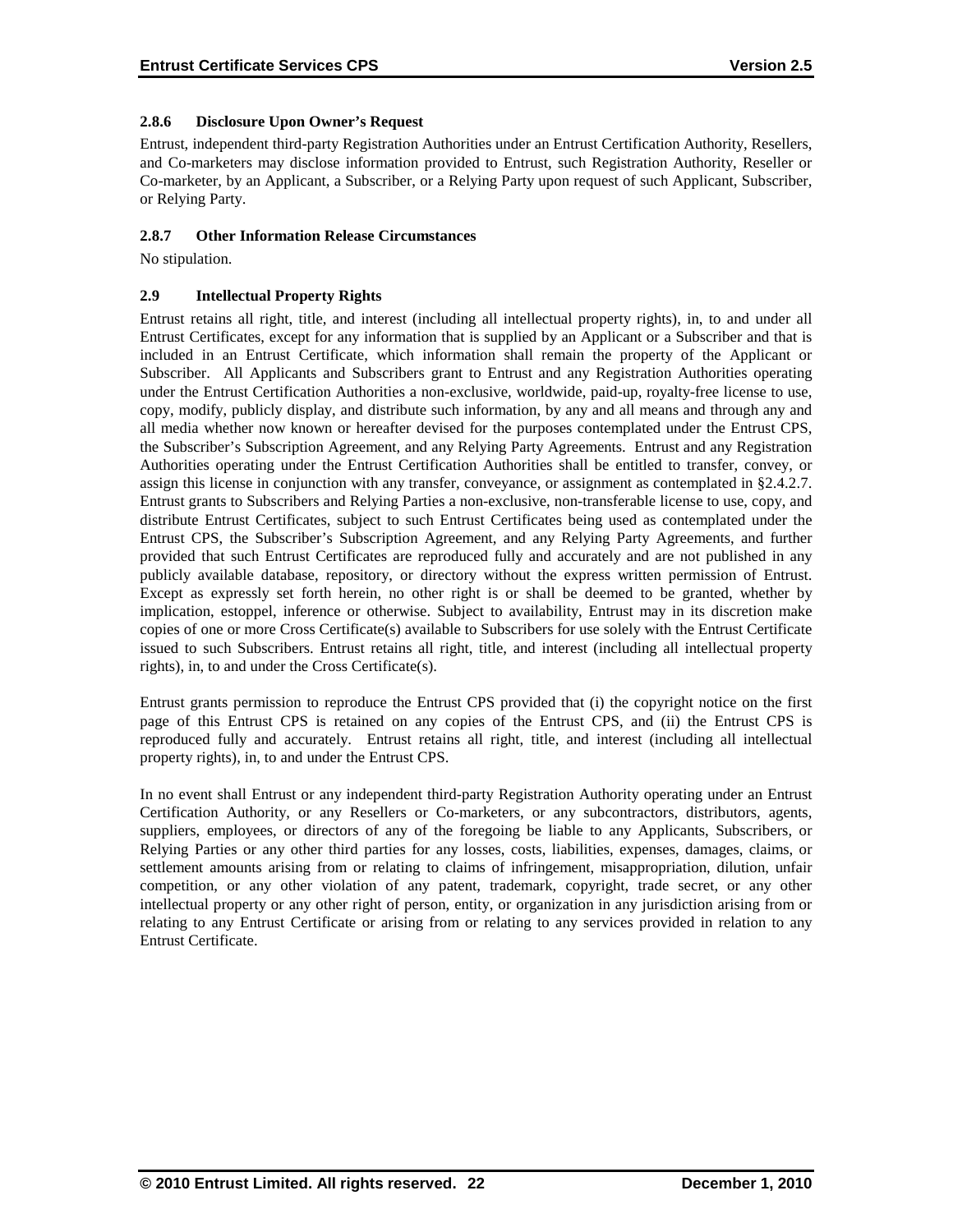#### **3 Identification and Authentication**

#### **3.1 Initial Registration**

Before issuing an Entrust Certificate, the Entrust Certification Authorities ensure that all Subject organization information in the Entrust Certificate conforms to the requirements of, and has been verified in accordance with the procedures prescribed in this CPS and matches the information confirmed and documented by the Registration Authority pursuant to its verification processes.

#### **3.1.1 Types of Names**

#### Entrust SSL Certificates

The Subject names in an Entrust SSL Certificate comply with the X.501 Distinguished Name (DN) form. Entrust Certification Authorities shall use a single naming convention as set forth below. Each Entrust SSL Certificate shall contain the following information:

- (i) the "Country Name" (C) which is the two-letter ISO 3166 code for the country in which the Applicant is located and plans to host the secure server on which the Applicant is intending to install the Entrust SSL Certificate;
- (ii) the "Organization Name" (O) which is the name of the organization in the case of a corporation, partnership, or other entity. In the case of a sole proprietorship, the organization name can be the name of the Applicant;
- (iii) the "Organizational Unit Name" (OU) which is an optional field. The OU field may be used to distinguish between different organizational groups within an organization (for example, to distinguish between human resources, marketing, and development);
- (iv) the "Common Name" (CN) which is the hostname, the fully qualified hostname or path used in the DNS of the secure server on which the Applicant is intending to install the Entrust SSL Certificate;
- (v) the "State" (ST), which is the state or province of the organization's place of business, if applicable; and
- (vi) when applicable, the "Subject Alternative Name" (SAN), which is the hostname, the fully qualified hostname or path used in the DNS of the secure server on which the Applicant is intending to install the Entrust SSL Certificate.

Entrust Code Signing Certificates

- (i) the "Country Name" (C) which is the two-letter ISO 3166 code for the country in which the Applicant is located;
- (ii) the "Organization Name" (O) which is the full legal name of the organization;
- (iii) the "Organizational Unit Name" (OU) which is an optional field;
- (iv) the "Common Name" (CN) which is the same value as the "Organization Name";
- (v) the "Locality" (L), which is the city or locality of the organization's place of business; and
- (vi) the "State" (ST), which is the state or province of the organization's place of business, if applicable

Entrust Class 1 Client Certificates

- (i) the "Common Name" (CN) which is the e-mail address of the Subscriber;
- (ii) the "Email" (E), which is the e-mail address of the Subscriber; and
- (iii) the "Subject Alternative Name" (SAN), which is the e-mail address of the Subscriber.

#### Entrust Class 2 Client Certificates

- (i) the "Country Name" (C) which is the two-letter ISO 3166 code for the country in which the Applicant is located;
- (ii) the "Organization Name" (O) which is the name of the organization in the case of a corporation, partnership, or other entity. In the case of a sole proprietorship or individual, the organization name is not required, but may be the name of the Applicant;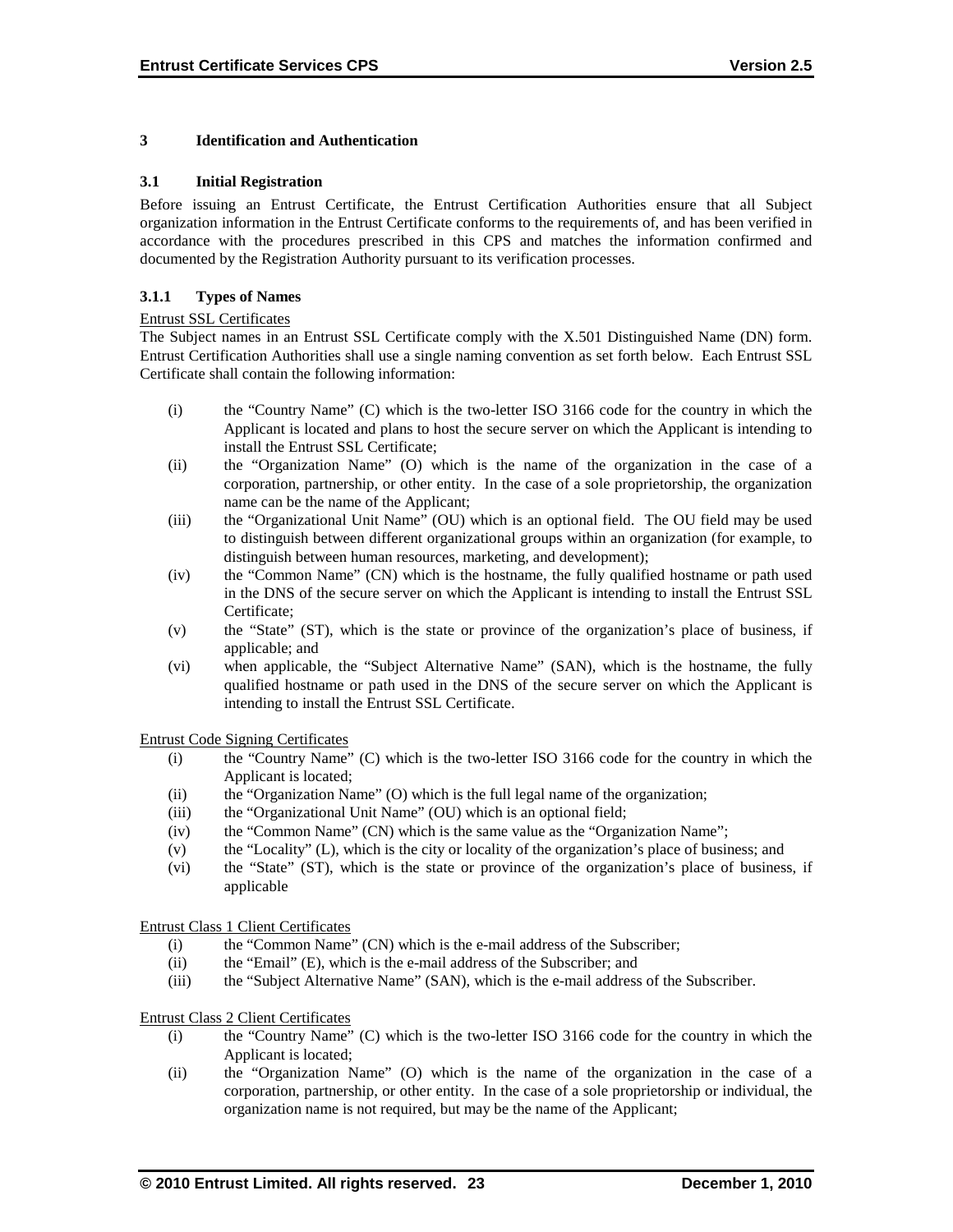- (iii) the "Organizational Unit Name" (OU) which is an optional field;
- (iv) the "Common Name" (CN) which is the name of the Subscriber and is a natural person;
- (v) the "Email" (E), which is the e-mail address of the Subscriber; and
- (vi) the "Subject Alternative Name" (SAN), which is the e-mail address of the Subscriber.

Entrust Document Signing Certificates

- (i) the "Country Name" (C) which is the two-letter ISO 3166 code for the country in which the Applicant is located;
- (ii) the "Organization Name" (O) which is the name of the organization in the case of a corporation, partnership, or other entity. In the case of a sole proprietorship or individual, the organization name is not required, but may be the name of the Applicant;
- (iii) the "Organizational Unit Name" (OU) which is an optional field;
- (iv) the "Common Name" (CN) which may be an individual's name, an organization's name or the name of a specific role within an organization.

Entrust Time-Stamp Certificates

- (i) the "Country Name" (C) which is the two-letter ISO 3166 code for the country in which the Applicant is located;
- (ii) the "Organization Name" (O) which is the full legal name of the organization;
- (iii) the "Organizational Unit Name" (OU) which is an optional field;
- (iv) the "Common Name" (CN) which is an optional field;
- (v) the "Locality" (L), which is the city or locality of the organization's place of business; and
- (vi) the "State" (ST), which is the state or province of the organization's place of business, if applicable

#### **3.1.2 Need for Names to Be Meaningful**

#### Entrust SSL Certificates

The value of the Common Name to be used in an Entrust SSL Certificate shall be the Applicant's fully qualified hostname or path that is used in the DNS of the secure server on which the Applicant is intending to install the Entrust SSL Certificate. Notwithstanding the preceding sentence, the Common Name may include wildcard characters (i.e., an asterisk character) in Entrust's sole discretion.

#### Entrust Code Signing Certificates

The value of the Common Name to be used in an Entrust Code Signing Certificate shall be the Applicant's Organization Name.

#### Entrust Client Certificates

The value of the Common Name to be used in an Entrust Client Certificate shall be the name or the email address of the Subscriber.

#### Entrust Document Signing Certificates

The value of the Common Name to be used in an Entrust Document Signing Certificate shall be the name of the Subscriber, the role of the Subscriber, or the group or organization that the Subscriber represents.

#### Entrust Time-Stamp Certificates

The value of the Common Name to be used in an Entrust Time-Stamp, if present shall be a name of the time-stamp service associated with the Subscriber.

#### **3.1.3 Rules for Interpreting Various Name Forms**

Subject names for Entrust Certificates shall be interpreted as set forth in §3.1.1 and §3.1.2.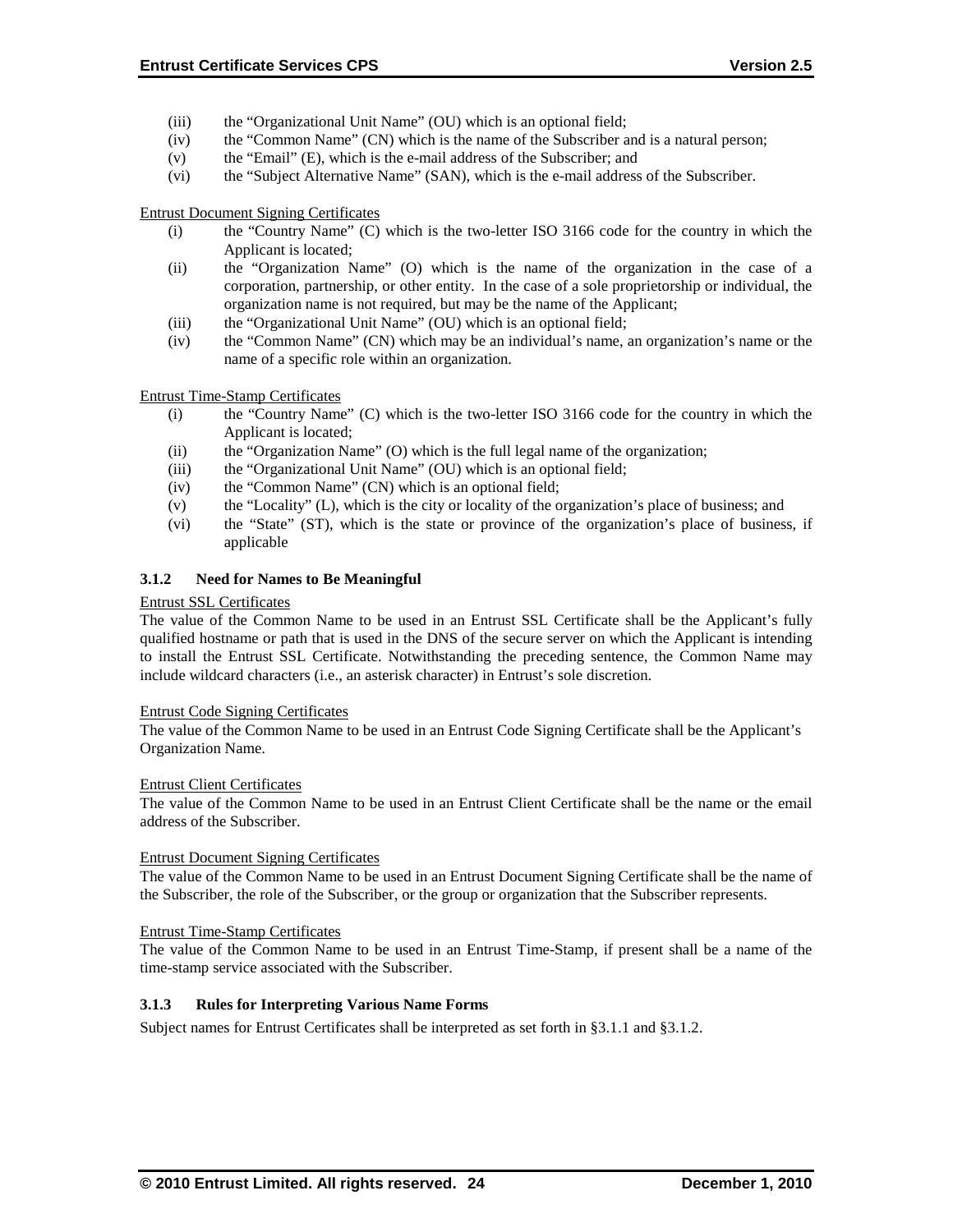# **3.1.4 Uniqueness of Names**

Names shall be defined unambiguously for each Subject in an Entrust Repository. The Distinguished Name attribute will usually be unique to the Subject to which it is issued. Each Entrust Certificate shall be issued a unique serial number within the name space of the issuing Entrust Certification Authority.

# **3.1.5 Name Claim Dispute Resolution Procedure**

The Subject names in Entrust Certificates are issued on a "first come, first served" basis. By accepting a Subject name for incorporation into an Entrust Certificate, a Registration Authority operating under an Entrust Certification Authority does not determine whether the use of such information infringes upon, misappropriates, dilutes, unfairly competes with, or otherwise violates any intellectual property right or any other rights of any person, entity, or organization. The Entrust Certification Authorities and any Registration Authorities operating under the Entrust Certification Authorities neither act as an arbitrator nor provide any dispute resolution between Subscribers or between Subscribers and third-party complainants in respect to the use of any information in an Entrust Certificate. The Entrust CPS does not bestow any procedural or substantive rights on any Subscriber or third-party complainant in respect to any information in an Entrust Certificate. Neither the Entrust Certification Authorities nor any Registration Authorities operating under the Entrust Certification Authorities shall in any way be precluded from seeking legal or equitable relief (including injunctive relief) in respect to any dispute between Subscribers or between Subscribers and third-party complainants or in respect to any dispute between Subscribers and an Entrust Certification Authority or a Registration Authority operating under an Entrust Certification Authority or between a third-party complainant and an Entrust Certification Authority or a Registration Authority operating under an Entrust Certification Authority arising out of any information in an Entrust Certificate. Entrust Certification Authorities and Registration Authorities operating under Entrust Certification Authorities shall respectively have the right to revoke and the right to request revocation of Entrust Certificates upon receipt of a properly authenticated order from an arbitrator or court of competent jurisdiction requiring the revocation of an Entrust Certificate.

# **3.1.6 Recognition, Authentication and Role of Trademarks**

An Entrust Certification Authority or a Registration Authority operating under an Entrust Certification Authority may, in certain circumstances, take action in respect to an Entrust Certificate containing information that possibly violates the trademark rights of a third-party complainant. In the event that a third-party complainant provides an Entrust Certification Authority or a Registration Authority operating under an Entrust Certification Authority with (i) a certified copy that is not more than three (3) months old of a trademark registration from the principal trademark office in any one of the United States, Canada, Japan, Australia or any of the member countries of the European Union, and further provided that such registration is still in full force and effect, and (ii) a copy of a prior written notice to the Subscriber of the Entrust Certificate in dispute, stating that the complainant believes that information in the Subscriber's Entrust Certificate violates the trademark rights of the complainant, and (iii) a representation by the complainant indicating the means of notice and basis for believing that such notice was received by the Subscriber of the Entrust Certificate in dispute, an Entrust Certification Authority or a Registration Authority operating under an Entrust Certification Authority may initiate the following actions. The Entrust Certification Authority or the Registration Authority operating under an Entrust Certification Authority may determine whether the issue date of the Subscriber's Entrust Certificate predates the registration date on the trademark registration provided by the complainant. If the date of issuance of the Subscriber's Certificate predates the trademark registration date, the Entrust Certification Authority or the Registration Authority operating under the Entrust Certification Authority will take no further action unless presented with an authenticated order from an arbitrator or court of competent jurisdiction. If the date of issuance of the Entrust Certificate is after the registration date on the trademark registration provided by the complainant, the Entrust Certification Authority or the Registration Authority operating under the Entrust Certification Authority shall request that the Subscriber provide a proof of ownership for the Subscriber's own corresponding trademark registration from the principal trademark office in any one of the United States, Canada, Japan, Australia or any of the member countries of the European Union. If the Subscriber can provide a certified copy, as set forth above, that predates or was issued on the same date as the complainant's trademark registration, the Entrust Certification Authority or the Registration Authority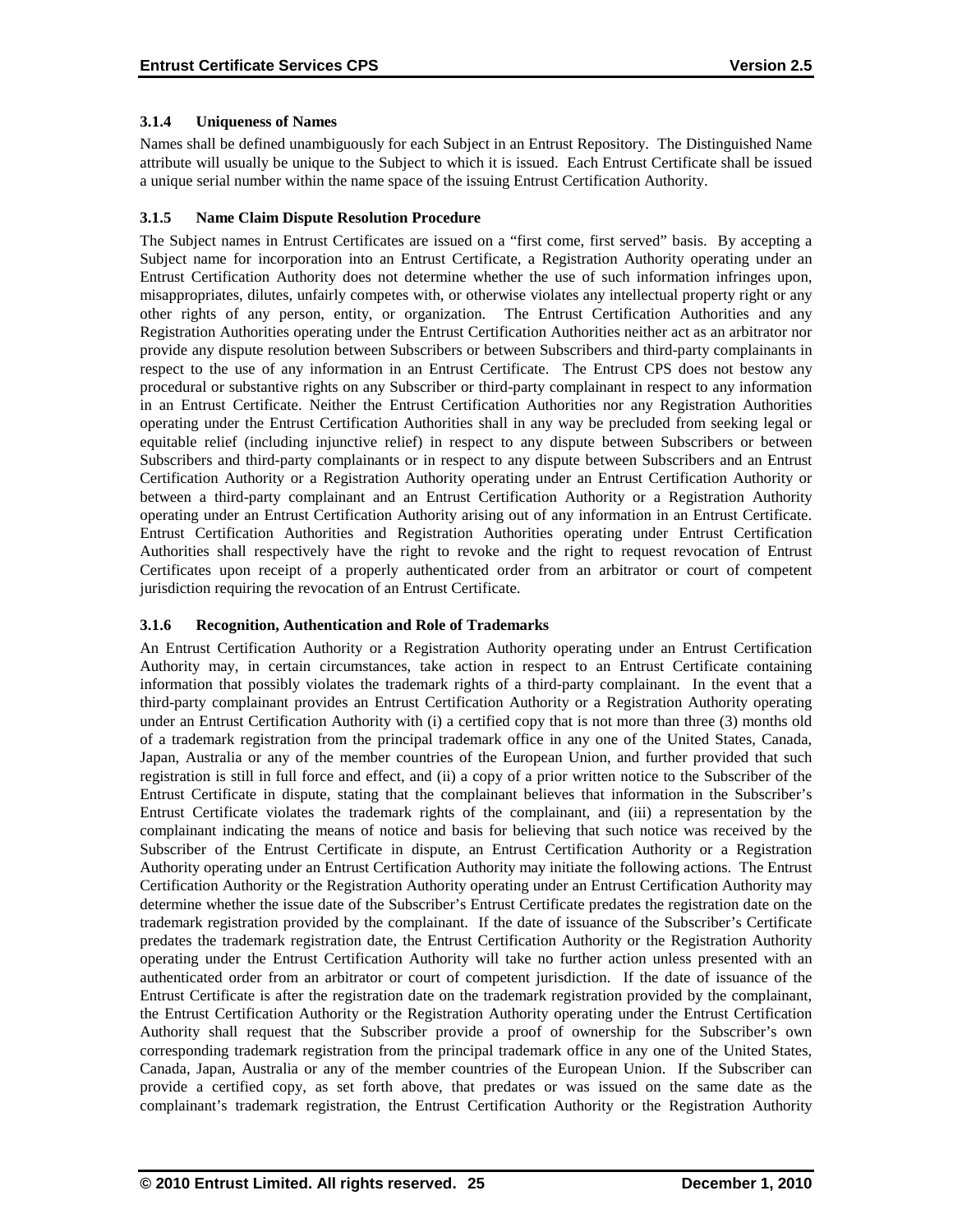operating under the Entrust Certification Authority will take no further action unless presented with an authenticated order from an arbitrator or court of competent jurisdiction. If the Subscriber does not respond within ten (10) Business Days, or if the date on the certified copy of the trademark registration provided by the Subscriber postdates the certified copy of the trademark registration provided by the complainant, the Entrust Certification Authority and the Registration Authorities operating under that Entrust Certification Authority respectively may revoke or may request revocation of the disputed Entrust Certificate.

If a Subscriber files litigation against a complainant, or if a complainant files litigation against a Subscriber, and such litigation is related to any information in an issued Entrust Certificate, and if the party instigating the litigation provides an Entrust Certification Authority or a Registration Authority operating under an Entrust Certification Authority with a copy of the file-stamped complaint or statement of claim, the Entrust Certification Authority will maintain the current status of the Entrust Certificate or the Registration Authority operating under the Entrust Certification Authority will request that the Entrust Certification Authority maintain the current status of the Entrust Certificate, subject to any requirements to change the status of such Entrust Certificate otherwise provided or required under this Entrust CPS, a Subscription Agreement, or any Relying Party Agreement. During any litigation, an Entrust Certification Authority will not revoke and a Registration Authority operating under an Entrust Certification Authority will not request revocation of an Entrust Certificate that is in dispute unless ordered by an arbitrator or a court of competent jurisdiction or as otherwise provided or required under this Entrust CPS, a Subscription Agreement, or any Relying Party Agreement. In the event of litigation as contemplated above, Entrust Certification Authorities and Registration Authorities operating under the Entrust Certification Authorities will comply with any directions by a court of competent jurisdiction in respect to an Entrust Certificate in dispute without the necessity of being named as a party to the litigation. If named as a party in any litigation in respect to an Entrust Certificate, Entrust and/or any third party operating a Registration Authority under an Entrust Certification Authority shall be entitled to take any action that it deems appropriate in responding to or defending such litigation. Any Subscriber or Relying Party that becomes involved in any litigation in respect to an Entrust Certificate shall remain subject to all of the terms and conditions of the Entrust CPS, the Subscriber's Subscription Agreement, and the Relying Party's Relying Party Agreement.

Registration Authorities operating under an Entrust Certification Authority shall notify the Entrust Certification Authority of any disputes of which such Registration Authority is aware and which relate to any information contained in an Entrust Certificate whose issuance was requested by such Registration Authority.

# **3.1.7 Method to Prove Possession of Private Key**

For Key Pairs generated by the Applicant, Entrust Certification Authorities perform proof of possession tests for CSRs created using reversible asymmetric algorithms (such as RSA) by validating the signature on the CSR submitted by the Applicant with the Entrust Certificate Application.

#### **3.1.8 Authentication of Organizational Identity**

Registration Authorities operating under the Entrust Certification Authorities shall perform a limited verification of any organizational identities that are submitted by an Applicant or Subscriber. Registration Authorities operating under the Entrust Certification Authorities shall determine whether the organizational identity, address, and domain name provided with an Entrust Certificate Application are consistent with information contained in third-party databases and/or governmental sources. The information and sources used for the limited verification of Entrust Certificate Applications may vary depending on the jurisdiction of the Applicant or Subscriber.

In the case of organizational identities that are not registered with any governmental sources, Registration Authorities operating under the Entrust Certification Authorities shall use commercially reasonable efforts to confirm the existence of the organization. Such commercially reasonable efforts may include inquiries with banks or other trustworthy persons or institutions. Registration Authorities operating under the Entrust Certification Authorities shall comply with all verification practices mandated by the Entrust Policy Authority.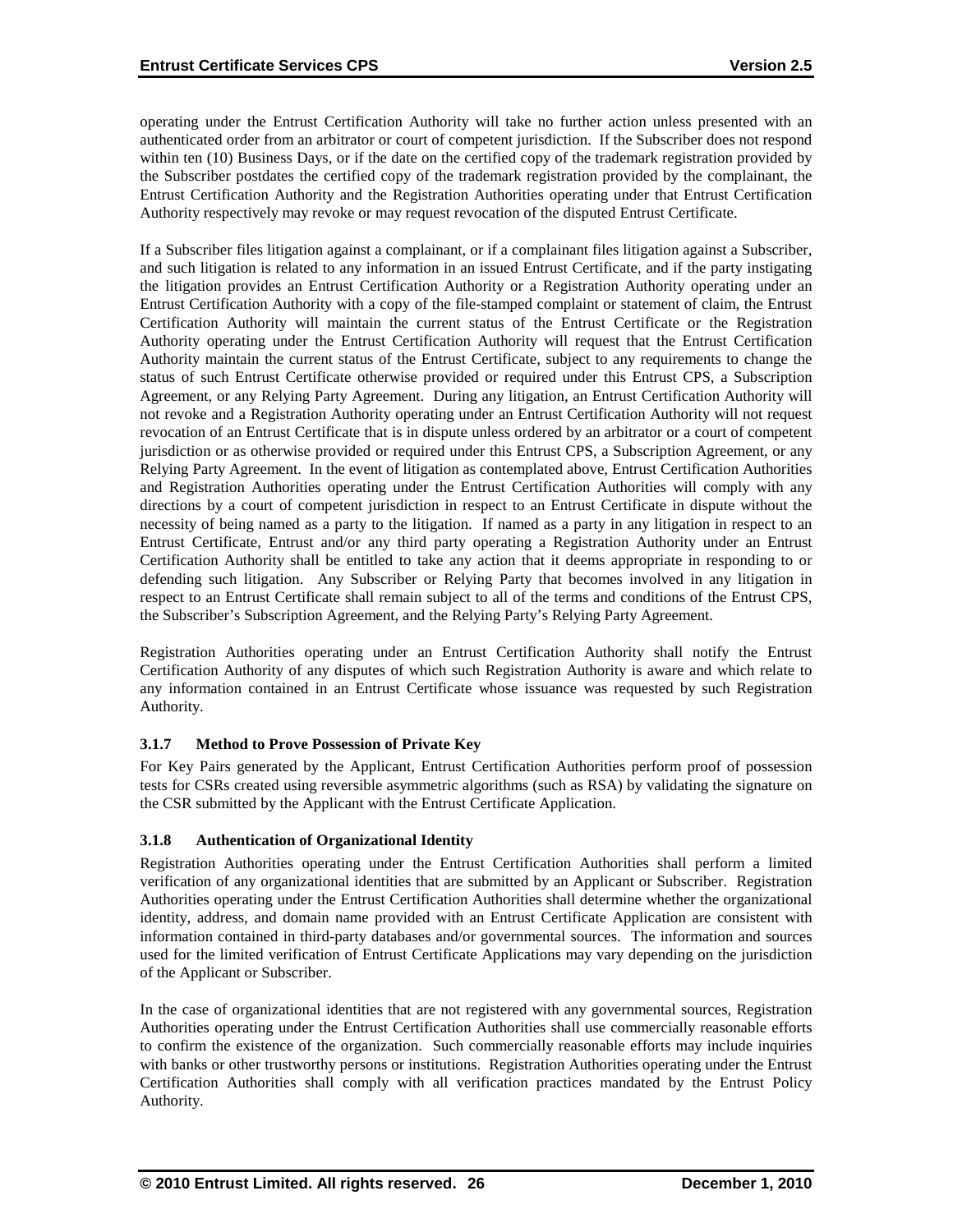### **3.1.9 Authentication of Individual Identity**

Registration Authorities operating under the Entrust Certification Authorities shall use reasonable means to verify any individual identities that are submitted by an Applicant or Subscriber.

# Class 1 Client Certificates

The identity asserted in Entrust Class 1 Client Certificates is an email address that represents the Subscriber.

#### Class 2 Client Certificates

The identity shall be authenticated by matching the identity provided by the Applicant or Subscriber to:

- (i) information residing in the database of an identity proofing service approved by Entrust, such as a major credit bureau, or
- (ii) information contained in the business records or databases (e.g. employee or customer directories) of a Registration Authority approving certificates to its own affiliated individuals.

### **3.1.10 Authentication of Email Address**

Registration Authorities operating under the Entrust Certification Authorities shall use reasonable means to confirm the Applicant or Subscriber has control of the e-mail address to be included in the Entrust **Certificate** 

### **3.2 Routine Rekey**

Each Entrust Certificate shall contain a Certificate expiration date. The reason for having an expiration date for a Certificate is to minimize the exposure of the Key Pair associated with the Certificate. For this reason, when processing a new Entrust Certificate Application, Entrust recommends that a new Key Pair be generated and that the new Public Key of this Key Pair be submitted with the Applicant's Entrust Certificate Application. Entrust does not renew Entrust Certificates, accordingly, if a Subscriber wishes to continue to use an Entrust Certificate beyond the expiry date for the current Entrust Certificate, the Subscriber must obtain a new Entrust Certificate and replace the Entrust Certificate that is about to expire. Subscribers submitting a new Entrust Certificate Application will be required to complete the initial application process, as described in §4.1.

The Registration Authority that processed the Subscriber's Entrust Certificate Application shall make a commercially reasonable effort to notify Subscribers of the pending expiration of their Entrust Certificate by sending an email to the technical contact listed in the corresponding Entrust Certificate Application. Upon expiration of an Entrust Certificate, the Subscriber shall immediately cease using such Entrust Certificate and shall remove such Entrust Certificate from any devices and/or software in which it has been installed.

#### Entrust SSL Certificates

For Entrust SSL Certificates, the Subscriber may request a replacement certificate using an existing key pair.

# **3.3 Rekey After Revocation**

Entrust Certification Authorities and Registration Authorities operating under Entrust Certification Authorities do not renew Entrust Certificates that have been revoked. If a Subscriber wishes to use an Entrust Certificate after revocation, the Subscriber must apply for a new Entrust Certificate and replace the Entrust Certificate that has been revoked. In order to obtain another Entrust Certificate, the Subscriber shall be required to complete the initial application process, as described in §4.1. Upon revocation of an Entrust Certificate, the Subscriber shall immediately cease using such Entrust Certificate and shall remove such Entrust Certificate from any devices and/or software in which it has been installed.

#### **3.4 Revocation Request**

A Subscriber may request revocation of their Entrust Certificate at any time provided that the Subscriber can validate to the Registration Authority that processed the Subscriber's Entrust Certificate Application that the Subscriber is the person, organization, or entity to whom the Entrust Certificate was issued. The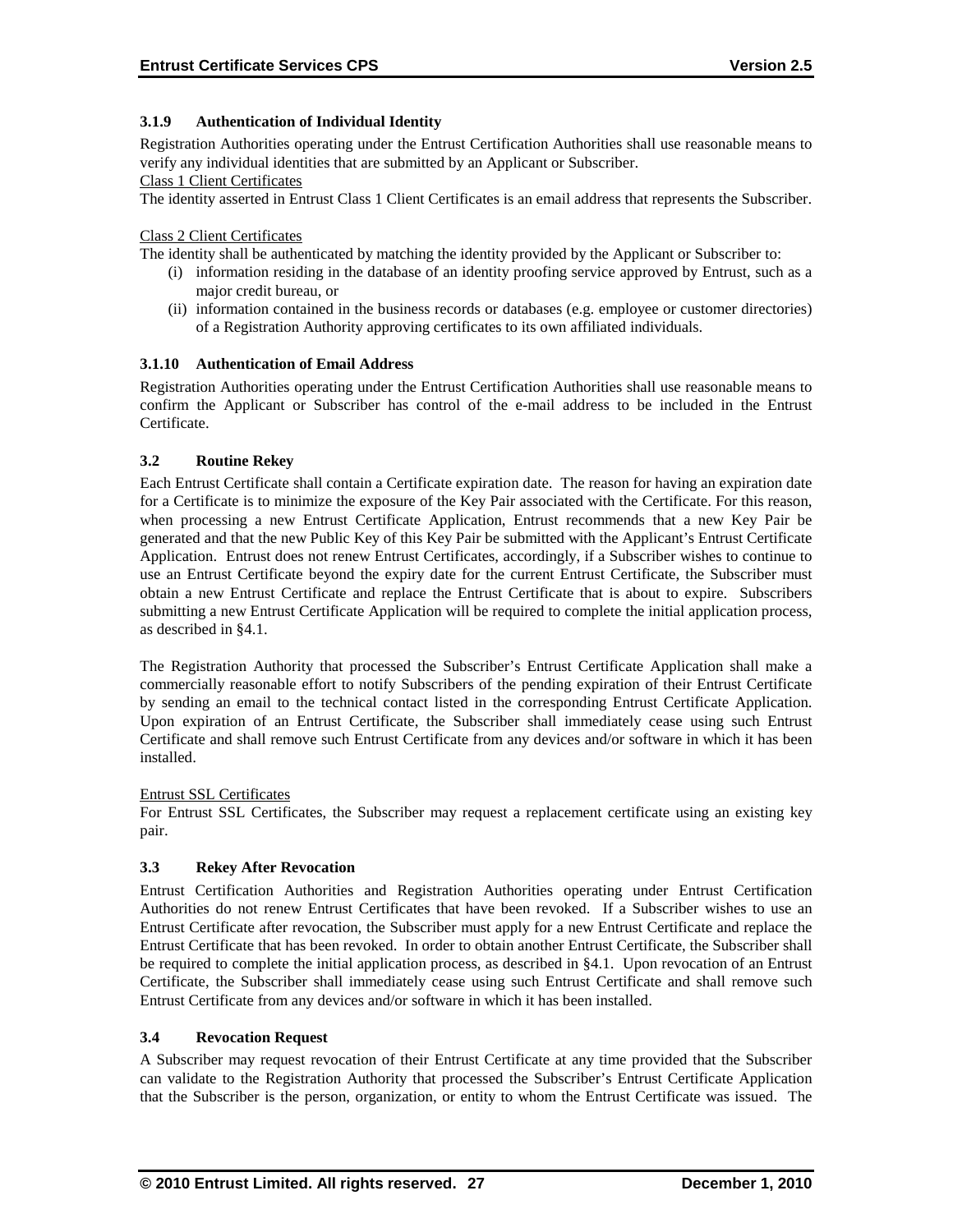Registration Authority shall authenticate a request from a Subscriber for revocation of their Entrust Certificate by requiring the pass phrase submitted by the Subscriber with the Entrust Certificate Application and/or some subset of the information provided by the Subscriber with the Entrust Certificate Application. Upon receipt and confirmation of such information, the Registration Authority shall then process the revocation request as stipulated in §4.4.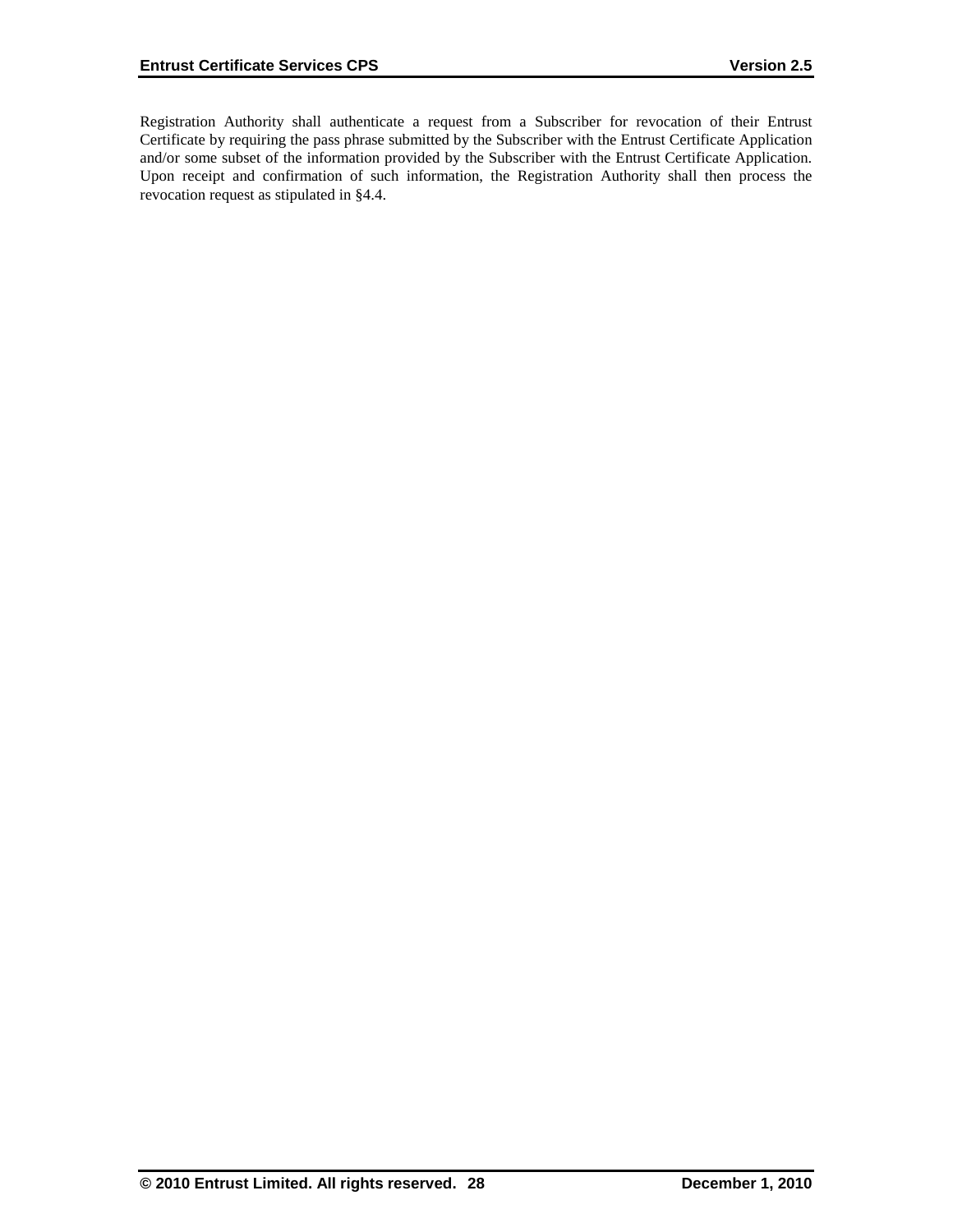#### **4 Operational Requirements**

#### **4.1 Certificate Application**

To obtain an Entrust Certificate, an Applicant must:

- (i) generate a secure and cryptographically sound Key Pair, if not generated by an Entrust Certification Authority
- (ii) agree to all of the terms and conditions of the Entrust CPS and the Subscription Agreement, and
- (iii) complete and submit an Entrust Certificate Application, providing all information requested by an Entrust-operated Registration Authority or by an independent third-party Registration Authority under an Entrust Certification Authority (a "Registration Authority") without any errors, misrepresentation, or omissions.

Upon an Applicant's completion of the Entrust Certificate Application and acceptance of the terms and conditions of this Entrust CPS and the Subscription Agreement, a Entrust-operated Registration Authority or a independent third-party Registration Authority operating under an Entrust Certification Authority shall follow the procedures described in §3.1.8 and §3.1.9 to perform limited verification of the information contained in the Entrust Certificate Application. If the verification performed by a Registration Authority is successful, the Registration Authority may, in its sole discretion, request the issuance to the Applicant of an Entrust Certificate from an Entrust Certification Authority. If a Registration Authority refuses to request the issuance of an Entrust Certificate, the Registration Authority shall (i) use commercially reasonable efforts to notify the Applicant by email of any reasons for refusal, and (ii) promptly refund any amounts that have been paid in connection with the Entrust Certificate Application.

In the event of successful verification of an Entrust Certificate Application, the Registration Authority shall submit a request to an Entrust Certification Authority for the issuance of an Entrust Certificate and shall notify the Applicant by email once an Entrust Certificate has been issued by the Entrust Certification Authority.

#### **4.2 Certificate Issuance**

After performing limited verification of the information provided by an Applicant with an Entrust Certificate Application, a Registration Authority operating under an Entrust Certification Authority may request that an Entrust Certification Authority issue an Entrust Certificate. Upon receipt of a request from a Registration Authority operating under an Entrust Certification Authority, the Entrust Certification Authority may generate and digitally sign an Entrust Certificate in accordance with the Certificate profile described in §7.

Upon issuance of an Entrust Certificate, neither Entrust nor any independent third-party Registration Authority operating under an Entrust Certification Authority, nor any Resellers or Co-marketers, or any subcontractors, distributors, agents, suppliers, employees, or directors of any of the foregoing shall have any obligation to perform any ongoing monitoring, investigation, or verification of the information provided in an Entrust Certificate Application.

#### **4.3 Certificate Acceptance**

Once an Entrust Certificate has been generated and placed in an Entrust Repository, the Registration Authority that requested the issuance of the Entrust Certificate shall use commercially reasonable efforts to notify the Applicant by email that the Applicant's Entrust Certificate is available.

#### **4.4 Certificate Suspension and Revocation**

An Entrust Certification Authority shall revoke an Entrust Certificate after receiving a valid revocation request from a Registration Authority operating under such Entrust Certification Authority. A Registration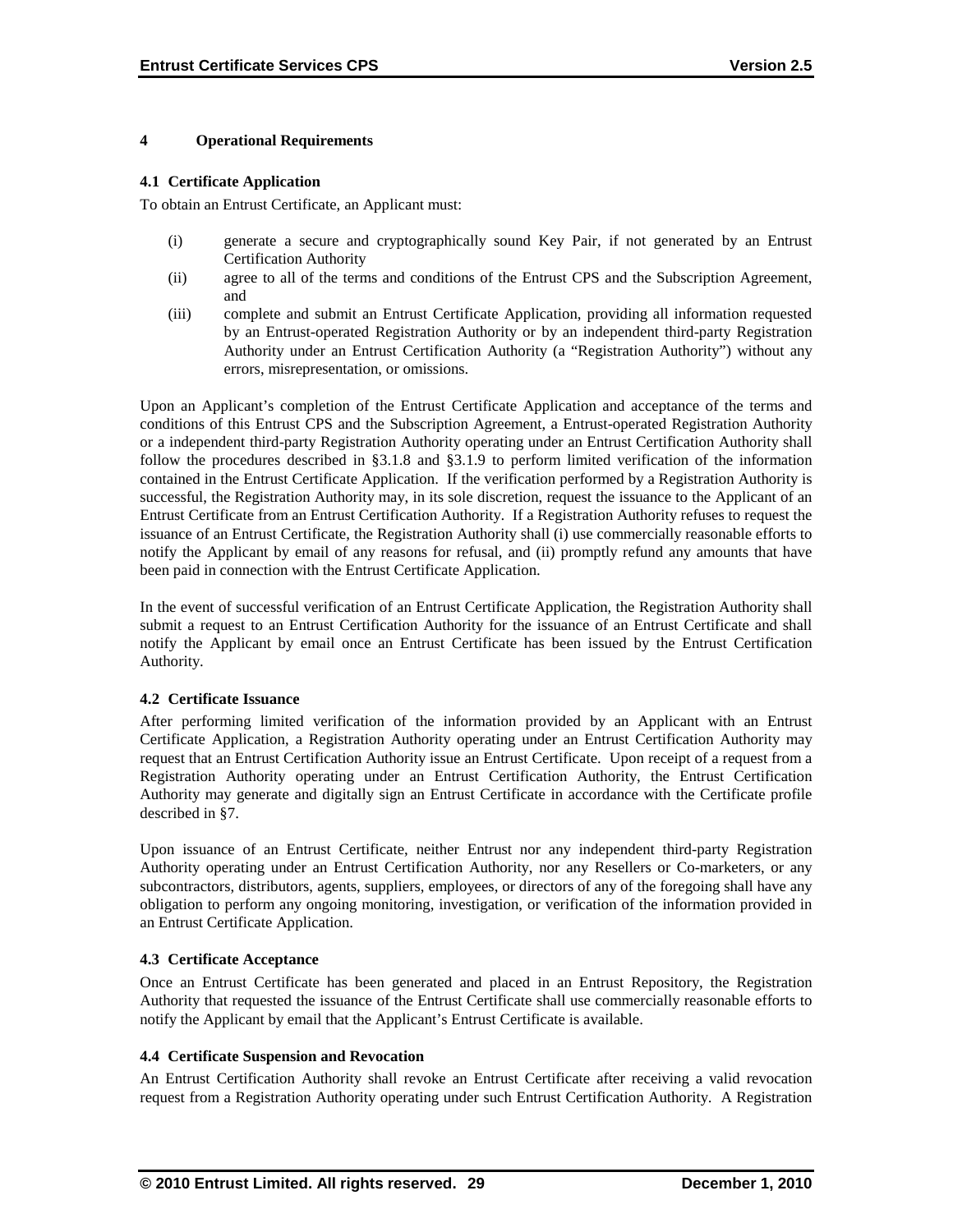Authority operating under an Entrust Certification Authority shall be entitled to request and may request that an Entrust Certification Authority revoke an Entrust Certificate after such Registration Authority receives a valid revocation request from the Subscriber for such Entrust Certificate. A Registration Authority operating under an Entrust Certification Authority shall be entitled to request and shall request that an Entrust Certification Authority revoke an Entrust Certificate if such Registration Authority becomes aware of the occurrence of any event that would require a Subscriber to cease to use such Entrust Certificate.

Entrust Certification Authorities do not allow the suspension of Entrust Certificates.

#### **4.4.1 Circumstances for Revocation**

An Entrust Certification Authority shall be entitled to revoke and may revoke, and a Registration Authority operating under an Entrust Certification Authority shall be entitled to request revocation of and shall request revocation of, a Subscriber's Entrust Certificate if such Entrust Certification Authority or Registration Authority has knowledge of or a reasonable basis for believing that of any of the following events have occurred:

- (i) Compromise of such Entrust Certification Authority's Private Key or Compromise of a superior Certification Authority's Private Key;
- (ii) breach by the Subscriber of any of the terms of the Entrust CPS or the Subscriber's Subscription Agreement;
- (iii) any change in the information contained in an Entrust Certificate issued to a Subscriber;
- (iv) non-payment of any Entrust Certificate fees or service fees;
- (v) a determination that an Entrust Certificate was not issued in accordance with the requirements of the Entrust CPS or the Subscriber's Subscription Agreement;
- (vi) the Entrust Certification Authority receives notice or otherwise become aware that a court or arbitrator has revoked a Subscriber's right to use the domain name listed in an SSL Certificate, or that the Subscriber has failed to renew its domain name;
- (vii) the Entrust Certification Authority receives notice or otherwise become aware that a Subscriber has been added as a denied party or prohibited person to a blacklist, or is operating from a prohibited destination under the laws of the Entrust Certification Authority's jurisdiction of operation as described in §2.4;
- (viii) the Entrust Certification Authority ceases operations for any reason or the Entrust Certification Authority's right to issue Entrust Certificates expires or is revoked or terminated and the Entrust Certification Authority has not arranged for another Certification Authority to provide revocation support for the Entrust Certificates;
- (ix) a Code Signing Certificate is used to digitally sign hostile code, including spyware or other malicious software (malware); or
- (x) any other reason that may be reasonably expected to affect the integrity, security, or trustworthiness of an Entrust Certificate or an Entrust Certification Authority.

A Subscriber shall request revocation of their Entrust Certificate if the Subscriber has a suspicion or knowledge of or a reasonable basis for believing that of any of the following events have occurred:

- (i) Compromise of the Subscriber's Private Key;
- (ii) knowledge that the original Entrust Certificate request was not authorized and such authorization will not be retroactively granted;
- (iii) change in the information contained in the Subscriber's Entrust Certificate;
- (iv) change in circumstances that cause the information contained in Subscriber's Entrust Certificate to become inaccurate, incomplete, or misleading.

Such revocation request shall be submitted by the Subscriber to the Registration Authority that processed the Subscriber's Entrust Certificate Application. If a Subscriber's Entrust Certificate is revoked for any reason, the Registration Authority that processed the Subscriber's Entrust Certificate Application shall make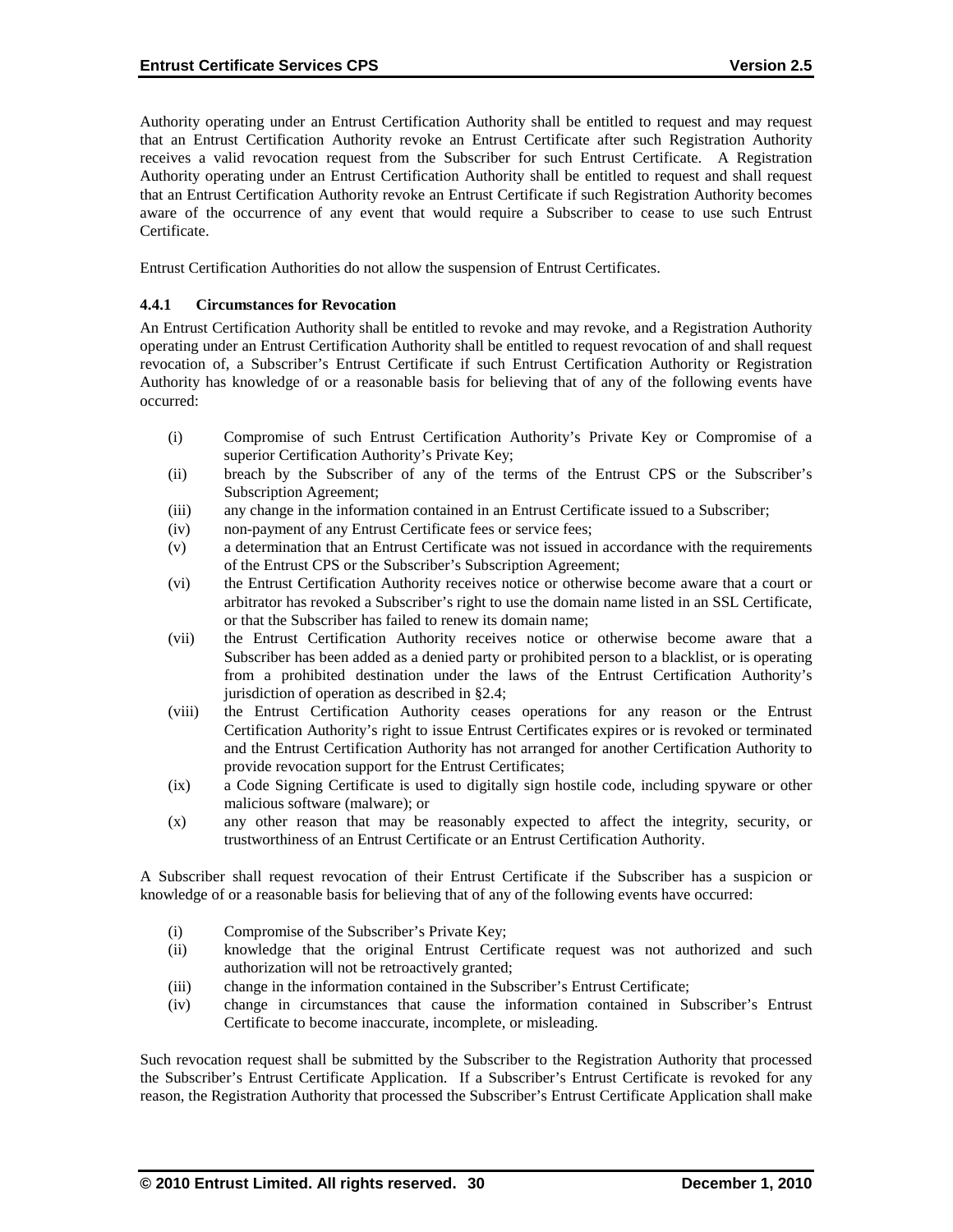a commercially reasonable effort to notify such Subscriber by sending an email to the technical and security contacts listed in the Entrust Certificate Application. Revocation of an Entrust Certificate shall not affect any of the Subscriber's contractual obligations under this Entrust CPS, the Subscriber's Subscription Agreement, or any Relying Party Agreements.

# **4.4.2 Who Can Request Revocation**

A Subscriber may request revocation of their Entrust Certificate at any time for any reason. If a Subscriber requests revocation of their Entrust Certificate, the Subscriber must be able to validate themselves as set forth in §3.4 to the Registration Authority that processed the Subscriber's Entrust Certificate Application. The Entrust Certification Authorities shall not be required to revoke and the Registration Authorities operating under the Entrust Certification Authorities shall not be required to request revocation of an Entrust Certificate until a Subscriber can properly validate themselves as set forth in §3.4 and §4.4.3. An Entrust Certification Authority shall be entitled to revoke and shall revoke, and a Registration Authority operating under an Entrust Certification Authority shall be entitled to request revocation of and shall request revocation of, a Subscriber's Entrust Certificate at any time for any of the reasons set forth in §4.4.1.

### **4.4.3 Procedure for Revocation Request**

A Registration Authority operating under an Entrust Certification Authority shall authenticate a request by a Subscriber for revocation of their Entrust Certificate by requiring (i) some subset of the information provided by the Subscriber with the Subscriber's Entrust Certificate Application, or (ii) the pass phrase submitted by the Subscriber with the Subscriber's Entrust Certificate Application or verification by a contact at the Subscriber. Upon receipt and confirmation of such information, the Registration Authority shall send a revocation request to the Entrust Certification Authority that issued such Entrust Certificate. The Entrust Certification Authority shall make all reasonable efforts to post the serial number of the revoked Entrust Certificate to a CRL in an Entrust Repository within one (1) business day of receiving such revocation request. For Certificate revocation that is not initiated by the Subscriber, the Registration Authority that requested revocation of the Subscriber's Entrust Certificate shall make a commercially reasonable effort to notify the Subscriber by sending an email to the technical and security contacts specified in the Subscriber's Entrust Certificate Application.

# **4.4.4 Revocation Request Grace Period**

In the case of Private Key Compromise, or suspected Private Key Compromise, a Subscriber shall request revocation of the corresponding Entrust Certificate immediately upon detection of the Compromise or suspected Compromise. Revocation requests for other required reasons shall be made as soon as reasonably practicable.

#### **4.4.5 Circumstances for Suspension**

Entrust Certification Authorities do not suspend Entrust Certificates.

#### **4.4.6 Who Can Request Suspension**

Entrust Certification Authorities do not suspend Entrust Certificates.

#### **4.4.7 Procedure for Suspension Request**

Entrust Certification Authorities do not suspend Entrust Certificates.

#### **4.4.8 Limits on Suspension Period**

Entrust Certification Authorities do not suspend Entrust Certificates.

#### **4.4.9 CRL Issuance Frequency**

Entrust Certification Authorities shall use commercially reasonable efforts to issue CRLs at least once every twenty-four (24) hours with a validity period of no greater than ten (10) days. In certain circumstances,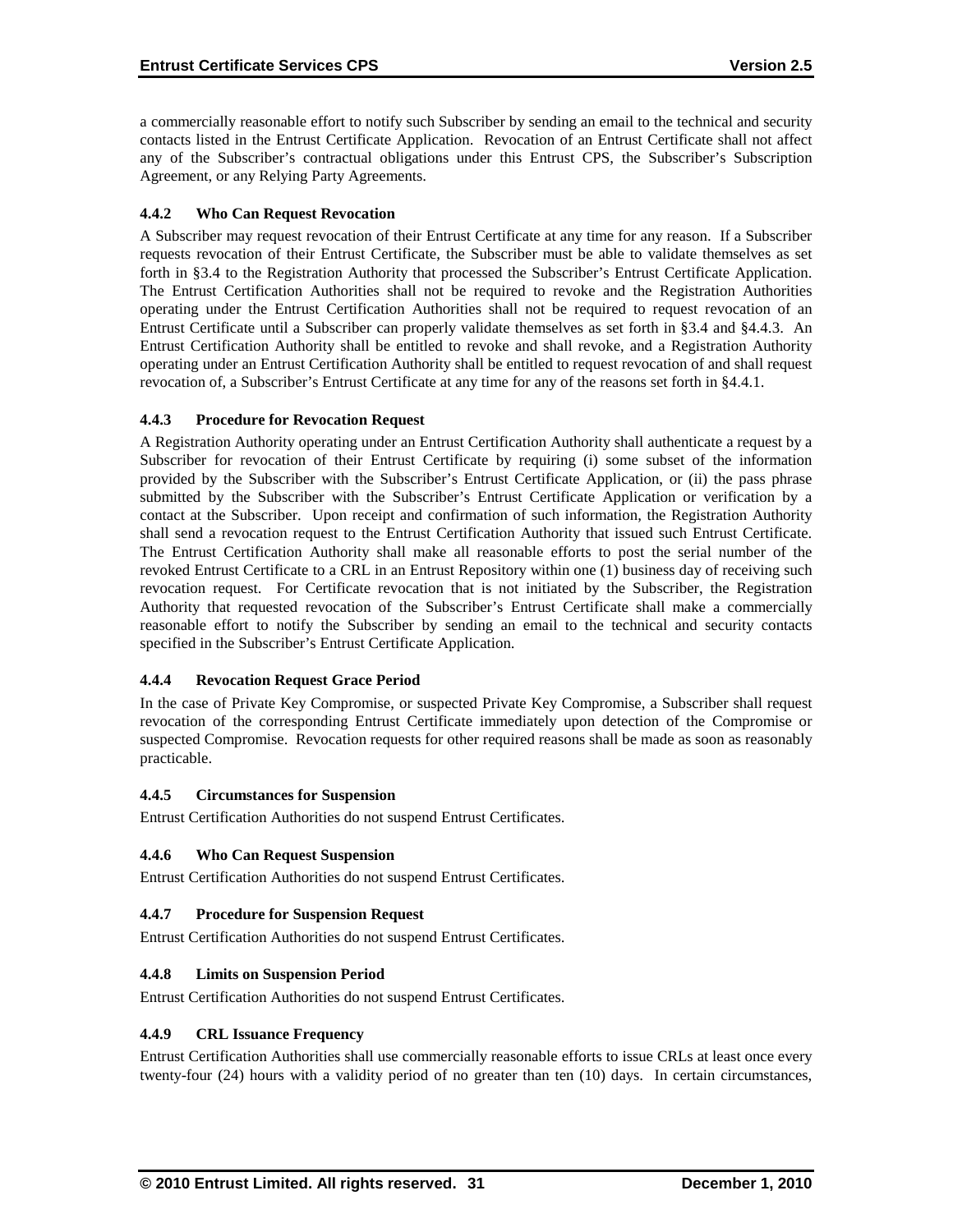CRLs may also be issued between these intervals, such as in the event of the detection of a serious Compromise.

# **4.4.10 CRL Checking Requirements**

A Relying Party shall check whether the Entrust Certificate that the Relying Party wishes to rely on has been revoked. A Relying Party shall check the Certificate Revocation Lists maintained in the appropriate Repository or perform an on-line revocation status check using OCSP to determine whether the Entrust Certificate that the Relying Party wishes to rely on has been revoked. In no event shall Entrust or any independent third-party Registration Authorities operating under an Entrust Certification Authority, or any Resellers or Co-marketers, or any subcontractors, distributors, agents, suppliers, employees, or directors of any of the foregoing be liable for any damages whatsoever due to (i) the failure of a Relying Party to check for revocation or expiration of an Entrust Certificate, or (ii) any reliance by a Relying Party on an Entrust Certificate that has been revoked or that has expired.

# **4.4.11 On-line Revocation/Status Checking Availability**

On-line revocation/status checking of certificates is available on a continuous basis by On-line Certificate Status Protocol (OCSP). Entrust Certification Authorities shall use commercially reasonable efforts to update OCSP responses at least once every twenty-four (24) hours with a validity period of seven (7) days. The location of the OCSP response is included in the Entrust Certificate to support software applications that perform automatic certificate status checking. A Relying Party can also be check certificate revocation status directly with the Repository at www.entrust.net.

# **4.4.12 On-line Revocation Checking Requirements**

Refer to §4.4.10.

# **4.4.13 Other Forms of Revocation Advertisements Available**

No stipulation.

# **4.4.14 Checking Requirements For Other Forms of Revocation Advertisements**

No stipulation.

# **4.4.15 Special Requirements Re Key Compromise**

If a Subscriber suspects or knows that the Private Key corresponding to the Public Key contained in the Subscriber's Entrust Certificate has been Compromised, the Subscriber shall immediately notify the Registration Authority that processed the Subscriber's Entrust Certificate Application, using the procedures set forth in §4.4.3, of such suspected or actual Compromise. The Subscriber shall immediately stop using such Entrust Certificate and shall remove such Entrust Certificate from any devices and/or software in which such Entrust Certificate has been installed. The Subscriber shall be responsible for investigating the circumstances of such Compromise or suspected Compromise and for notifying any Relying Parties that may have been affected by such Compromise or suspected Compromise.

# **4.5 Security Audit Procedures**

Significant security events in the Entrust Certification Authorities are automatically time-stamped and recorded as audit logs in audit trail files. The audit trail files are processed (reviewed for policy violations or other significant events) on a regular basis. Authentication codes are used in conjunction with the audit trail files to protect against modification of audit logs. Audit trail files are archived periodically. All files including the latest audit trail file are moved to backup media and stored in a secure archive facility.

The Entrust Certification Authorities and all Registration Authorities operating under an Entrust Certification Authority record in detail every action taken to process an Entrust Certificate Request and to issue an Entrust Certificate, including all information generated or received in connection with an Entrust Certificate Request, and every action taken to process the Request, including time, date, and personnel involved in the action.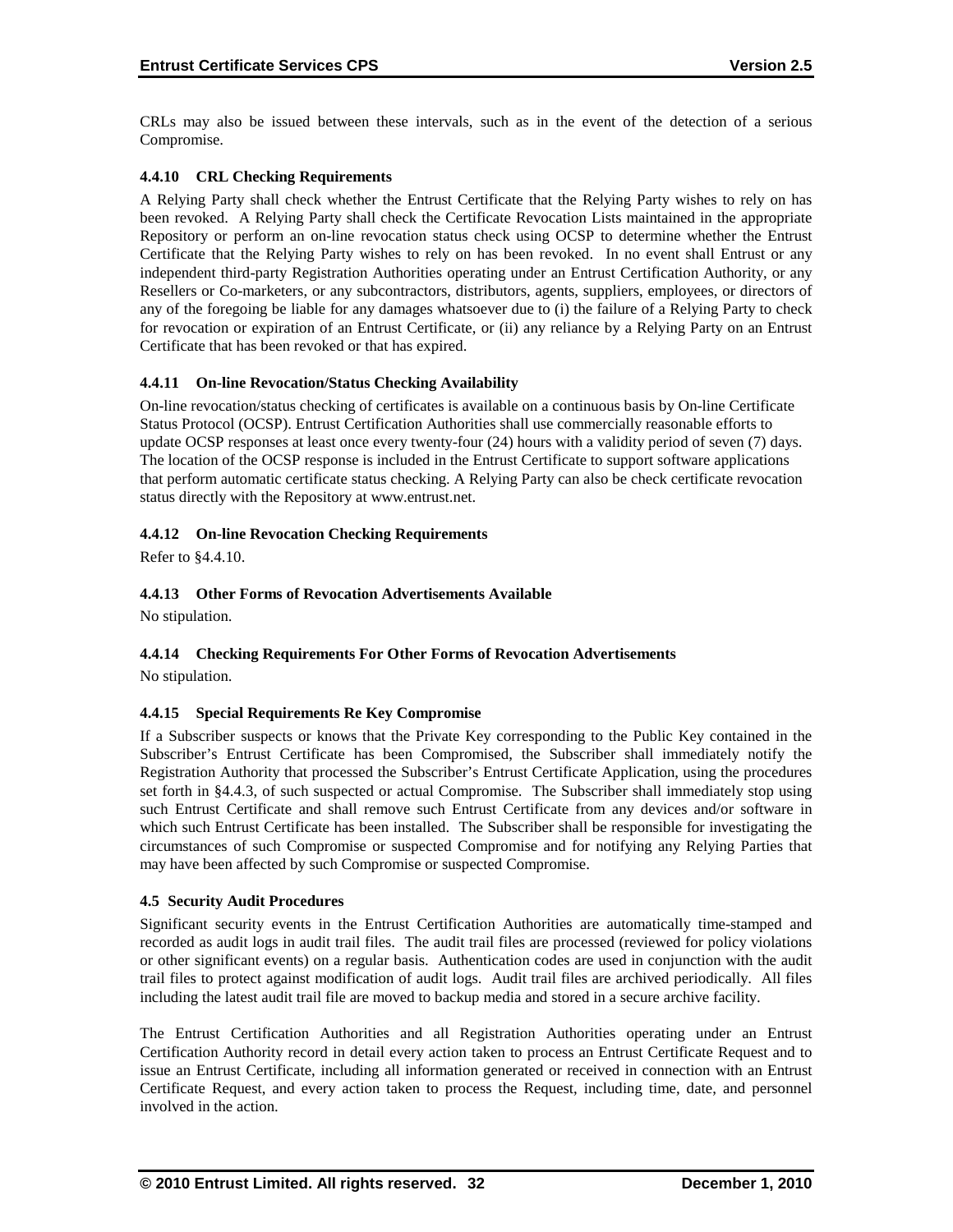The foregoing record requirements include, but are not limited to, an obligation to record the following events:

- (i) Entrust Certification Authority key lifecycle management events, including:
	- a. Key generation, backup, storage, recovery, archival, and destruction; and
	- b. Cryptographic device lifecycle management events.
- (ii) Entrust Certification Authority and Entrust Certificate lifecycle management events, including:
	- a. Certificate Requests, renewal and re-key requests, and revocation;
		- b. All verification activities required by this CPS;
	- c. Date, time, phone number used, persons spoken to, and end results of verification telephone calls;
	- d. Acceptance and rejection of Certificate Requests;
	- e. Issuance of Entrust Certificates; and
	- f. Generation of Certificate Revocation Lists (CRLs) and OCSP messages.
- (iii) Security events, including:
	- a. Successful and unsuccessful PKI system access attempts;
	- b. PKI and security system actions performed;
	- c. Security profile changes;
	- d. System crashes, hardware failures, and other anomalies;
	- e. Firewall and router activities; and
	- f. Entries to and exits from the Entrust Certification Authority facility.
- (iv) Log entries include the following elements:
	- a. Date and time of entry;
	- b. Identity of the person making the journal entry; and
	- c. Description of entry.

#### **4.6 Records Archival**

The audit trail files, databases and revocation information for Entrust Certification Authorities are archived. The archive of an Entrust Certification Authorities' database and the archive of revocation information are retained for at least three (3) years. Archives of audit trail files are retained for at least seven (7) year(s) after any Entrust Certificate based on that documentation ceases to be valid. The databases for Entrust Certification Authorities are encrypted and protected by Entrust software master keys. The archive media is protected through storage in a restricted-access facility to which only Entrust-authorized personnel have access. Archive files are backed up as they are created. Originals are stored on-site and housed with an Entrust Certification Authority system. Backup files are stored at a secure and separate geographic location.

#### **4.7 Key Changeover**

Entrust Certification Authorities' key pairs will be retired from service at the end of their respective lifetimes as defined in §6.3. New Certification Authority key pairs will be created as required to support the continuation of Entrust Certification Authority Services. Each Entrust Certification Authority will continue to publish CRLs signed with the original key pair until all certificates issued using that original key pair have expired. The Certification Authority key changeover process will be performed such that it causes minimal disruption to Subscribers and Relying Parties.

#### **4.8 Compromise and Disaster Recovery**

Entrust Certification Authorities have a disaster recovery plan to provide for timely recovery of services in the event of a system outage. The disaster recovery plan addresses the following:

- (i) the conditions for activating the plans;
- (ii) resumption procedures;
- (iii) a maintenance schedule for the plan;
- (iv) awareness and education requirements;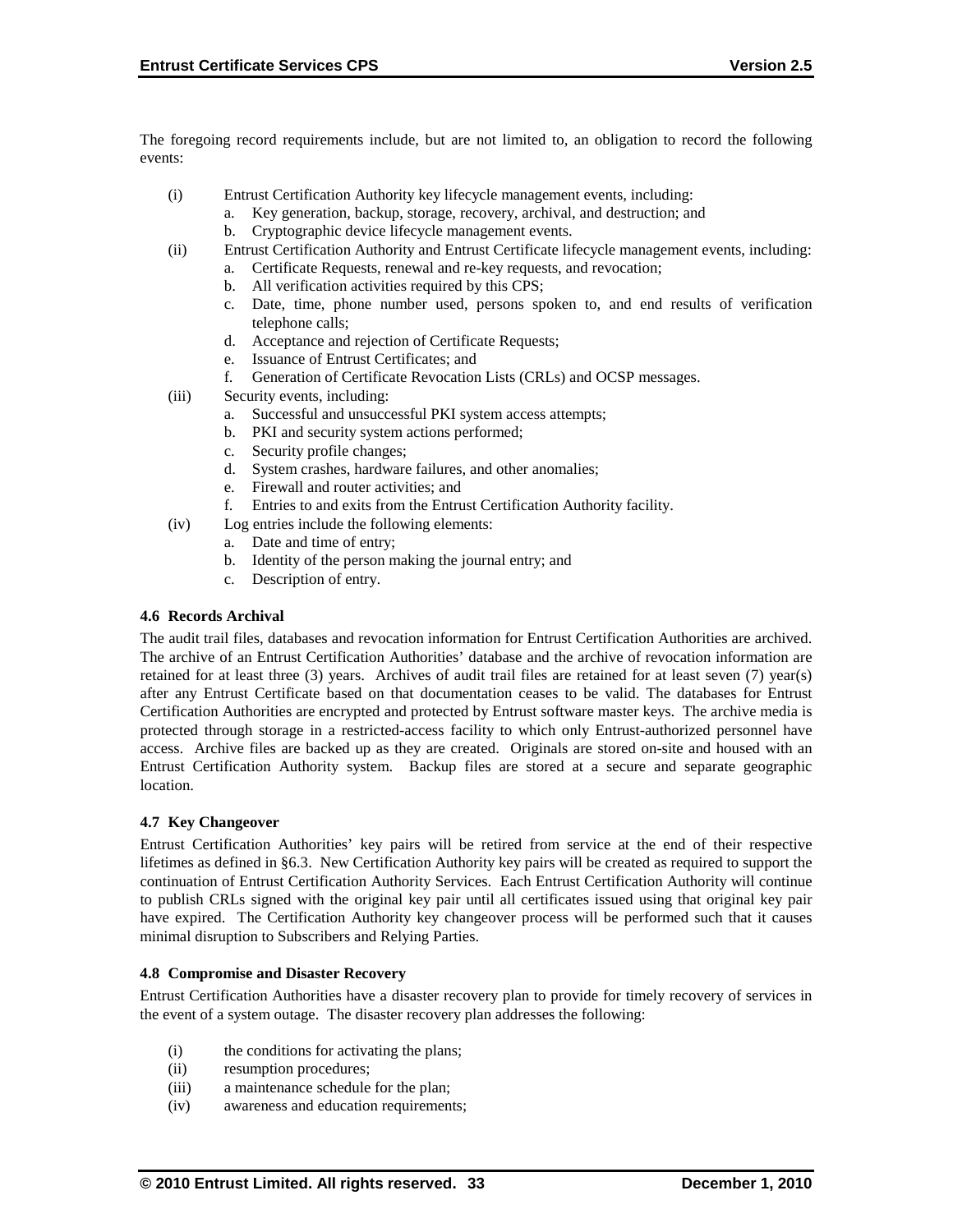- (v) the responsibilities of the individuals;
- (vi) recovery point objective (RPO)
- (vii) recovery time objective (RTO); and
- (viii) testing of recovery plans.

In order to mitigate the event of a disaster, Entrust has implemented the following:

- (ix) secure on-site and off-site storage of backup HSMs containing copies of all CA Private Keys
- (x) secure on-site and off-site storage of all requisite activation materials
- (xi) daily backups of critical data with weekly off-site storage
- (xii) secure off-site storage of disaster recovery plan and disaster recovery procedures
- (xiii) environmental controls as described in §5.1
- (xiv) high availability architecture for critical systems

Entrust requires rigorous security controls to maintain the integrity of Entrust Certification Authorities. The Compromise of the Private Key used by an Entrust Certification Authority is viewed by Entrust as being very unlikely; however, Entrust has policies and procedures that will be employed in the event of such a Compromise. At a minimum, all Subscribers shall be informed as soon as practicable of such a Compromise and information shall be posted in the Entrust Repository.

### **4.9 CA Termination**

In the event that an Entrust Certification Authority ceases operation, all Entrust Certificates issued by such Entrust Certification Authority shall be revoked.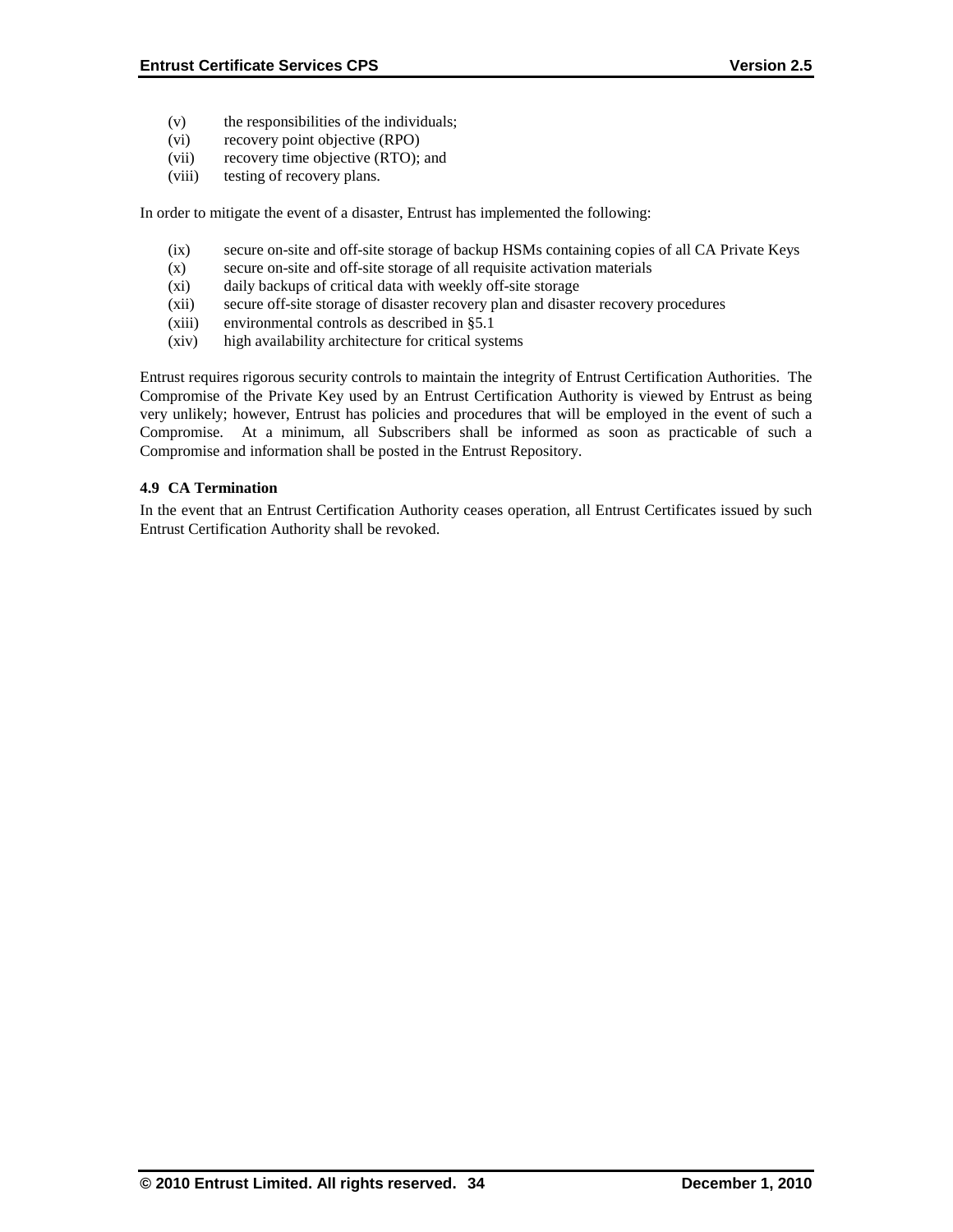#### **5 Physical, Procedural, and Personnel Security Controls**

#### **5.1 Physical Controls**

#### **5.1.1 Site Location and Construction**

The hardware and software for an Entrust Certification Authority is located in a secure facility with physical security and access control procedures that meet or exceed industry standards. The CA equipment is located in a Security zone that is physically separated from Entrust's other systems so that only authorized CA personnel can access it.

#### **5.1.2 Physical Access**

The room containing the Entrust Authority software is designated a two (2) person zone, and controls are used to prevent a person from being in the room alone. Alarm systems are used to notify security personnel of any violation of the rules for access to an Entrust Certificate Authority.

#### **5.1.3 Power and Air Conditioning**

The Security zone is equipped with:

- Filtered, conditioned, power connected to an appropriately sized UPS and generator;
- Heating, ventilation, and air conditioning appropriate for a commercial data processing facility; and
- Emergency lighting.

The environmental controls conform to local standards and are appropriately secured to prevent unauthorized access and/or tampering with the equipment. Temperature control alarms and alerts are activated upon detection of threatening temperature conditions.

#### **5.1.4 Water Exposures**

No liquid, gas, exhaust, etc. pipes traverse the controlled space other than those directly required for the area's HVAC system and for the pre-action fire suppression system. Water pipes for the pre-action fire suppression system are only filled on the activation of multiple fire alarms.

#### **5.1.5 Fire Prevention and Protection**

The Entrust facility is fully wired for fire detection, alarm and suppression. Routine, frequent inspections of all systems are made to assure adequate operation.

#### **5.1.6 Media Storage**

All media is stored away from sources of heat and from obvious sources of water or other obvious hazards. Electromagnetic media (e.g. tapes) are stored away from obvious sources of strong magnetic fields. Archived material is stored in a room separate from the CA equipment until it is transferred to the archive storage facility.

#### **5.1.7 Waste Disposal**

Waste is removed or destroyed in accordance with industry best practice. Media used to store sensitive data is destroyed, such that the information is unrecoverable, prior to disposal.

#### **5.1.8 Off-site Backup**

As stipulated in §4.6.

#### **5.2 Procedural Controls**

An Entrust Certification Authority has a number of trusted roles for sensitive operations of the Entrust Certification Authority software. To gain access to the Entrust Authority software used in an Entrust Certification Authority, operational personnel must undergo background investigations. Entrust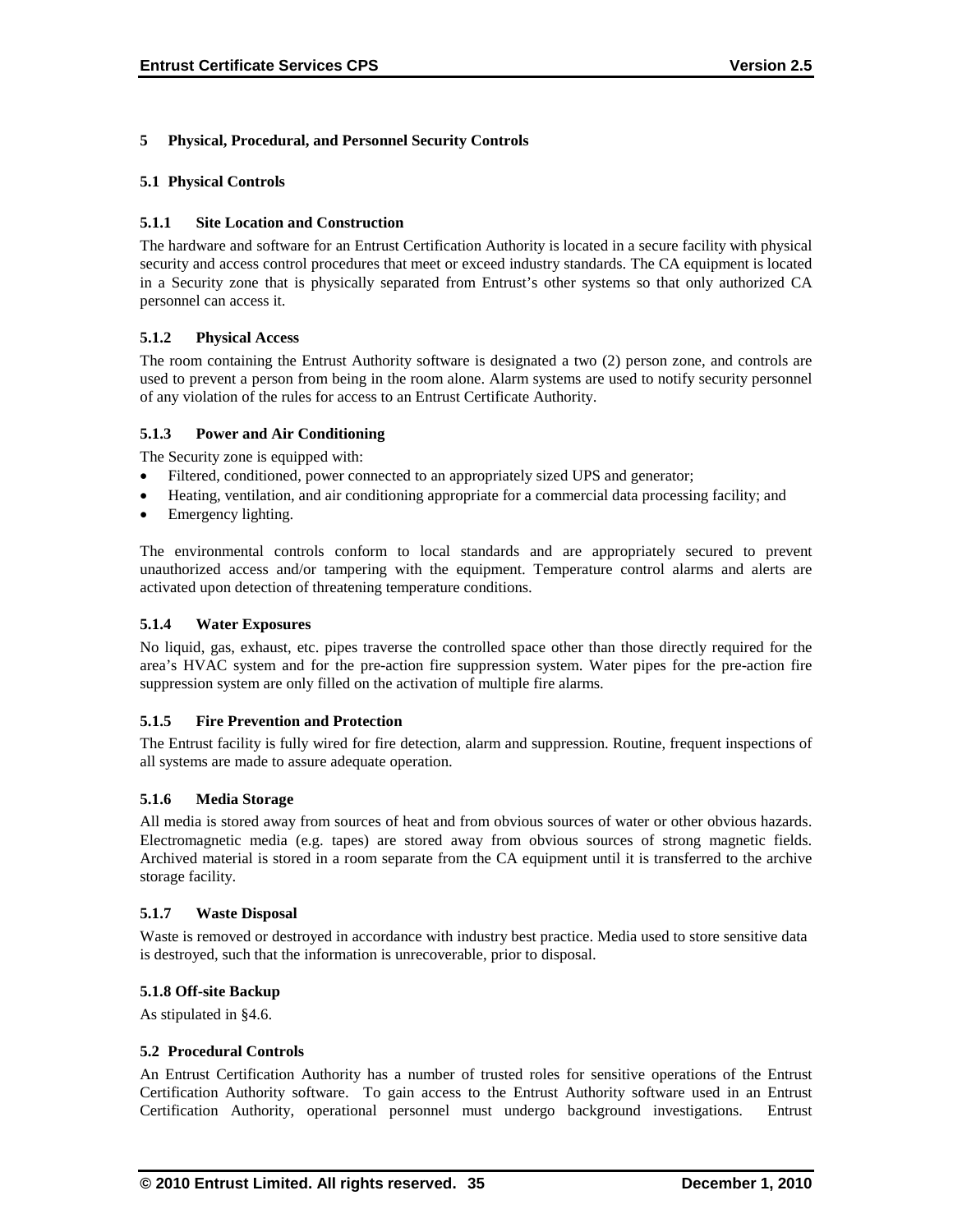Certification Authority operations related to adding administrative personnel or changing Certification Authority policy settings require more than one (1) person to perform the operation.

### **5.3 Personnel Controls**

Operational personnel for an Entrust Certification Authority will not be assigned other responsibilities that conflict with their operational responsibilities for the Entrust Certification Authority. The privileges assigned to operational personnel for an Entrust Certification Authority will be limited to the minimum required to carry out their assigned duties.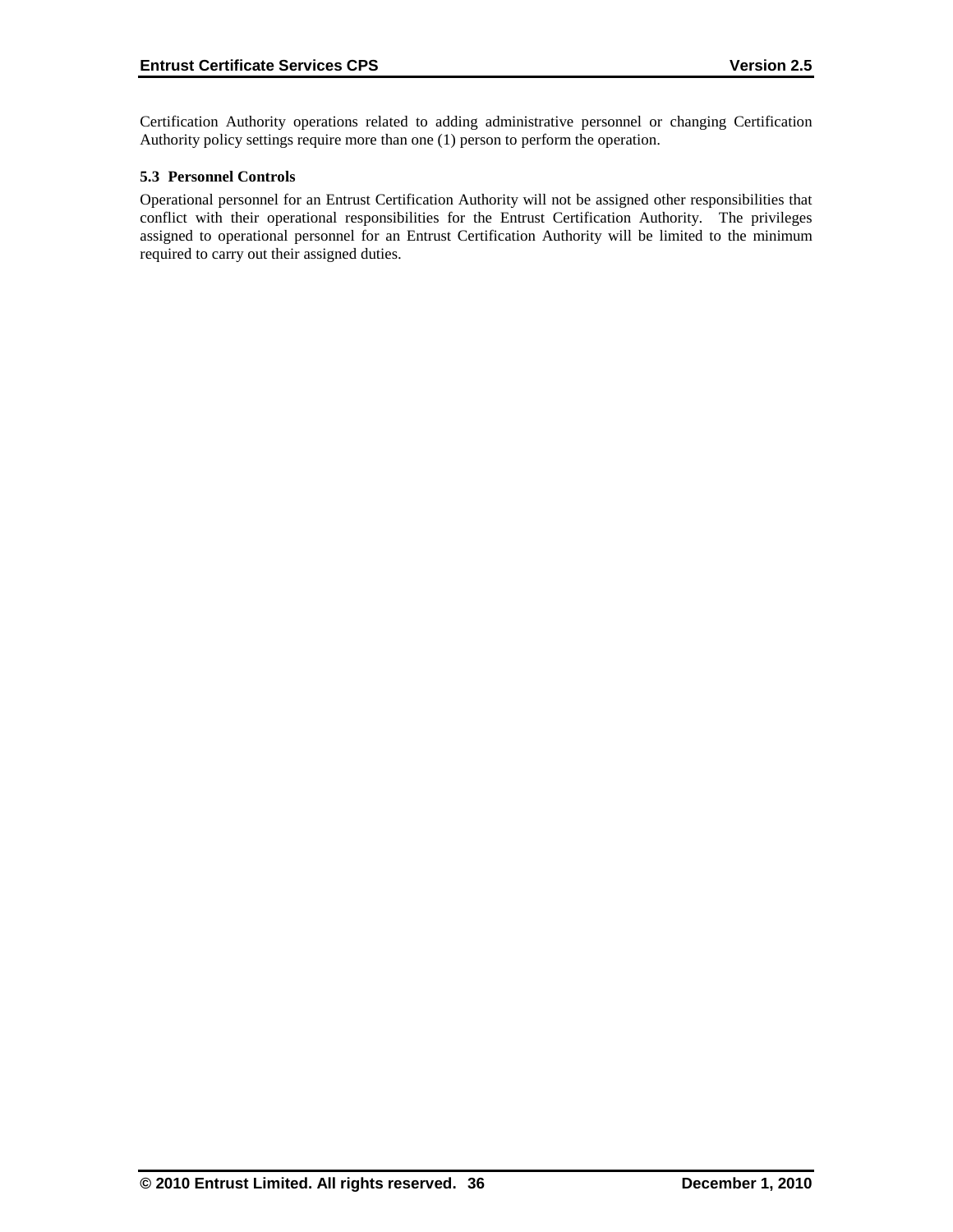#### **6 Technical Security Controls**

#### **6.1 Key Pair Generation and Installation**

#### **6.1.1 Key Pair Generation**

The signing Key Pair for an Entrust Certification Authority is created during the initial start up of the Entrust Master Control application and is protected by the master key for such Entrust Certification Authority.

When not generated by Entrust, the Applicant or Subscriber is required to generate a new, secure, and cryptographically sound Key Pair to be used in association with the Subscriber's Entrust Certificate or Applicant's Entrust Certificate Application.

In order to support key backup, Entrust may optionally provide a service to generate the Key Pair on behalf of the Applicant or Subscriber.

#### **6.1.2 Private Key Delivery to Entity**

In the case where the Key Pair is generated on behalf of the Subscriber by the Entrust Certification Authority, the Private Key shall be delivered to the Subscriber in a cryptographically secure manner.

#### **6.1.3 Public Key Delivery to Certificate Issuer**

The Public Key to be included in an Entrust Certificate is delivered to Entrust Certification Authorities in a signed Certificate Signing Request (CSR) as part of the Entrust Certificate Application process. The signature on the CSR will be verified by the Entrust Certification Authority prior to issuing the Entrust Certificate.

#### **6.1.4 CA Public Key Delivery to Users**

The Public-Key Certificate for Entrust Certification Authorities are made available to Subscribers and Relying parties through inclusion in third party software as distributed by the applicable software manufacturers. The Public Key Certificate for cross certified issuing Certification Authorities is provided to the Subscriber with the Subscriber certificate.

Public Key Certificates for Entrust Certification Authorities are also available for download from the Repository.

#### **6.1.5 Key Sizes**

For legacy reasons the minimum key size for Entrust Certificate Authorities is 1024 bit RSA. For new Entrust Certification Authorities, the minimum key size is 2048 bit RSA.

The use of Keys Pairs in Entrust Certificates of less than 2048-bit RSA is deprecated.

Entrust SSL Certificates

The minimum key size is RSA 1024 bits. All Certificates expiring after 31 December 2013 shall have a minimum key size of RSA 2048 bits.

Entrust Code Signing Certificates The minimum key size is RSA 2048 bits.

Entrust Client Certificates The minimum key size is RSA 2048 bits.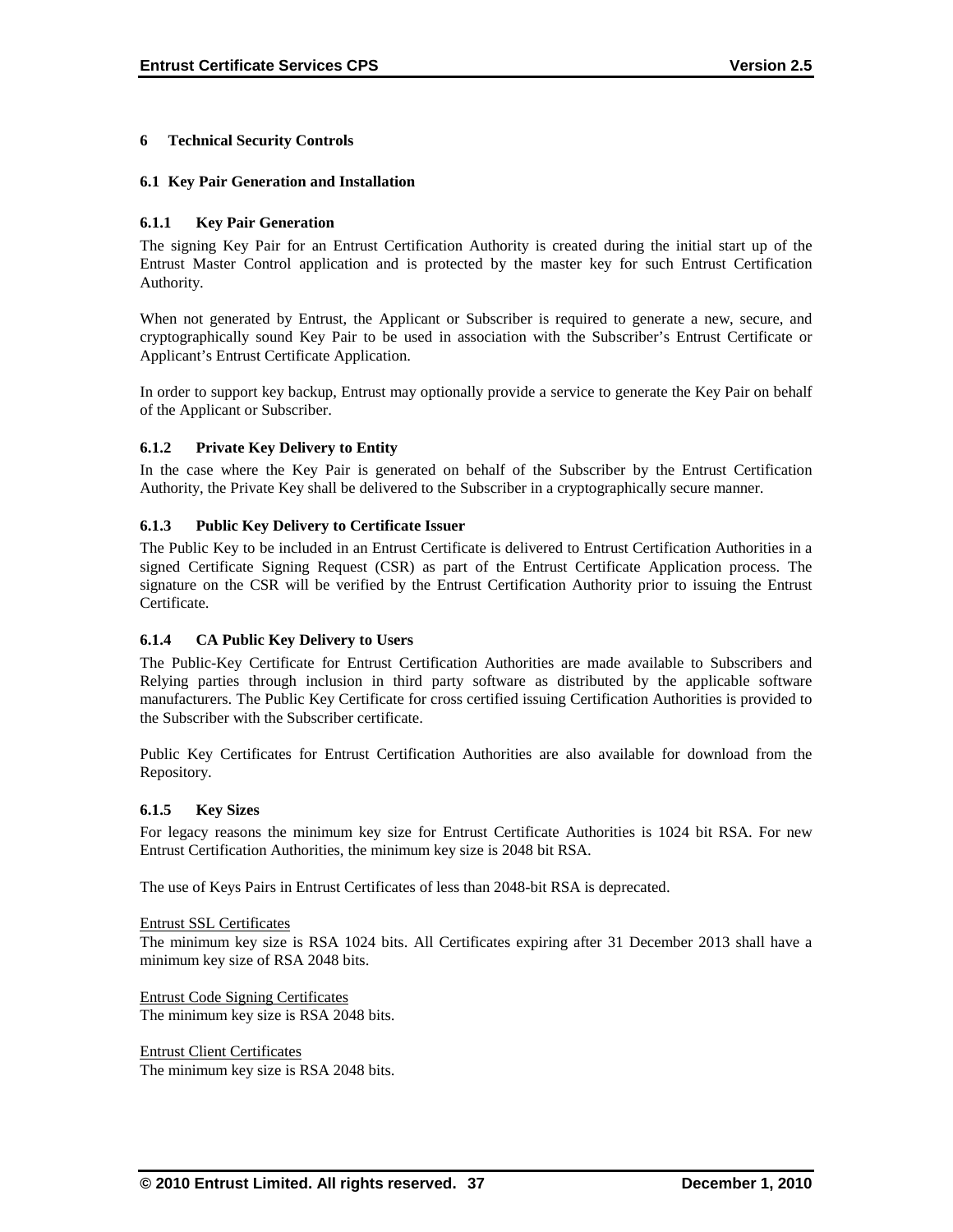Entrust Document Signing Certificates The minimum key size is RSA 2048 bits.

#### **6.1.6 Public-Key Parameters Generation**

No stipulation.

#### **6.1.7 Parameter Quality Checking**

No stipulation.

#### **6.1.8 Hardware/Software Key Generation**

Certification Authority Key Pairs must be generated on a cryptomodule that meets or exceeds the requirements as defined in §6.8.

#### Entrust Document Signing Certificates

Subscriber Key Pairs must be generated in a manner that ensures that the Private Key is not known to or accessible by anybody other than the Subscriber or a Subscriber's Authorized Representative. Subscriber Key Pairs must be generated in a cryptomodule that prevents exportation or duplication and that meets or exceed the requirements as defined in §6.8.

Temporary Key Pairs and corresponding Entrust Document Signing Certificates may be generated by the Entrust Certification Authority for the limited purpose of testing. The test certificates must not contain actual identities and must be clearly marked for testing purposes only. These temporary test Key Pairs are exempt from the requirements in §6.8.

#### **6.1.9 Key Usage Purposes**

Entrust Certificates issued by an Entrust Certification Authority contain the keyUsage and the extendkeyUsage Certificate extensions restricting the purpose for which an Entrust Certificate can be used as listed in Appendix A. Subscribers and Relying Parties shall only use Entrust Certificates in compliance with this Entrust CPS and applicable laws.

#### **6.2 Private Key Protection**

Entrust Certification Authorities Private Keys must be stored and protected on cryptomodules that meet or exceed the requirements as defined in §6.8. Private Keys on cryptomodules are held in secure facilities under two-person control. Entrust does not escrow the Entrust Certification Authorities' Private Keys.

Subscribers are responsible for protecting the Private Key associated with the Public Key in the Subscriber's Entrust Certificate.

For cases where the Entrust Certification Authority has generated the Key Pair on behalf of the Subscriber, the Entrust Certification Authority shall securely maintain a backup copy of the Private Key during the term of services.

#### Entrust Document Signing Certificates

Subscribers are responsible for protecting the Private Key associated with the Public Key in the Subscriber's Entrust Certificate. Subscribers must use cryptographic hardware modules that meet or exceed the requirements as defined in §6.8.

Temporary key pairs generated by the Entrust Certification Authority for testing purposes pursuant to §6.1.1 are exempt from the requirements in §6.8 .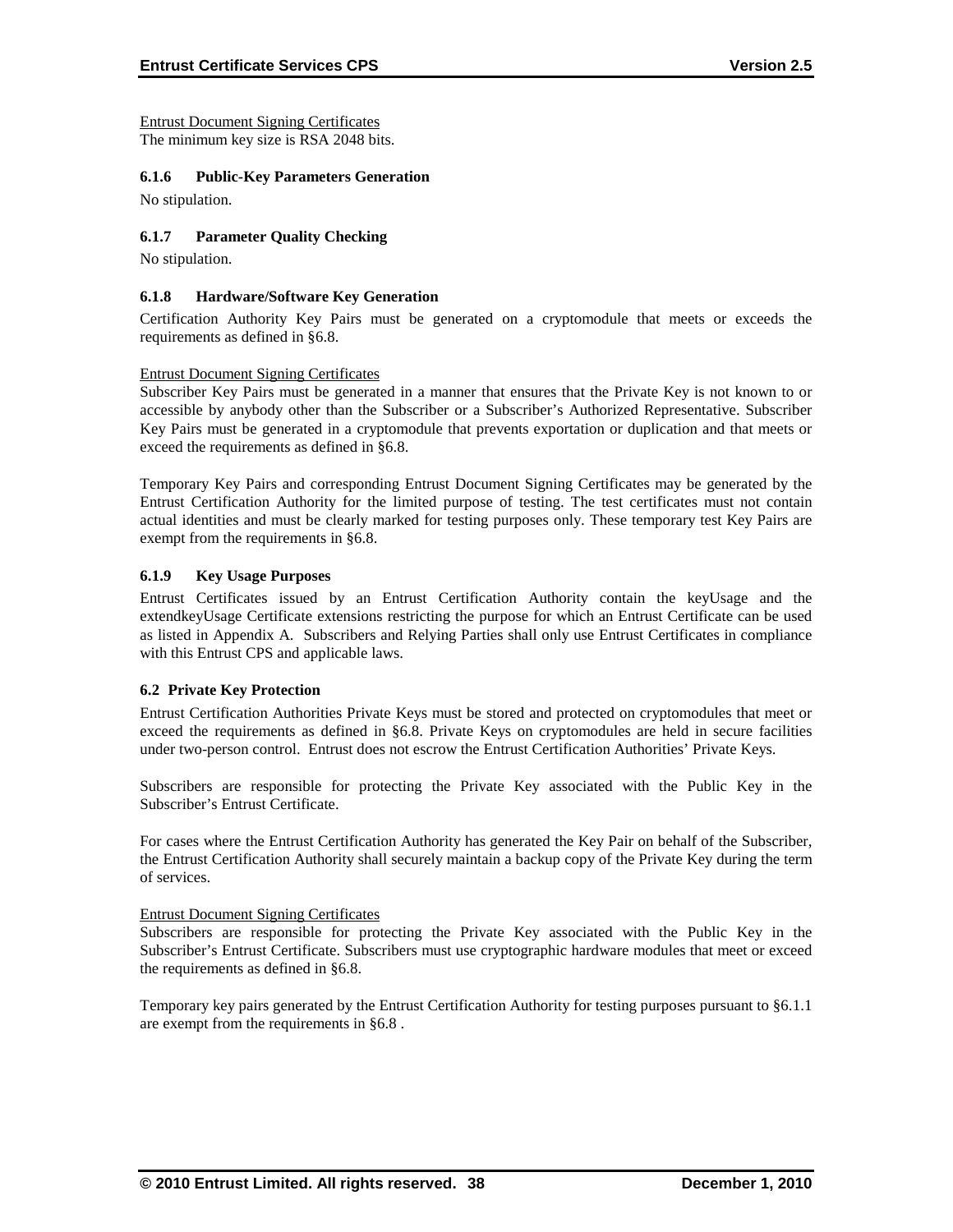#### **6.3 Other Aspects of Key Pair Management**

The maximum lifetime for Entrust Certification Authorities' 1024-bit RSA Key Pairs is 20 years. Entrust Certification Authority 2048-bit RSA Key Pairs may have a validity period expiring no later than 31 December 2030.

#### **6.4 Activation Data**

No stipulation.

#### **6.5 Computer Security Controls**

The workstations on which the Entrust Certification Authorities operate are physically secured as described in §5.1. The operating systems on the workstations on which the Entrust Certification Authorities operate enforce identification and authentication of users. Access to Entrust Authority software databases and audit trails is restricted as described in this Entrust CPS. All operational personnel that are authorized to have access to the Entrust Certification Authorities are required to use hardware tokens in conjunction with a PIN to gain access to the physical room that contains the Entrust Authority software being used for such Entrust Certification Authorities.

#### **6.6 Life Cycle Technical Controls**

#### **6.6.1 System Development Controls**

The Entrust Certification Authority makes use of Commercial Off The Shelf (COTS) products for the hardware, software, and network components. Systems developed by the Entrust Certification Authority are deployed in accordance with Entrust software lifecycle development standards.

#### **6.6.2 Security Management Controls**

The configuration of the Entrust Certification Authority system as well as any modifications and upgrades are documented and controlled. Methods of detecting unauthorized modifications to the CA equipment and configuration are in place to ensure the integrity of the security software, firmware, and hardware for correct operation. A formal configuration management methodology is used for installation and ongoing maintenance of the CA system.

When first loaded, the CA software is verified as being that supplied from the vendor, with no modifications, and be the version intended for use.

#### **6.6.3 Life Cycle Security Ratings**

No stipulation.

#### **6.7 Network Security Controls**

Remote access to Entrust Certification Authority application via the Administration software interface is secured.

#### **6.8 Cryptographic Module Engineering Controls**

Certification Authority Key Pairs must be generated and protected on a cryptomodule that is compliant to at least FIPS 140-1 Level 3 certification standards.

#### Entrust Document Signing Certificates

Subscriber Key Pairs must be generated and protected in a cryptomodule that meets or exceed FIPS 140-2 Level 2 certification standards.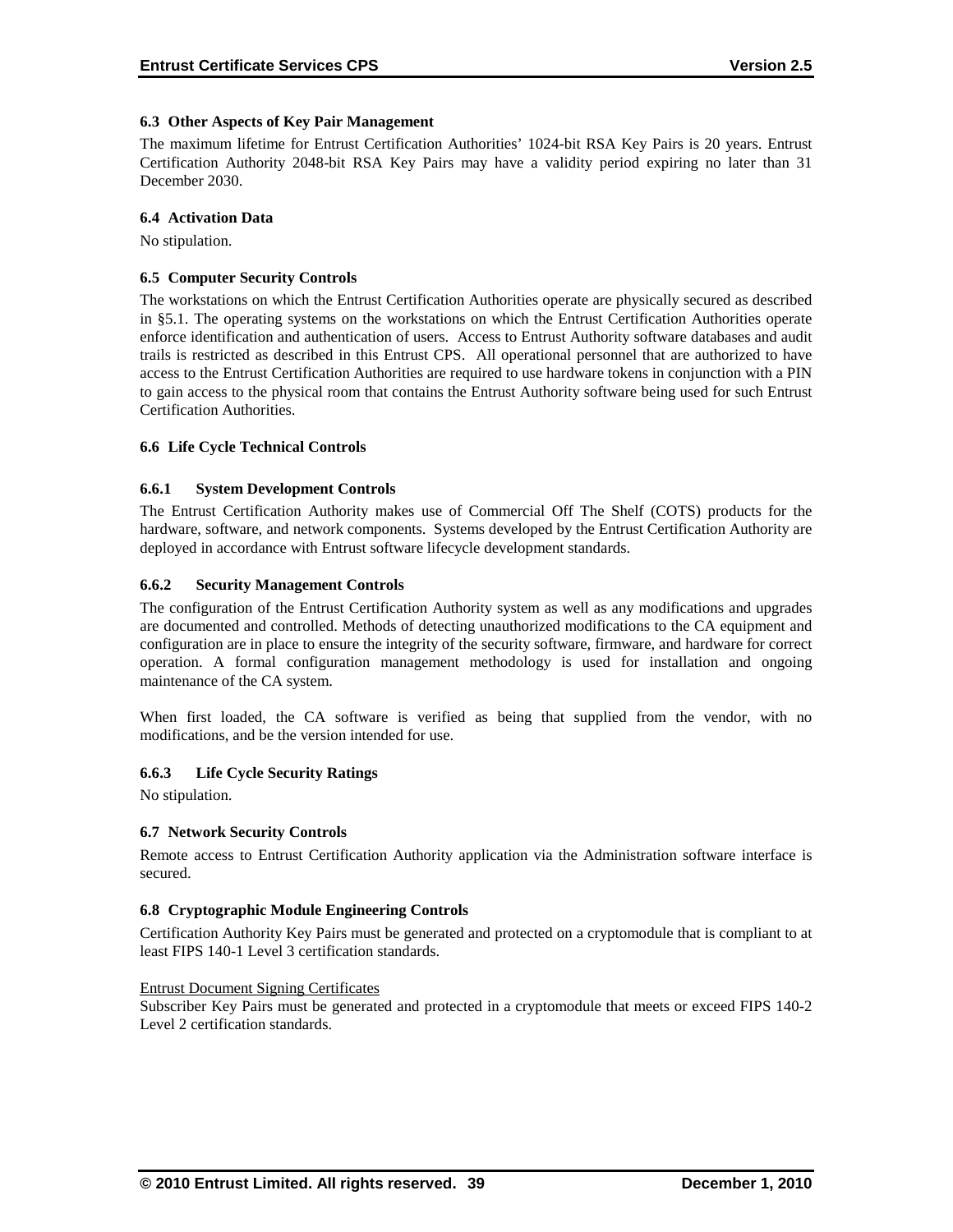# **6.9 Time-Stamping**

Entrust provides a Time-Stamp Authority (TSA) service for use with specific Entrust products such as Entrust Code Signing and Document Signing Certificates. Details of any acceptable use policy or limitations are included in the Subscription Agreement.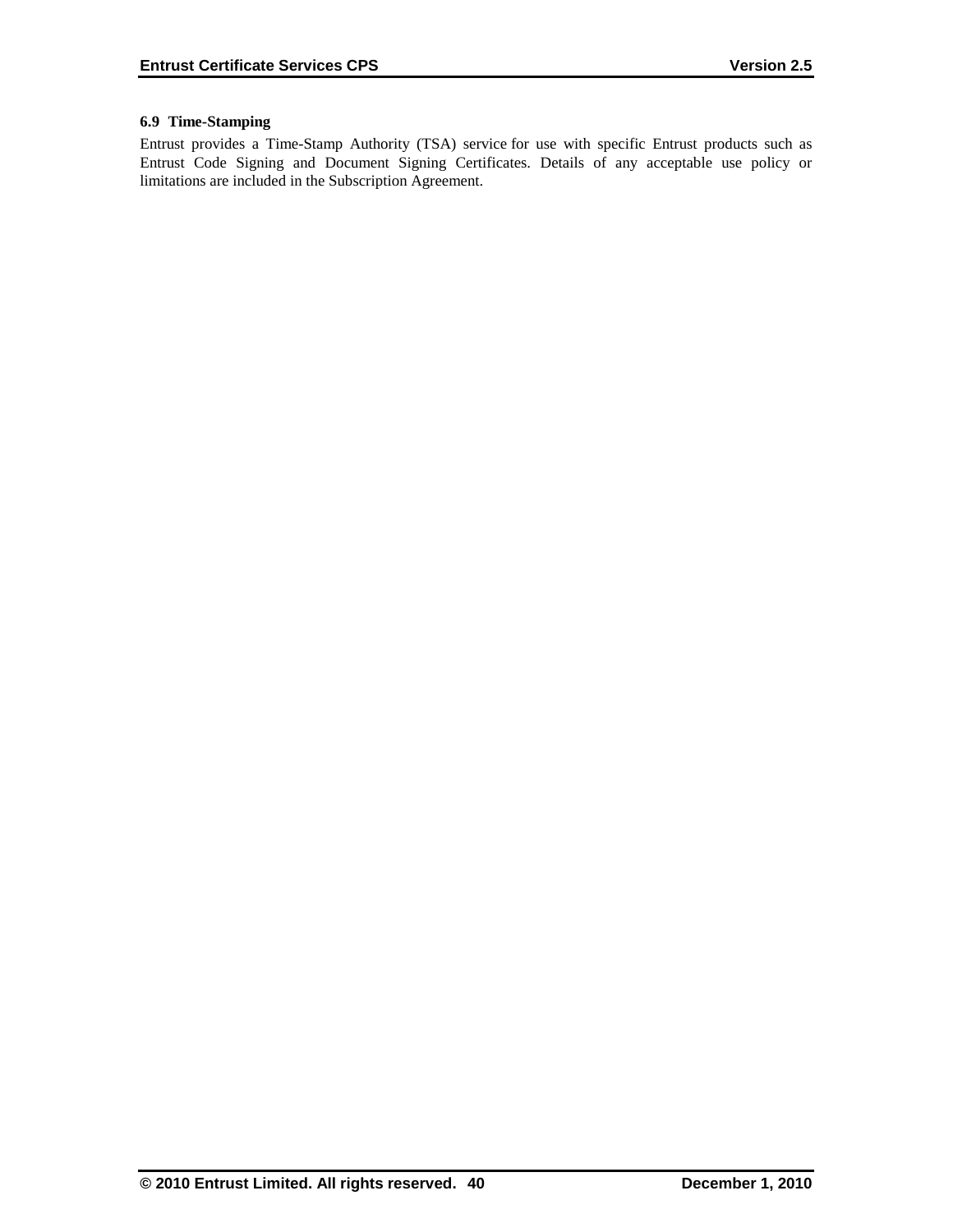# **7 Certificate and CRL Profiles**

The profile for the Entrust Certificates and Certificate Revocation List (CRL) issued by an Entrust Certification Authority conform to the specifications contained in the IETF RFC 5280 Internet X.509 PKI Certificate and Certificate Revocation List (CRL) Profile .

# **7.1 Certificate Profile**

Entrust Certification Authorities issue certificates in accordance with the X.509 version 3. Certificate profiles for Entrust Root CA certificate, Subordinate CA certificates, and end entity certificates are described in Appendix A and the sections below.

### **7.1.1 Version Number(s)**

All certificates issued by Entrust Certification Authorities are X.509 version 3 certificates.

### **7.1.2 Certificate Extensions**

Certificate extensions are as stipulated in IETF RFC 5280. See Appendix A.

### **7.1.3 Algorithm Object Identifiers**

Algorithm object identifiers are as specified in IETF RFC 3279 Algorithms and Identifiers for the Internet X.509 PKI Certificate and Certificate Revocation List (CRL) Profile. See Appendix A.

### **7.1.4 Name Forms**

Name forms are as stipulated in §3.1.1.

### **7.1.5 Name Constraints**

No stipulation.

# **7.1.6 Certificate Policy Object Identifier**

Certificate policy object identifiers (OIDs) are listed in §1.2 and in the Certificate Profile attached as Appendix A.

# **7.1.7 Usage of Policy Constraints Extension**

No stipulation.

#### **7.1.8 Policy Qualifiers Syntax and Semantics**

Entrust includes policy qualifiers in all end entity certificates as stipulated in Appendix A.

# **7.1.9 Processing Semantics for the Critical Certificate Policies Extension**

Certificate policies extension is marked Not Critical

# **7.2 CRL Profile**

The following fields of the X.509 version 2 CRL format are used by the Entrust Certification Authorities:

- version: set to v2
- signature: identifier of the algorithm used to sign the CRL
- issuer: the full Distinguished Name of the Certification Authority issuing the CRL
- this update: time of CRL issuance
- next update: time of next expected CRL update
- revoked certificates: list of revoked Certificate information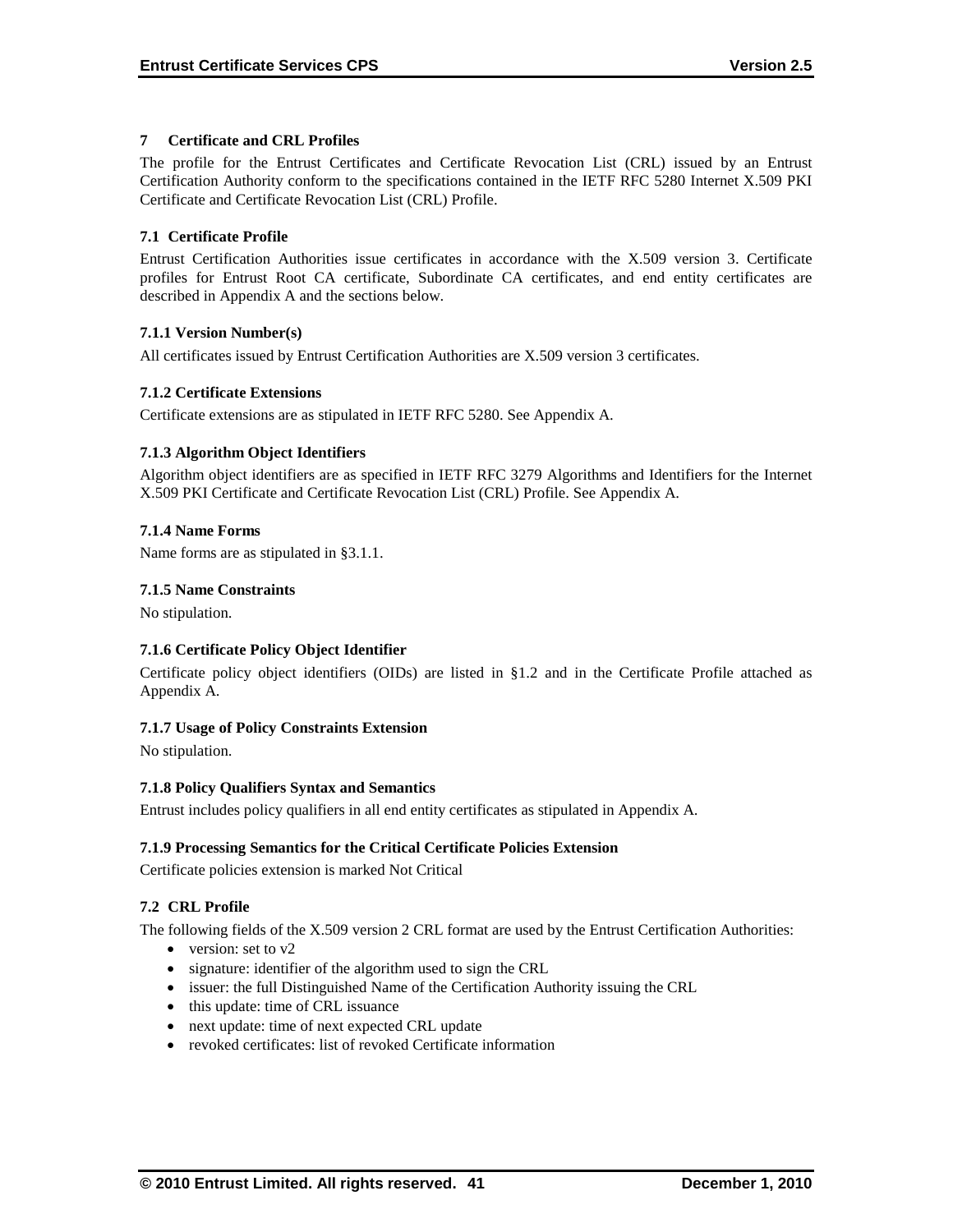# **7.3 OCSP Profile**

The profile for the Entrust SSL Online Certificate Status Protocol (OCSP) messages issued by an Entrust Certification Authority conform to the specifications contained in the IETF RFC 2560 Internet X.509 PKI Online Certificate Status Protocol (OCSP) Profile.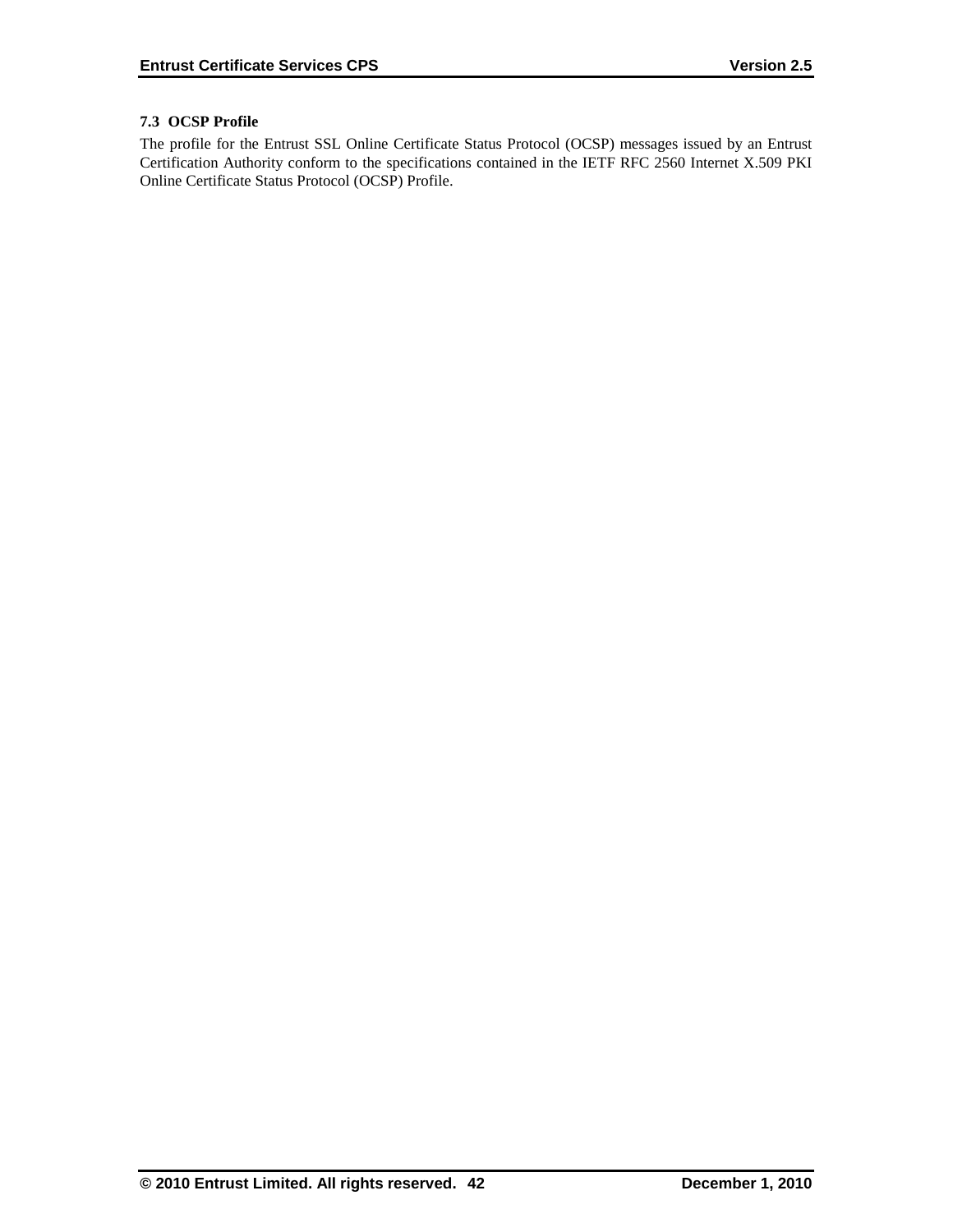### **8 Specification Administration**

#### **8.1 Specification Change Procedures**

Entrust may, in its discretion, modify the Entrust CPS and the terms and conditions contained herein from time to time. Modifications to the Entrust CPS that, in the judgment of Entrust, will have little or no impact on Applicants, Subscribers, and Relying Parties, may be made with no change to the Entrust CPS version number and no notification to Applicants, Subscribers, and Relying Parties. Such changes shall become effective immediately upon publication in the Entrust Repository.

Modifications to the Entrust CPS that, in the judgment of Entrust may have a significant impact on Applicants, Subscribers, and Relying Parties, shall be published in the Entrust Repository and shall become effective fifteen (15) days after publication in the Entrust Repository unless Entrust withdraws such modified Entrust CPS prior to such effective date. In the event that Entrust makes a significant modification to Entrust CPS, the version number of the Entrust CPS shall be updated accordingly. Unless a Subscriber ceases to use, removes, and requests revocation of such Subscriber's Entrust Certificate(s) prior to the date on which an updated version of the Entrust CPS becomes effective, such Subscriber shall be deemed to have consented to the terms and conditions of such updated version of the Entrust CPS and shall be bound by the terms and conditions of such updated version of the Entrust CPS.

### **8.2 Publication and Notification Policies**

Prior to major changes to this Entrust CPS, notification of the upcoming changes will be posted in the Entrust Repository.

### **8.3 CPS Approval Procedures**

This Entrust CPS and any subsequent changes shall be approved by the Entrust Policy Authority.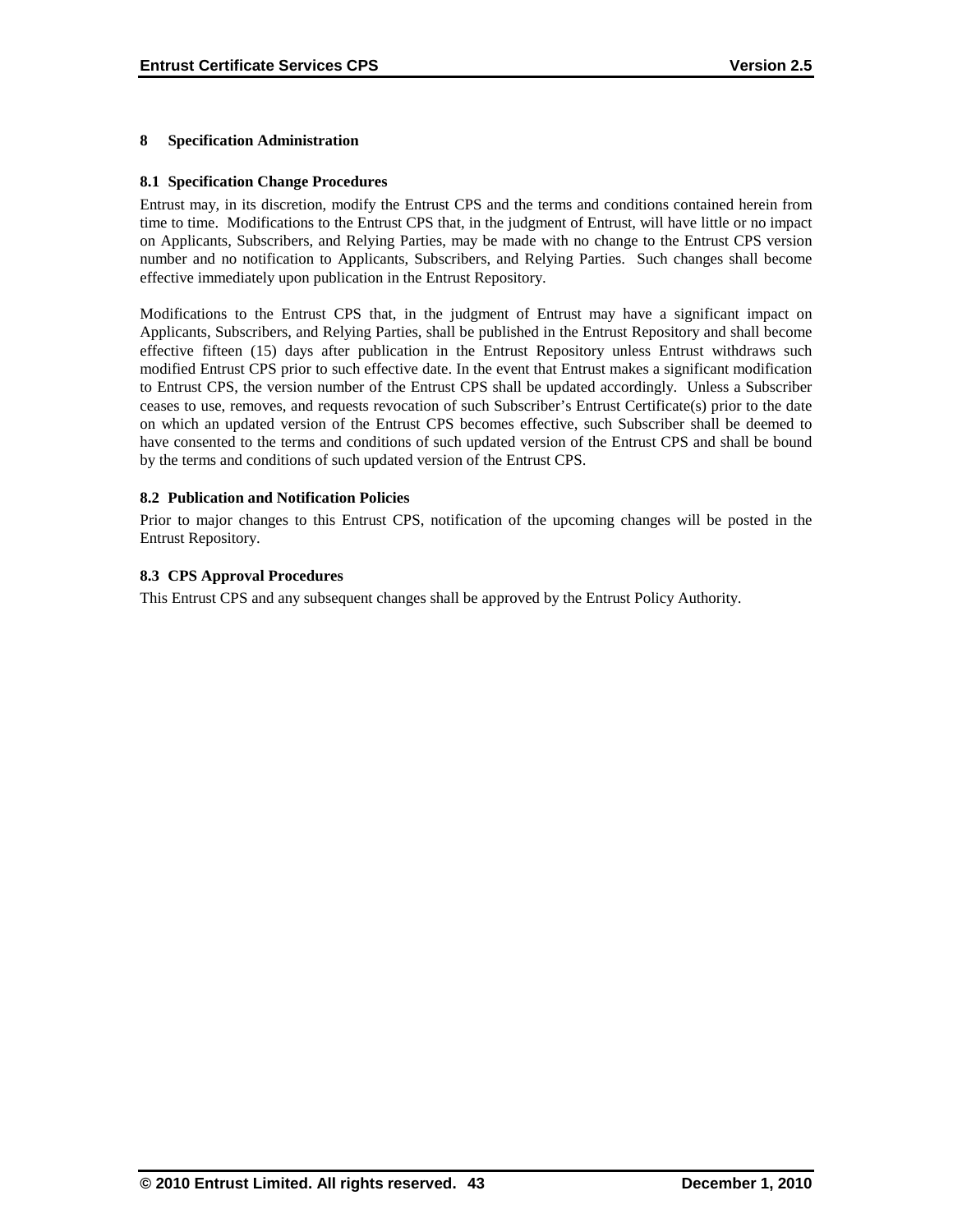### **9 Acronyms**

| <b>Certification Authority</b>                                                   |
|----------------------------------------------------------------------------------|
| <b>Certification Practice Statement</b>                                          |
| <b>Certificate Revocation List</b>                                               |
| Certificate Signing Request                                                      |
| Distinguished Name                                                               |
| Domain Name Server                                                               |
| Digital Signature Algorithm                                                      |
| <b>Hypertext Transfer Protocol</b>                                               |
| <b>Internet Engineering Task Force</b>                                           |
| International Telecommunication Union - Telecommunication Standardization Sector |
| <b>Message Authentication Code</b>                                               |
| Online Certificate Status Protocol                                               |
| <b>Operational Authority</b>                                                     |
| Object Identifier                                                                |
| Policy Authority                                                                 |
| <b>Personal Identification Number</b>                                            |
| Public-Key Infrastructure                                                        |
| <b>Registration Authority</b>                                                    |
| Relative Distinguished Name                                                      |
| <b>Request for Comment</b>                                                       |
| Secure Exchange Protocol                                                         |
| Secure Sockets Layer                                                             |
| Time-Stamp Authority                                                             |
| Universal Resource Locator                                                       |
|                                                                                  |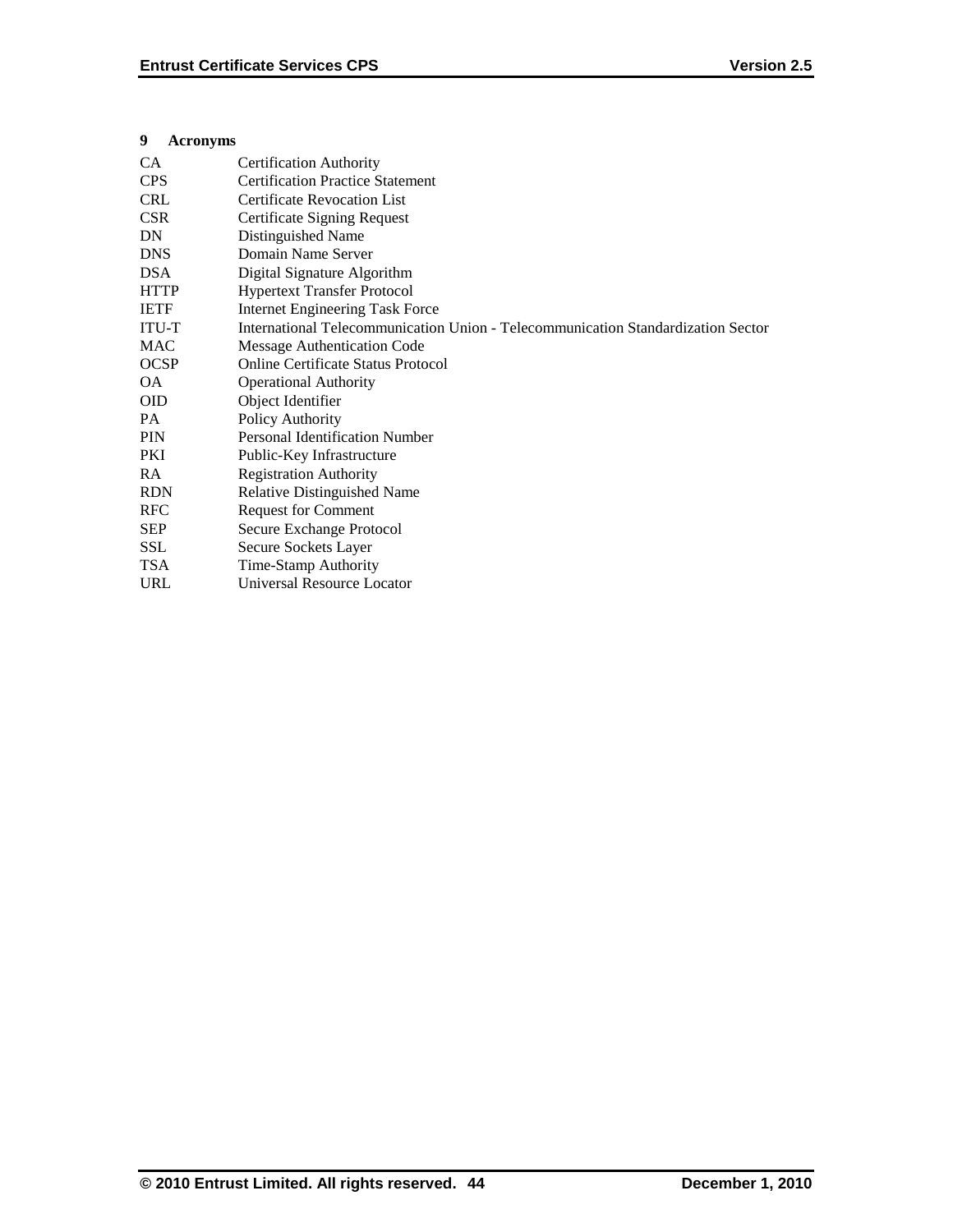#### **10 Definitions**

**Affiliate:** means Entrust, and any corporation or other entity that Entrust directly or indirectly controls. In this context, a party "controls" a corporation or another entity if it directly or indirectly owns or controls fifty percent (50%) or more of the voting rights for the board of directors or other mechanism of control.

**Applicant:** means a person, entity, or organization applying for an Entrust Certificate, but which has not yet been issued an Entrust Certificate, or a person, entity, or organization that currently has an Entrust Certificate or Entrust Certificates and that is applying for renewal of such Entrust Certificate or Entrust Certificates or for an additional Entrust Certificate or Entrust Certificates.

**Application Software Vendor or ASV**: means a developer of Internet browser software or other software that displays or uses certificates, including but not limited to KDE, Microsoft, Mozilla Corporation, Nokia Corporation, Opera Software ASA, and Red Hat, Inc.

**ASV**: see Application Software Vendor.

**Business Day:** means any day, other than a Saturday, Sunday, statutory or civic holiday in the City of Ottawa, Ontario.

**Certificate:** means a digital document that at a minimum: (a) identifies the Certification Authority issuing it, (b) names or otherwise identifies a Subject, (c) contains a Public Key of a Key Pair, (d) identifies its operational period, and (e) contains a serial number and is digitally signed by a Certification Authority.

**Certificate Approver:** means an employee or agent authorized to approve a request for an Entrust Certificate for an organization.

**Certificate Beneficiaries**: means, collectively, all Application Software Vendors with whom Entrust has entered into a contract to include its root certificate(s) in software distributed by such Application Software Vendors, and all Relying Parties that actually rely on such Certificate during the Operational Period of such Certificate.

**Certificate Requester:** means an employee or agent authorized to request an Entrust Certificate for an organization.

**Certificate Revocation List:** means a time-stamped list of the serial numbers of revoked Certificates that has been digitally signed by a Certification Authority.

**Certification Authority:** means an entity or organization that (i) creates and digitally signs Certificates that contain among other things a Subject's Public Key and other information that is intended to identify the Subject, (ii) makes Certificates available to facilitate communication with the Subject identified in the Certificate, and (iii) creates and digitally signs Certificate Revocation Lists containing information about Certificates that have been revoked and which should no longer be used or relied upon.

**Certification Practice Statement:** means a statement of the practices that a Certification Authority uses in issuing, managing, revoking, renewing, and providing access to Certificates, and the terms and conditions under which the Certification Authority makes such services available.

**Co-marketers:** means any person, entity, or organization that has been granted by Entrust or a Registration Authority operating under an Entrust Certification Authority the right to promote Entrust Certificates.

**Compromise:** means a suspected or actual loss, disclosure, or loss of control over sensitive information or data.

**Contract Signer:** means an employee or agent authorized to sign the subscription agreement on behalf of the organization.

**CPS:** see Certification Practice Statement.

**CRL:** see Certificate Revocation List.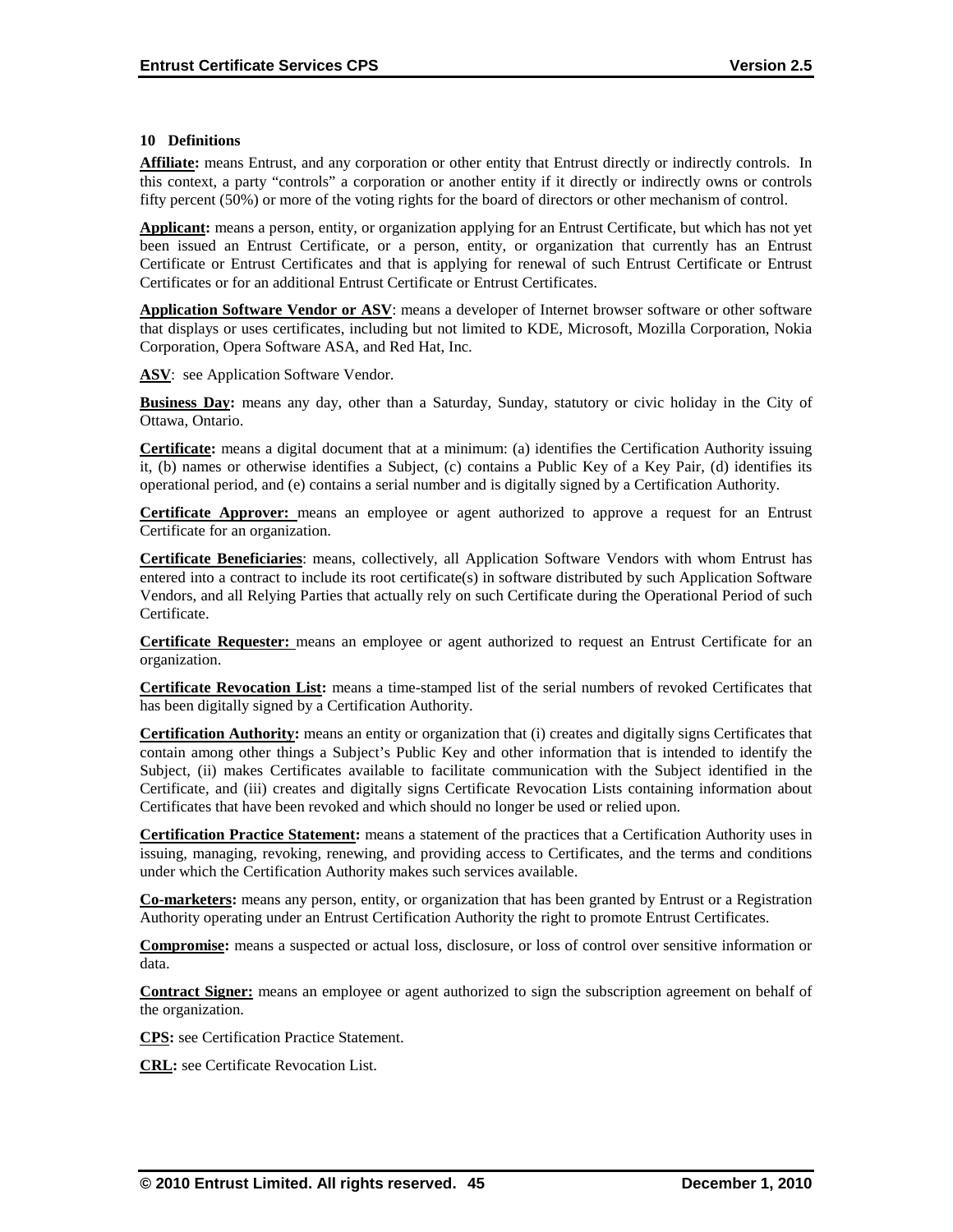**Cross Certificate(s)**: shall mean a Certificate(s) that (i) includes the Public Key of a Public-Private Key Pair generated by an Entrust Certification Authority; and (ii) includes the digital signature of an Entrust Root Certification Authority.

**Entrust:** means Entrust Limited.

**Entrust.net**: means Entrust Limited.

**Entrust Operational Authority:** means those personnel who work for or on behalf of Entrust and who are responsible for the operation of the Entrust Certification Authorities.

**Entrust Policy Authority:** means those personnel who work for or on behalf of Entrust and who are responsible for determining the policies and procedures that govern the operation of the Entrust Certification Authorities.

**Entrust Repository:** means a collection of databases and web sites that contain information about Entrust Certificates and services provided by Entrust in respect to Entrust Certificates, including among other things, the types of Entrust Certificates issued by the Entrust Certification Authorities, the services provided by Entrust in respect to Entrust Certificates, the fees charged by Entrust for Entrust Certificates and for the services provided by Entrust in respect to Entrust Certificates, Certificate Revocation Lists, the Entrust Certification Practice Statement, and other information and agreements that are intended to govern the use of Entrust Certificates.

**Entrust Certificate:** A Certificate issued by an Entrust Certification Authority

**Entrust Certification Authority:** means a Certification Authority operated by or on behalf of Entrust for the purpose of issuing, managing, revoking, renewing, and providing access to Entrust Certificates.

**Entrust Certification Practice Statement:** means this document.

**Entrust CPS:** See Entrust Certification Practice Statement.

**Entrust Client Certificate:** means a Certificate issued by an Entrust Certificate Authority for use by individuals to digitally sign and encrypt electronic messages via an S/MIME compliant application.

**Entrust Code Signing Certificate:** means a Certificate issued by an Entrust Certification Authority for use by content and software developers and publishers to digitally sign executables and other content.

**Entrust SSL Certificate:** means an SSL Certificate issued by an Entrust Certification Authority for use on secure servers.

**Entrust Certificate Application:** means the form and application information requested by a Registration Authority operating under an Entrust Certification Authority and submitted by an Applicant when applying for the issuance of an Entrust Certificate.

**FIPS:** means the Federal Information Processing Standards. These are U.S. Federal standards that prescribe specific performance requirements, practices, formats, communication protocols, and other requirements for hardware, software, data, and telecommunications operation.

**IETF:** means the Internet Engineering Task Force. The Internet Engineering Task Force is an international community of network designers, operators, vendors, and researchers concerned with the evolution of the Internet architecture and the efficient operation of the Internet.

**Key Pair:** means two mathematically related cryptographic keys, having the properties that (i) one key can be used to encrypt a message that can only be decrypted using the other key, and (ii) even knowing one key, it is believed to be computationally infeasible to discover the other key.

**Object Identifier:** means a specially-formatted sequence of numbers that is registered in accordance with internationally-recognized procedures for object identifier registration.

**OID:** see Object Identifier.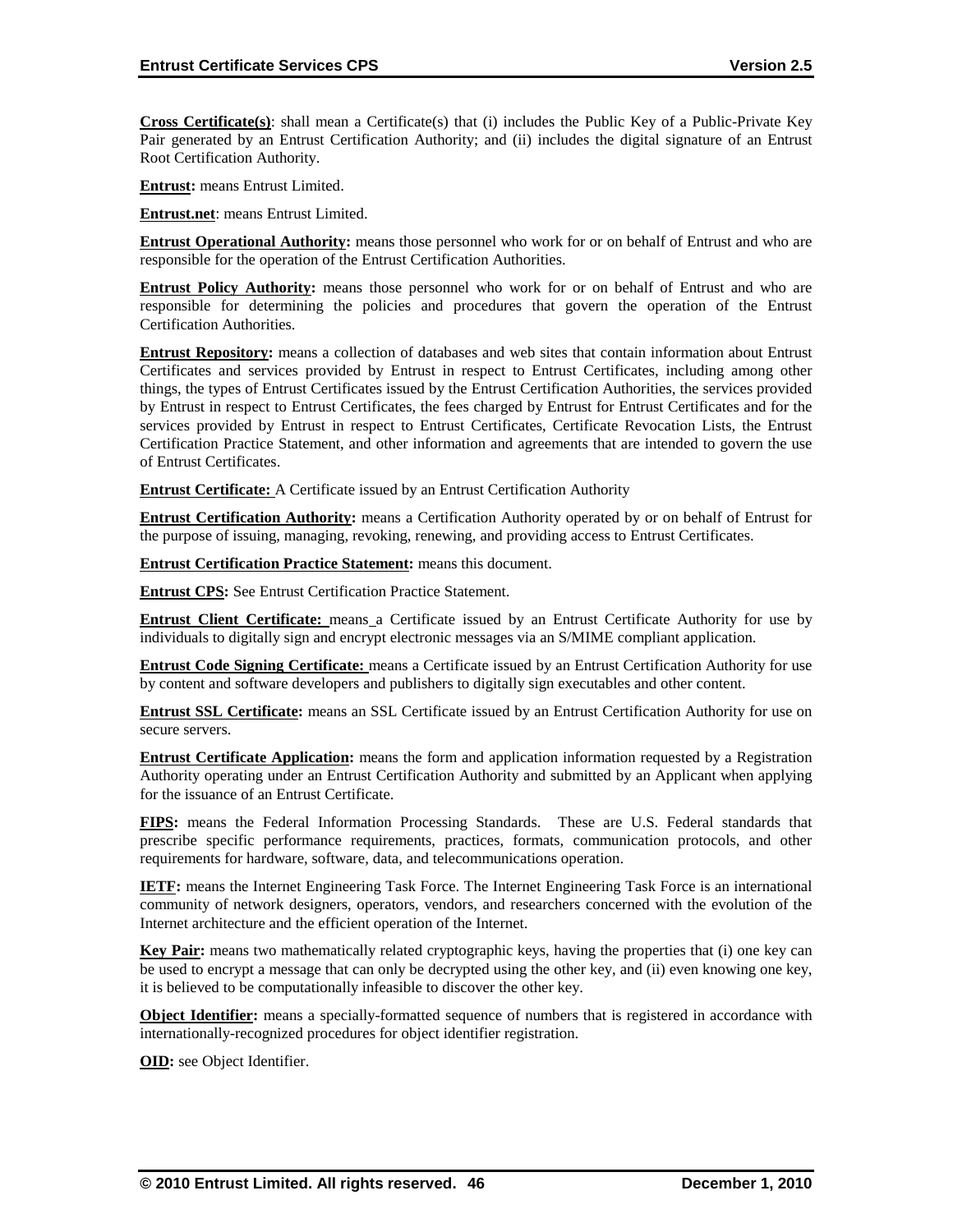**Operational Period:** means, with respect to a Certificate, the period of its validity. The Operational Period would typically begin on the date the Certificate is issued (or such later date as specified in the Certificate), and ends on the date and time it expires as noted in the Certificate or earlier if the Certificate is Revoked.

**PKIX:** means an IETF Working Group developing technical specifications for PKI components based on X.509 Version 3 Certificates.

**Private Key:** means the key of a Key Pair used to decrypt an encrypted message. This key must be kept secret.

**Public Key:** means the key of a Key Pair used to encrypt a message. The Public Key can be made freely available to anyone who may want to send encrypted messages to the holder of the Private Key of the Key Pair. The Public Key is usually made publicly available in a Certificate issued by a Certification Authority and is often obtained by accessing a repository or database. A Public Key is used to encrypt a message that can only be decrypted by the holder of the corresponding Private Key.

**RA:** see Registration Authority.

**Registration Authority:** means an entity that performs two functions: (1) the receipt of information from a Subject to be named in an Entrust Certificate, and (2) the performance of limited verification of information provided by the Subject following the procedures prescribed by the Entrust Certification Authorities. In the event that the information provided by a Subject satisfies the criteria defined by the Entrust Certification Authorities, a Registration Authority may send a request to a Entrust Certification Authority requesting that the Entrust Certification Authority generate, digitally sign, and issue a Entrust Certificate containing the information verified by the Registration Authority.

**Relying Party:** means a person, entity, or organization that relies on or uses an Entrust Certificate and/or any other information provided in a Repository under an Entrust Certification Authority to obtain and confirm the Public Key and identity of a Subscriber. For avoidance of doubt, an ASV is not a "Relying Party" when software distributed by such ASV merely displays information regarding a certificate.

**Relying Party Agreement:** means the agreement between a Relying and Entrust or between a Relying Party and an independent third-party Registration Authority or Reseller under an Entrust Certification Authority in respect to the provision and use of certain information and services in respect to Entrust Certificates.

**Repository:** means a collection of databases and web sites that contain information about Certificates issued by a Certification Authority including among other things, the types of Certificates and services provided by the Certification Authority, fees for the Certificates and services provided by the Certification Authority, Certificate Revocation Lists, descriptions of the practices and procedures of the Certification Authority, and other information and agreements that are intended to govern the use of Certificates issued by the Certification Authority.

**Resellers:** means any person, entity, or organization that has been granted by Entrust or a Registration Authority operating under an Entrust Certification Authority the right to license the right to use Entrust Certificates.

**Revoke or Revocation:** means, with respect to a Certificate, to prematurely end the Operational Period of that Certificate from a specified time forward.

**Subject:** means a person, entity, or organization whose Public Key is contained in a Certificate.

**Subscriber:** means a person, entity, or organization that has applied for and has been issued an Entrust Certificate.

**Subscription Agreement:** means the agreement between a Subscriber and Entrust or between a Subscriber and an independent third-party Registration Authority or Reseller under an Entrust Certification Authority in respect to the issuance, management, and provision of access to an Entrust Certificate and the provision of other services in respect to such Entrust Certificate.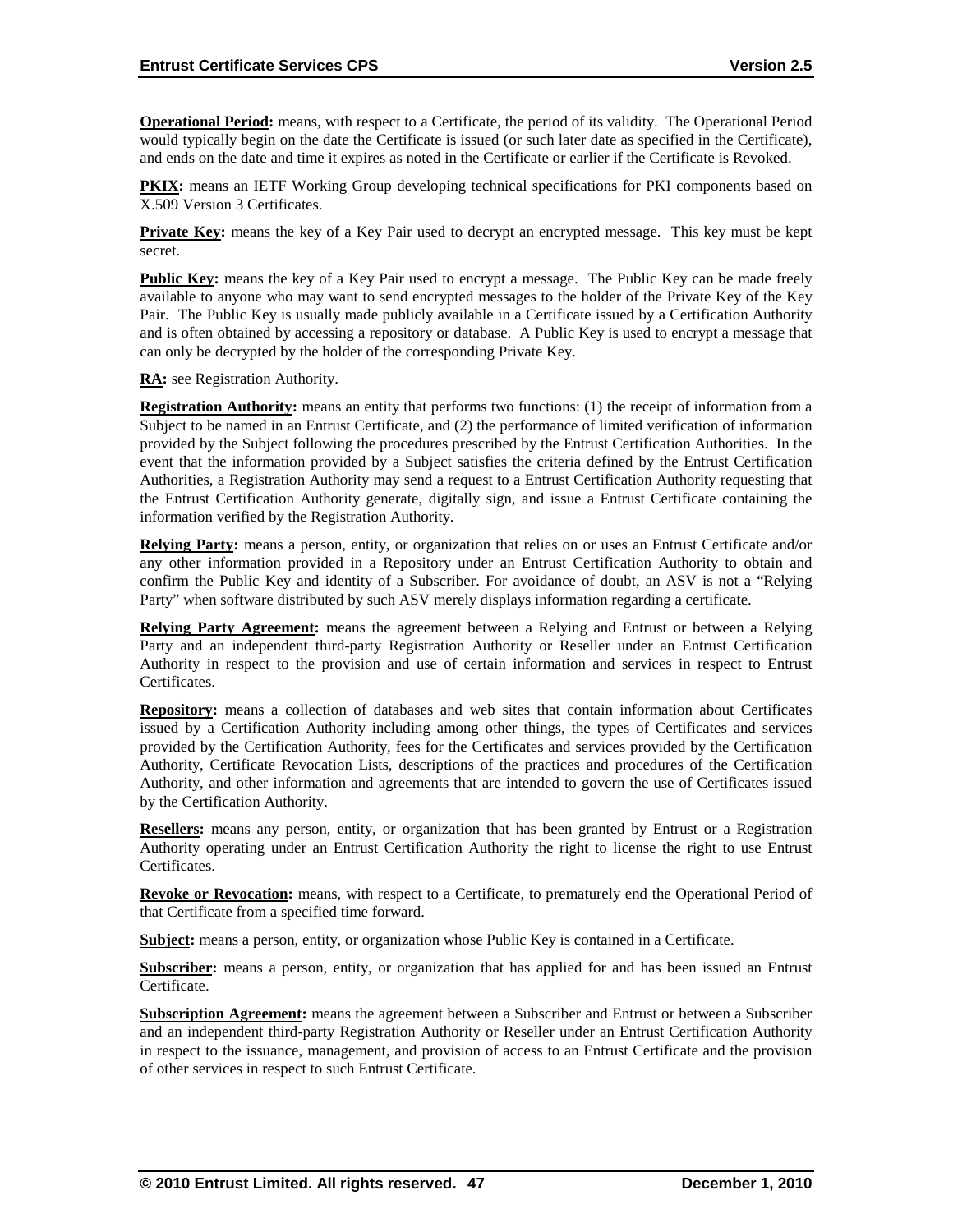# **Appendix A – Certificate Profiles**

|  |  |  | <b>Root Certificate: Entrust.net Secure Server Certification Authority</b> |
|--|--|--|----------------------------------------------------------------------------|
|--|--|--|----------------------------------------------------------------------------|

| Field                  |                 | <b>Value</b>                                                |
|------------------------|-----------------|-------------------------------------------------------------|
| <b>Attributes</b>      |                 |                                                             |
| Version                |                 | V <sub>3</sub>                                              |
| Serial Number          |                 | 37 4a d2 43                                                 |
| Signature Algorithm    |                 | sha-1 WithRSAEncryption {1.2.840.113549.1.1.5}              |
| <b>Issuer DN</b>       |                 | $CN =$ Entrust.net Secure Server Certification Authority    |
|                        |                 | $OU = (c)$ 1999 Entrust.net Limited                         |
|                        |                 | $OU = www.entrust.net/CPS incorp. by ref. (limits liab.)$   |
|                        |                 | $Q =$ Entrust.net                                           |
|                        |                 | $C = US$                                                    |
| <b>Validity Period</b> |                 | Valid from: May 25, 1999                                    |
|                        |                 | Valid to: May 25, 2019                                      |
| Subject DN             |                 | $CN =$ Entrust.net Secure Server Certification Authority    |
|                        |                 | $OU = (c)$ 1999 Entrust.net Limited                         |
|                        |                 | $OU = www.entrust.net/CPS incorp. by ref. (limits liab.)$   |
|                        |                 | $Q =$ Entrust.net                                           |
|                        |                 | $C = US$                                                    |
| Subject Public Key     |                 | 1024-bit RSA key modulus                                    |
| Info                   |                 | rsaEncryption {1.2.840.113549.1.1.1}                        |
| <b>Extension</b>       | <b>Critical</b> |                                                             |
| Authority Key          | N <sub>0</sub>  | KeyID=f0 17 62 13 55 3d b3 ff 0a 00 6b fb 50 84 97 f3 ed 62 |
| Identifier             |                 | $d0$ 1a                                                     |
| Subject Key Identifier | No              | f0 17 62 13 55 3d b3 ff 0a 00 6b fb 50 84 97 f3 ed 62 d0 1a |
| Thumbprint (SHA1)      |                 | 99 a6 9b e6 1a fe 88 6b 4d 2b 82 00 7c b8 54 fc 31 7e 15 39 |
|                        |                 |                                                             |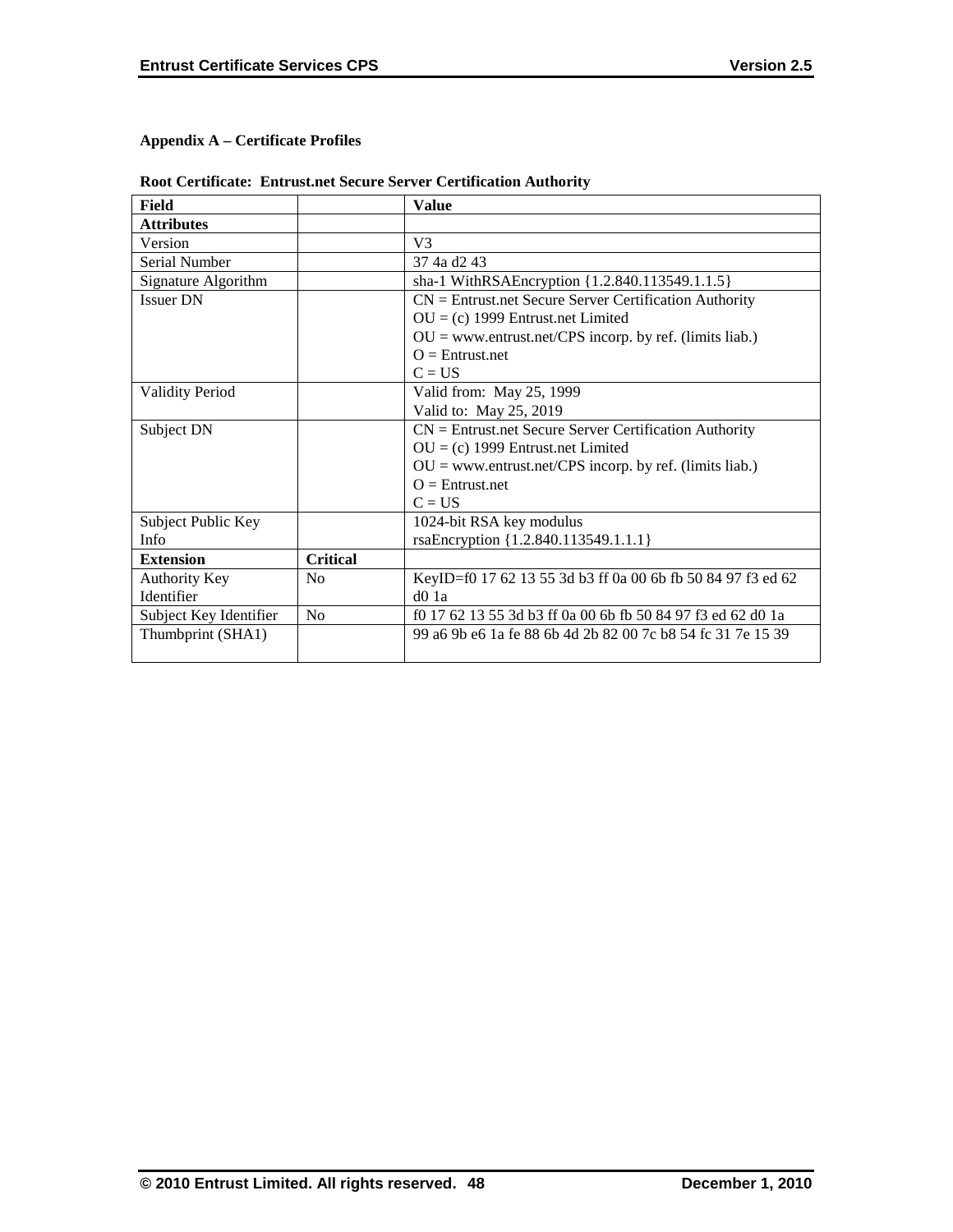| Field                  |                 | <b>Value</b>                                                   |
|------------------------|-----------------|----------------------------------------------------------------|
| <b>Attributes</b>      |                 |                                                                |
| Version                |                 | V <sub>3</sub>                                                 |
| Serial Number          |                 | 38 63 b9 66                                                    |
| Signature Algorithm    |                 | sha-1 WithRSAEncryption {1.2.840.113549.1.1.5}                 |
| <b>Issuer DN</b>       |                 | $CN =$ Entrust.net Certification Authority (2048)              |
|                        |                 | $OU = (c)$ 1999 Entrust.net Limited                            |
|                        |                 | $OU = www.entrust.net/CPS_2048 incorp. by ref. (limits liab.)$ |
|                        |                 | $Q =$ Entrust.net                                              |
| <b>Validity Period</b> |                 | Valid from: December 24, 1999                                  |
|                        |                 | Valid to: December 24, 2019                                    |
| Subject DN             |                 | $CN =$ Entrust.net Certification Authority (2048)              |
|                        |                 | $OU = (c)$ 1999 Entrust.net Limited                            |
|                        |                 | $OU = www.entrust.net/CPS_2048 incorp. by ref. (limits liab.)$ |
|                        |                 | $Q =$ Entrust.net                                              |
| Subject Public Key     |                 | 2048-bit RSA key modulus                                       |
| Info                   |                 | rsaEncryption {1.2.840.113549.1.1.1}                           |
| <b>Extension</b>       | <b>Critical</b> |                                                                |
| Authority Key          | N <sub>0</sub>  | KeyID=55 e4 81 d1 11 80 be d8 89 b9 08 a3 31 f9 a1 24 09 16    |
| Identifier             |                 | b970                                                           |
| Subject Key Identifier | No              | 55 e4 81 d1 11 80 be d8 89 b9 08 a3 31 f9 a1 24 09 16 b9 70    |
| Thumbprint (SHA1)      |                 | 80 1d 62 d0 7b 44 9d 5c 5c 03 5c 98 ea 61 fa 44 3c 2a 58 fe    |
|                        |                 |                                                                |

**Root Certificate: Entrust.net Certification Authority (2048)**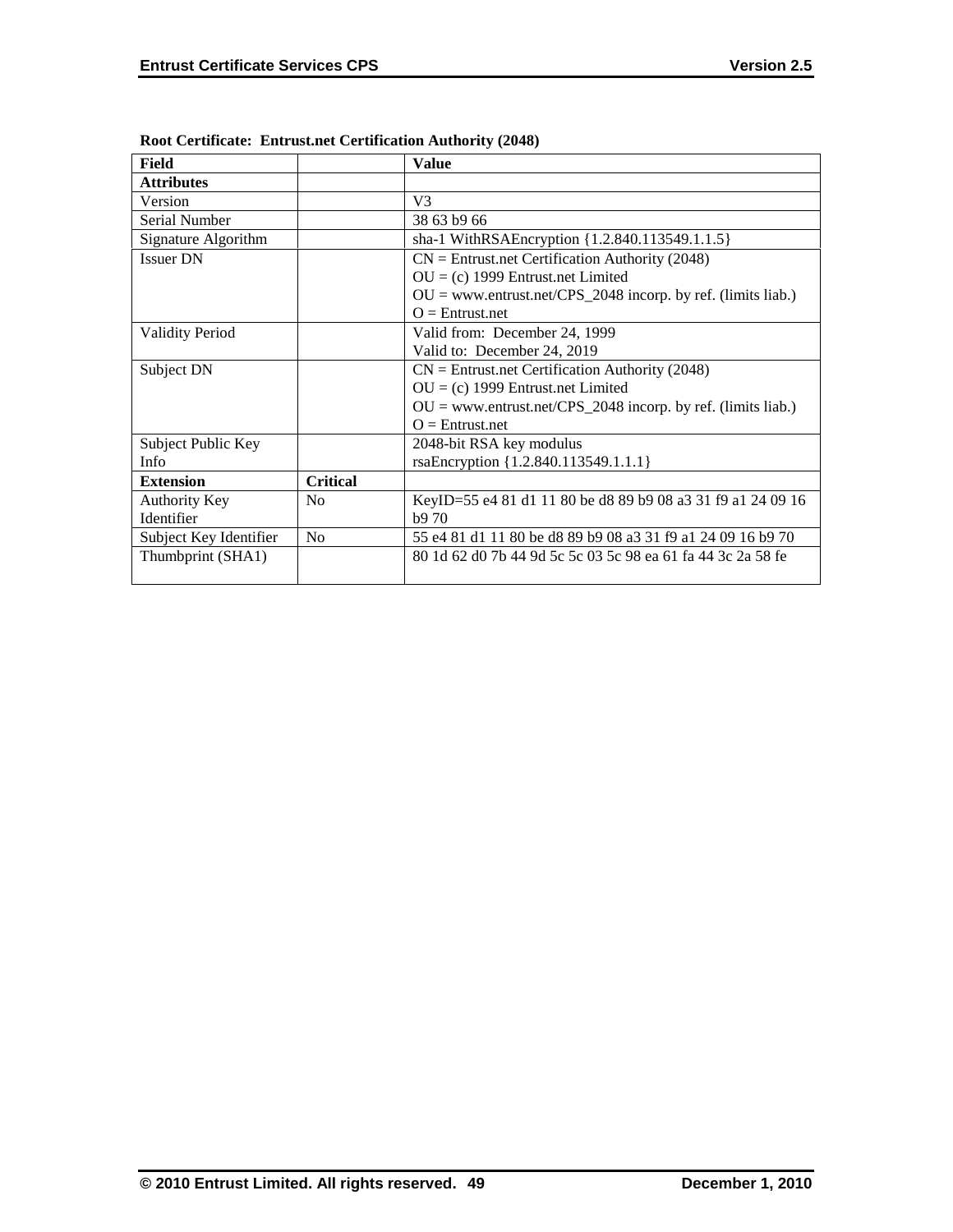| Field                       |                 | <b>Value</b>                                                   |
|-----------------------------|-----------------|----------------------------------------------------------------|
| <b>Attributes</b>           |                 |                                                                |
| Version                     |                 | V <sub>3</sub>                                                 |
| Serial Number               |                 | 38 63 de f8                                                    |
| Signature Algorithm         |                 | sha-1 WithRSAEncryption {1.2.840.113549.1.1.5}                 |
| <b>Issuer DN</b>            |                 | $CN =$ Entrust.net Certification Authority (2048)              |
|                             |                 | $OU = (c)$ 1999 Entrust.net Limited                            |
|                             |                 | $OU =$ www.entrust.net/CPS_2048 incorp. by ref. (limits liab.) |
|                             |                 | $O =$ Entrust.net                                              |
| <b>Validity Period</b>      |                 | Valid from: December 24, 1999                                  |
|                             |                 | Valid to: July 24, 2029                                        |
| Subject DN                  |                 | $CN =$ Entrust.net Certification Authority (2048)              |
|                             |                 | $OU = (c)$ 1999 Entrust.net Limited                            |
|                             |                 | $OU = www.entrust.net/CPS_2048 incorp. by ref. (limits liab.)$ |
|                             |                 | $O =$ Entrust.net                                              |
| Subject Public Key          |                 | 2048-bit RSA key modulus                                       |
| Info                        |                 | rsaEncryption {1.2.840.113549.1.1.1}                           |
| <b>Extension</b>            | <b>Critical</b> |                                                                |
| <b>Authority Key</b>        |                 | Not present                                                    |
| Identifier                  |                 |                                                                |
| Subject Key Identifier      | N <sub>0</sub>  | 55 e4 81 d1 11 80 be d8 89 b9 08 a3 31 f9 a1 24 09 16 b9 70    |
| Key Usage                   | Yes             | Certificate Signing, CRL Signing                               |
| <b>Certificate Policies</b> |                 | Not present                                                    |
| <b>Basic Constraints</b>    |                 | Subject Type=CA                                                |
|                             |                 | Path Length Constraint=None                                    |
| <b>CRL</b> Distribution     |                 | Not present                                                    |
| Points                      |                 |                                                                |
| Thumbprint (SHA1)           |                 | 50 30 06 09 1d 97 d4 f5 ae 39 f7 cb e7 92 7d 7d 65 2d 34 31    |

**Root Certificate: Entrust.net Certification Authority (2048) - (Updated)**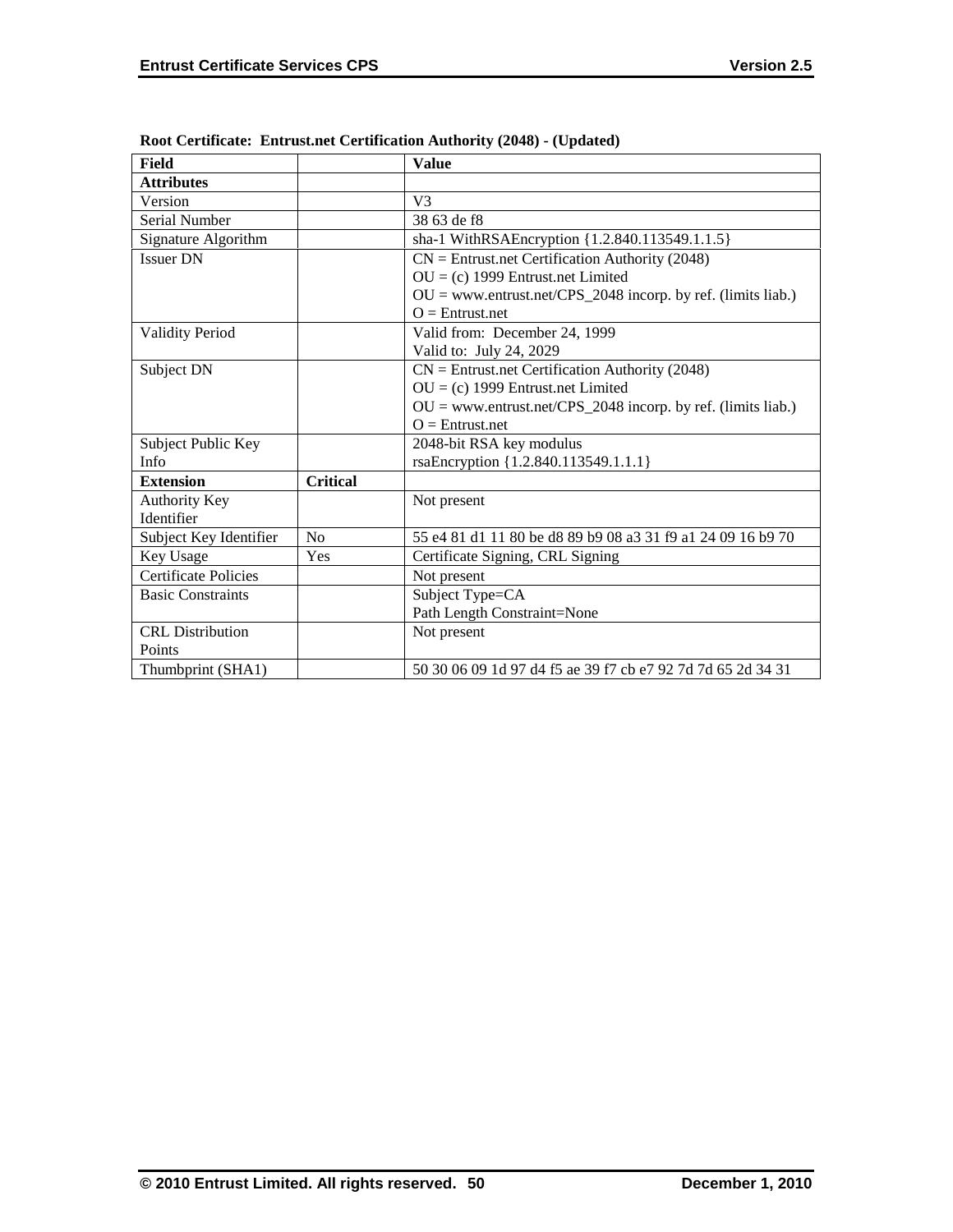| <b>Field</b>             |                 | <b>Value</b>                                                |
|--------------------------|-----------------|-------------------------------------------------------------|
| <b>Attributes</b>        |                 |                                                             |
| Version                  |                 | V <sub>3</sub>                                              |
| Serial Number            |                 | 4a 53 8c 28                                                 |
| Signature Algorithm      |                 | sha-256 WithRSAEncryption {1.2.840.113549.1.1.5}            |
| <b>Issuer DN</b>         |                 | $CN =$ Entrust Root Certification Authority - G2            |
|                          |                 | $OU = (c) 2009$ Entrust, Inc. - for authorized use only     |
|                          |                 | $OU = See$ www.entrust.net/legal-terms                      |
|                          |                 | $O =$ Entrust, Inc.                                         |
|                          |                 | $C = US$                                                    |
| <b>Validity Period</b>   |                 | Valid from: July 7, 2009                                    |
|                          |                 | Valid to: December 7, 2030                                  |
| Subject DN               |                 | $CN =$ Entrust Root Certification Authority - G2            |
|                          |                 | $OU = (c) 2009$ Entrust, Inc. - for authorized use only     |
|                          |                 | $OU = See$ www.entrust.net/legal-terms                      |
|                          |                 | $O =$ Entrust, Inc.                                         |
|                          |                 | $C = US$                                                    |
| Subject Public Key Info  |                 | 2048-bit RSA key modulus                                    |
|                          |                 | rsaEncryption {1.2.840.113549.1.1.1}                        |
| <b>Extension</b>         | <b>Critical</b> |                                                             |
| <b>Authority Key</b>     |                 | Not present                                                 |
| Identifier               |                 |                                                             |
| Subject Key Identifier   | N <sub>o</sub>  | 6a 72 26 7a d0 1e ef 7d e7 3b 69 51 d4 6c 8d 9f 90 12 66 ab |
| Key Usage                | Yes             | Certificate Signing, CRL Signing                            |
| <b>Basic Constraints</b> | Yes             | Subject Type=CA                                             |
|                          |                 | Path Length Constraint=None                                 |
| <b>CRL</b> Distribution  |                 | Not present                                                 |
| Points                   |                 |                                                             |
| Thumbprint (SHA1)        |                 | 8c f4 27 fd 79 0c 3a d1 66 06 8d e8 1e 57 ef bb 93 22 72 d4 |

**Root Certificate: Entrust Root Certification Authority – G2**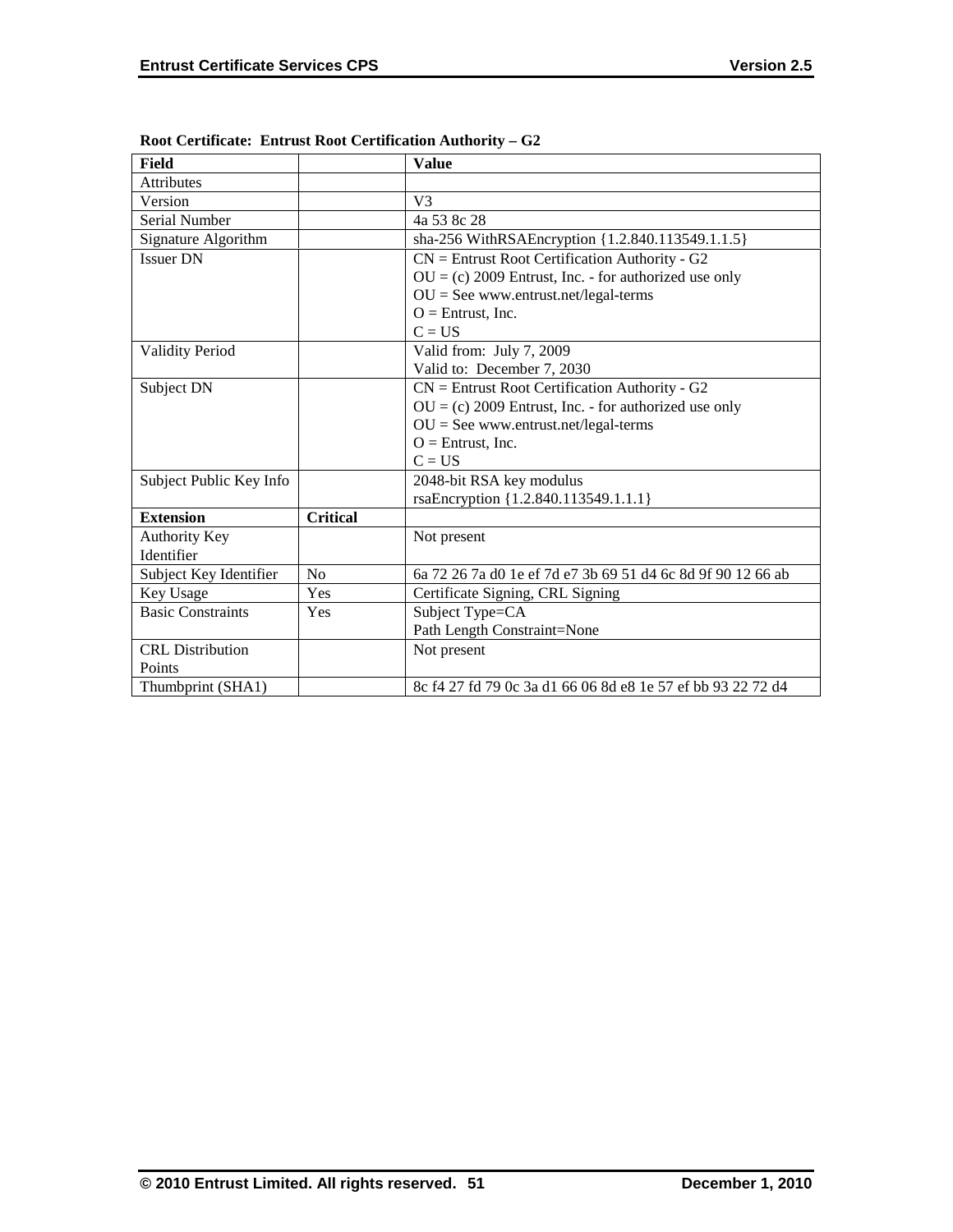| <b>Field</b>                |                 | <b>Value</b>                                                |
|-----------------------------|-----------------|-------------------------------------------------------------|
| <b>Attributes</b>           |                 |                                                             |
| Version                     |                 | V <sub>3</sub>                                              |
| <b>Serial Number</b>        |                 | Unique number to PKI domain                                 |
| Signature Algorithm         |                 | sha-1 WithRSAEncryption {1.2.840.113549.1.1.5}              |
| <b>Issuer DN</b>            |                 | Unique X.500 CA DN                                          |
| <b>Validity Period</b>      |                 | No later than 2030                                          |
|                             |                 | notBefore and notAfter are specified                        |
| Subject DN                  |                 | Unique X.500 CA DN                                          |
| Subject Public Key          |                 | 2048-bit RSA key modulus                                    |
| Info                        |                 | rsaEncryption {1.2.840.113549.1.1.1}                        |
| <b>Extension</b>            | <b>Critical</b> |                                                             |
| Authority Key               | N <sub>0</sub>  | Contains 20 byte SHA-1 hash of the Root CA Public Key       |
| Identifier                  |                 |                                                             |
| Subject Key Identifier      | No              | Contains 20 byte SHA-1 hash of the subjectPublicKey in this |
|                             |                 | certificate                                                 |
| Key Usage                   | Yes             | Certificate Signing, CRL Signing                            |
| <b>Extended Key Usage</b>   | No              | As applicable from the following:                           |
|                             |                 | None present                                                |
|                             |                 | Server Authentication (1.3.6.1.5.5.7.3.1)                   |
|                             |                 | Client Authentication (1.3.6.1.5.5.7.3.2)                   |
|                             |                 | Code Signing (1.3.6.1.5.5.7.3.3)                            |
|                             |                 | Secure Email (1.3.6.1.5.5.7.3.4)                            |
| <b>Certificate Policies</b> | No              | Policy Identifier = All Issuance Policies                   |
| (optional)                  |                 | uri: set as applicable                                      |
| <b>Basic Constraints</b>    | Yes             | Subject Type = $CA$                                         |
|                             |                 | Path Length Constraint = value set as required              |
| Authority Information       | No              | Access Method = $On$ -line Certificate Status Protocol      |
| Access (optional)           |                 | (1.3.6.1.5.5.7.48.1)                                        |
|                             |                 | accessLocation=http://ocsp.entrust.net                      |
| <b>CRL</b> Distribution     | No              | http://crl.entrust.net/server1.crl or                       |
| Points                      |                 | http://crl.entrust.net/2048ca.crl                           |

# **Subordinate CA Certificate**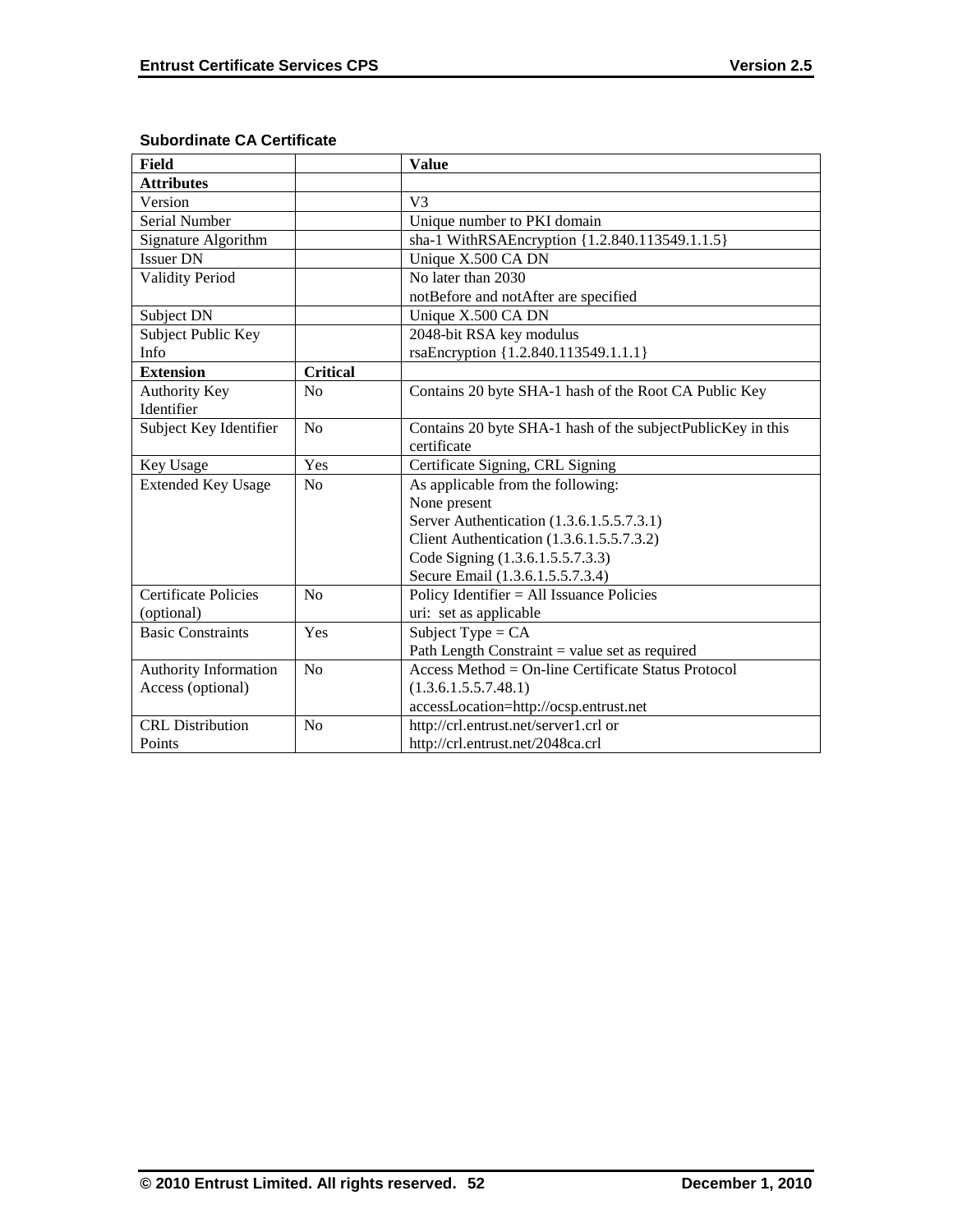# **SSL End Entity Certificate**

| <b>Field</b>                 |                 | <b>Value</b>                                                             |
|------------------------------|-----------------|--------------------------------------------------------------------------|
| <b>Attributes</b>            |                 |                                                                          |
| Version                      |                 | V <sub>3</sub>                                                           |
| Serial Number                |                 | Unique number to PKI domain                                              |
| <b>Issuer Signature</b>      |                 | sha-1 WithRSAEncryption {1.2.840.113549.1.1.5}                           |
| Algorithm                    |                 |                                                                          |
| <b>Issuer DN</b>             |                 | Unique X.500 CA DN                                                       |
| <b>Validity Period</b>       |                 | No greater than 5 years                                                  |
|                              |                 | notBefore and notAfter are specified                                     |
| Subject DN                   |                 | $CN = <$ DNS name of secure server>                                      |
|                              |                 | $OU = corganization unit of subscripter > (optional)$                    |
|                              |                 | $Q = \text{full legal name of subscriber}$                               |
|                              |                 | $L =$ <locality of="" subscriber=""> (optional)</locality>               |
|                              |                 | $S = \text{state}$ or province of subscriber $\text{in}$ (if applicable) |
|                              |                 | $C = \langle$ country of subscriber>                                     |
| Subject Public Key           |                 | Minimum 1024-bit RSA key modulus                                         |
| Info                         |                 | rsaEncryption {1.2.840.113549.1.1.1}                                     |
| <b>Extension</b>             | <b>Critical</b> |                                                                          |
| <b>Authority Key</b>         | N <sub>0</sub>  | Contains 20 byte SHA-1 hash of the CA Public Key                         |
| Identifier                   |                 |                                                                          |
| Subject Key Identifier       | N <sub>o</sub>  | Contains 20 byte SHA-1 hash of the subjectPublicKey in this              |
|                              |                 | certificate                                                              |
| Subject Alternative          | No              | DNS name(s) of secure server.                                            |
| Name                         |                 |                                                                          |
| Key Usage                    | No              | Digital Signature, Key Encipherment                                      |
| <b>Extended Key Usage</b>    | N <sub>0</sub>  | Server Authentication (1.3.6.1.5.5.7.3.1)                                |
|                              |                 | Client Authentication (1.3.6.1.5.5.7.3.2) - optional                     |
| <b>Certificate Policies</b>  | N <sub>0</sub>  | [1] Certificate Policy:                                                  |
|                              |                 | Policy Identifier=1.2.840.113533.7.75.2                                  |
|                              |                 | or 2.16.840.1.114028.10.1.5                                              |
|                              |                 | [1,1]Policy Qualifier Info:                                              |
|                              |                 | Policy Qualifier Id=CPS                                                  |
|                              |                 | Qualifier:                                                               |
|                              |                 | http://www.entrust.net/rpa                                               |
| <b>Basic Constraints</b>     | N <sub>0</sub>  | Subject Type = End Entity                                                |
|                              |                 | Path Length Constraint = None                                            |
| <b>Authority Information</b> | N <sub>o</sub>  | Access Method = On-line Certificate Status Protocol                      |
| Access (optional)            |                 | (1.3.6.1.5.5.7.48.1)                                                     |
|                              |                 | accessLocation: http://ocsp.entrust.net                                  |
|                              |                 | Access Method = Certification Authority Issuer                           |
|                              |                 | (1.3.6.1.5.5.7.48.2)                                                     |
|                              |                 | accessLocation: http://aia.entrust.net/2048-11b.cer                      |
| <b>CRL</b> Distribution      | N <sub>o</sub>  | http://crl.entrust.net/server1.crl                                       |
| Points                       |                 | or http://crl.entrust.net/level1b.crl                                    |
|                              |                 | or http://crl.entrust.net/level1c.crl                                    |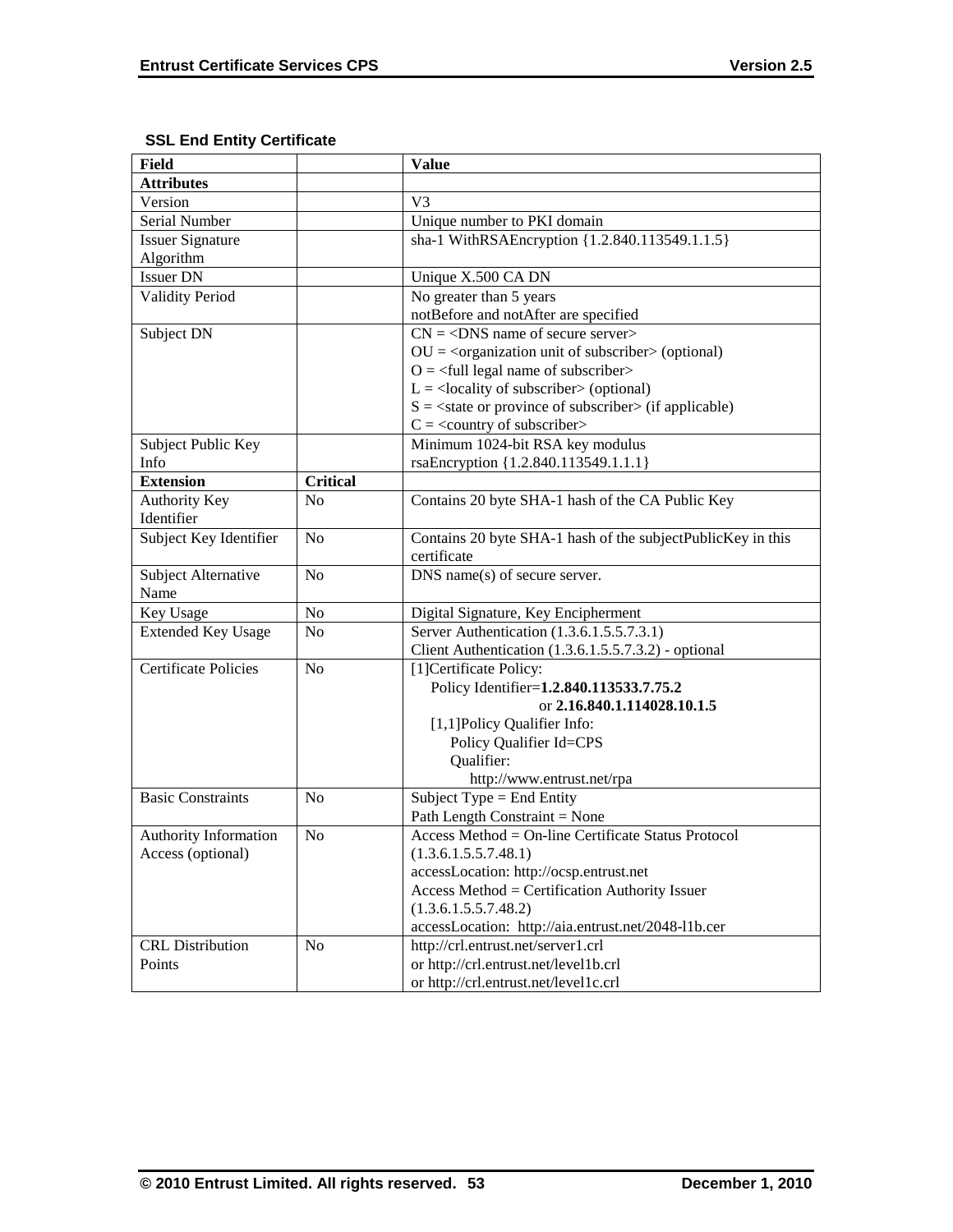| <b>Field</b>                |                 | <b>Value</b>                                                           |
|-----------------------------|-----------------|------------------------------------------------------------------------|
| <b>Attributes</b>           |                 |                                                                        |
| Version                     |                 | V <sub>3</sub>                                                         |
| Serial Number               |                 | Unique number to PKI domain                                            |
| <b>Issuer Signature</b>     |                 | sha-1 WithRSAEncryption {1.2.840.113549.1.1.5}                         |
| Algorithm                   |                 |                                                                        |
| <b>Issuer DN</b>            |                 | Unique X.500 CA DN                                                     |
| <b>Validity Period</b>      |                 | No greater than 5 years                                                |
|                             |                 | notBefore and notAfter are specified                                   |
| Subject DN                  |                 | $CN =$ < full legal name of subscriber >                               |
|                             |                 | $OU = corganization unit of subscripter > (optional)$                  |
|                             |                 | $O = \left\langle \text{full legal name of subscripter} \right\rangle$ |
|                             |                 | $L =$ <locality of="" subscriber=""> (optional)</locality>             |
|                             |                 | $S = \text{state}$ or province of subscriber > (if applicable)         |
|                             |                 | $C = \langle$ country of subscriber>                                   |
| Subject Public Key          |                 | Minimum 2048-bit RSA key modulus                                       |
| Info                        |                 | rsaEncryption {1.2.840.113549.1.1.1}                                   |
| <b>Extension</b>            | <b>Critical</b> |                                                                        |
| <b>Authority Key</b>        | No              | Contains 20 byte SHA-1 hash of the CA Public Key                       |
| Identifier                  |                 |                                                                        |
| Subject Key Identifier      | N <sub>o</sub>  | Contains 20 byte SHA-1 hash of the subjectPublicKey in this            |
|                             |                 | certificate                                                            |
| Key Usage                   | Yes             | Digital Signature                                                      |
| <b>Extended Key Usage</b>   | N <sub>o</sub>  | Code Signing (1.3.6.1.5.5.7.3.3)                                       |
| <b>Certificate Policies</b> | N <sub>o</sub>  | [1] Certificate Policy:                                                |
|                             |                 | Policy Identifier= 2.16.840.1.114028.10.1.3                            |
|                             |                 | [1,1]Policy Qualifier Info:                                            |
|                             |                 | Policy Qualifier Id=CPS                                                |
|                             |                 | Qualifier:                                                             |
|                             |                 | http://www.entrust.net/rpa                                             |
| <b>Basic Constraints</b>    | N <sub>o</sub>  | Subject Type = End Entity                                              |
|                             |                 | Path Length Constraint = None                                          |
| Authority Information       |                 | Access Method = On-line Certificate Status Protocol                    |
| Access (optional)           |                 | (1.3.6.1.5.5.7.48.1)                                                   |
|                             |                 | accessLocation: http://ocsp.entrust.net                                |
|                             |                 | Access Method = Certification Authority Issuer                         |
|                             |                 | (1.3.6.1.5.5.7.48.2)                                                   |
|                             |                 | accessLocation: http://aia.entrust.net/2048-11d.cer                    |
| <b>CRL</b> Distribution     | N <sub>o</sub>  | http://crl.entrust.net/level1d.crl                                     |
| Points                      |                 |                                                                        |

# **Code Signing End Entity Certificate**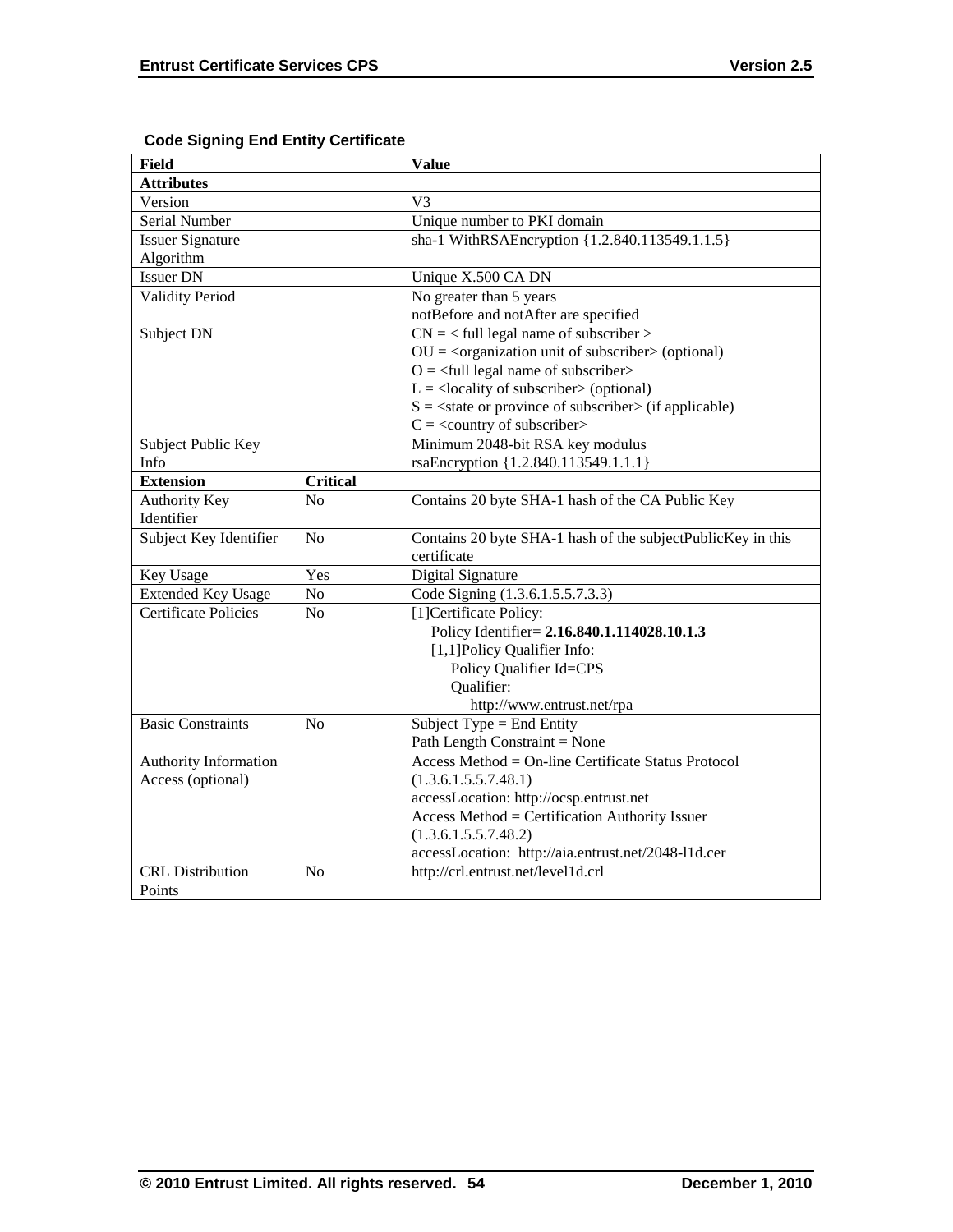| <b>Field</b>                |                 | Value                                                             |
|-----------------------------|-----------------|-------------------------------------------------------------------|
| <b>Attributes</b>           |                 |                                                                   |
| Version                     |                 | V <sub>3</sub>                                                    |
| Serial Number               |                 | Unique number to PKI domain                                       |
| <b>Issuer Signature</b>     |                 | sha-1 WithRSAEncryption {1.2.840.113549.1.1.5}                    |
| Algorithm                   |                 |                                                                   |
| <b>Issuer DN</b>            |                 | Unique X.500 CA DN                                                |
| <b>Validity Period</b>      |                 | Not greater than 5 years                                          |
|                             |                 | notBefore and notAfter are specified                              |
| Subject DN                  |                 | $E = \langle RFC822 \text{ email address} \rangle$                |
|                             |                 | $CN =  email address>$                                            |
|                             |                 | $OU = Persona Not Validated >$                                    |
|                             |                 | $OU = \langle Entrust Class 1 Identity Certain Service \rangle$   |
| Subject Public Key          |                 | Minimum 2048-bit RSA key modulus                                  |
| Info                        |                 | rsaEncryption {1.2.840.113549.1.1.1}                              |
| <b>Extension</b>            | <b>Critical</b> |                                                                   |
| Authority Key               | No              | Contains 20 byte SHA-1 hash of the CA Public Key                  |
| Identifier                  |                 |                                                                   |
| Subject Key Identifier      | N <sub>o</sub>  | Contains 20 byte SHA-1 hash of the subjectPublicKey in this       |
|                             |                 | certificate                                                       |
| Subject Alternative         |                 | <rfc822 address="" email=""></rfc822>                             |
| Name                        |                 |                                                                   |
| Key Usage                   | Yes             | Digital Signature, Key Encipherment                               |
| <b>Extended Key Usage</b>   | N <sub>0</sub>  | Client Authentication (1.3.6.1.5.5.7.3.2)                         |
|                             |                 | Secure Email (1.3.6.1.5.5.7.3.4)                                  |
| <b>Certificate Policies</b> | No              | [1] Certificate Policy:                                           |
|                             |                 | Policy Identifier= 2.16.840.1.114028.10.1.4.1                     |
|                             |                 | [1,1]Policy Qualifier Info:                                       |
|                             |                 | Policy Qualifier Id=CPS                                           |
|                             |                 | Qualifier:                                                        |
|                             |                 | http://www.entrust.net/rpa                                        |
| <b>Basic Constraints</b>    | N <sub>o</sub>  | Subject Type = End Entity, Path Length Constraint = None          |
| Authority Information       |                 | Access Method = $On$ -line Certificate Status Protocol<br>$1_{-}$ |
| Access                      |                 | (1.3.6.1.5.5.7.48.1)                                              |
|                             |                 | Alternative Name: URL=http://ocsp.entrust.net                     |
|                             |                 | Access Method=Certification Authority Issuer<br>2.                |
|                             |                 | (1.3.6.1.5.5.7.48.2)                                              |
|                             |                 | <b>Alternative Name:</b>                                          |
|                             |                 | URL=http://aia.entrust.net/2048class1.cer                         |
| <b>CRL</b> Distribution     | No              | uri: http://crl.entrust.net/class1.crl                            |
| Points                      |                 |                                                                   |

# **Client Class 1 End Entity Certificate**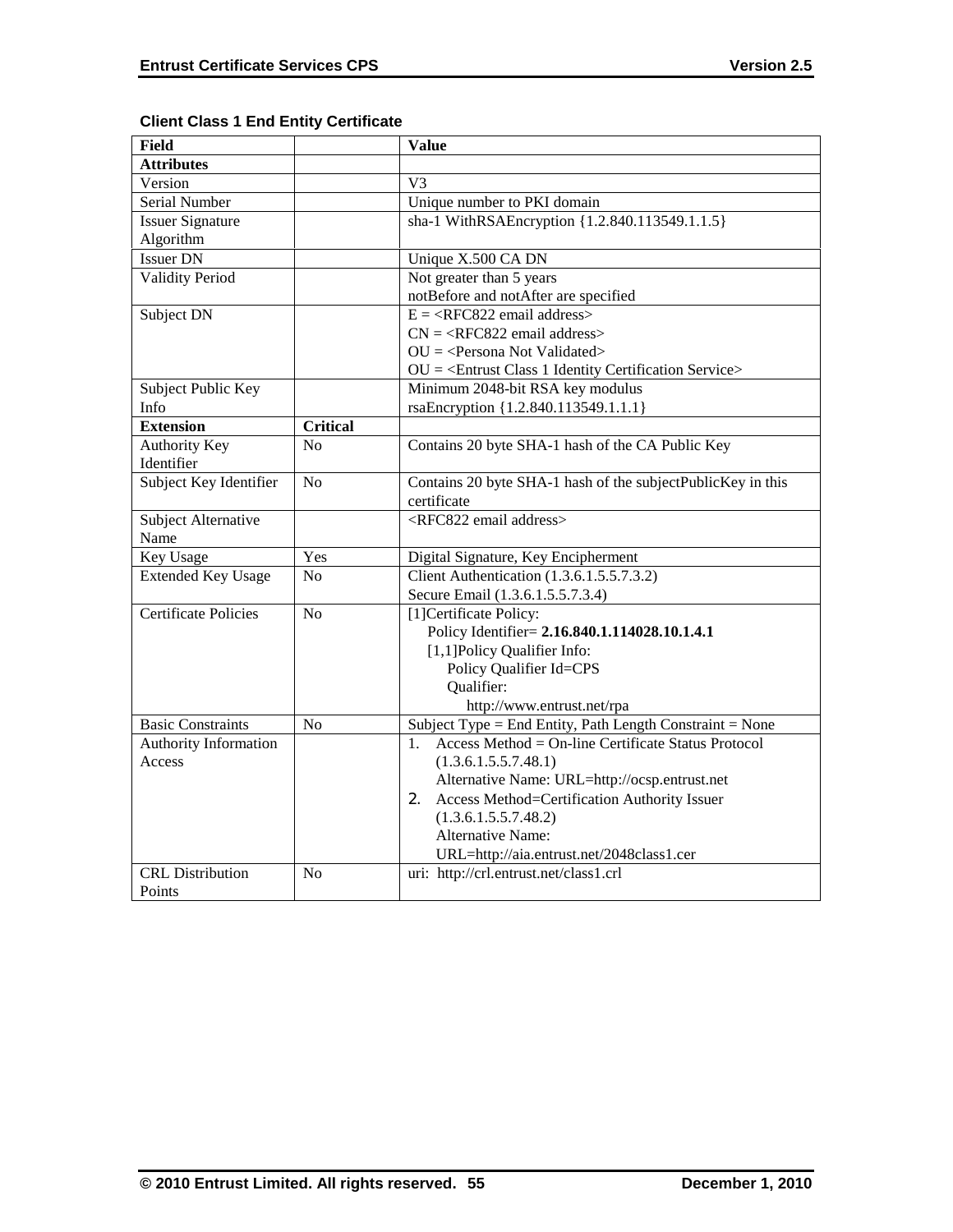| Field                                  |                 | <b>Value</b>                                                 |
|----------------------------------------|-----------------|--------------------------------------------------------------|
| <b>Attributes</b>                      |                 |                                                              |
| Version                                |                 | V <sub>3</sub>                                               |
| Serial Number                          |                 | Unique number to PKI domain                                  |
| <b>Issuer Signature</b>                |                 | sha-1 WithRSAEncryption {1.2.840.113549.1.1.5}               |
| Algorithm                              |                 |                                                              |
| <b>Issuer DN</b>                       |                 | Unique X.500 CA DN                                           |
| <b>Validity Period</b>                 |                 | Not greater than 5 years                                     |
|                                        |                 | notBefore and notAfter are specified                         |
| Subject DN                             |                 | $E = \langle RFC822 \text{ email address} \rangle$           |
|                                        |                 | $CN =$ < individual name, organization name or role name >   |
|                                        |                 | $OU = coganization unit of subscripter > (optional)$         |
|                                        |                 | $O = \text{full legal name of subscriber organization}$      |
|                                        |                 | $L =$ <locality of="" subscriber=""> (optional)</locality>   |
|                                        |                 | $S = \text{state}$ or province of subscriber (if applicable) |
|                                        |                 | $C =$ < country of subscriber>                               |
| Subject Public Key                     |                 | Minimum 2048-bit RSA key modulus                             |
| Info                                   |                 | rsaEncryption {1.2.840.113549.1.1.1}                         |
| <b>Extension</b>                       | <b>Critical</b> |                                                              |
| <b>Authority Key</b>                   | N <sub>0</sub>  | Contains 20 byte SHA-1 hash of the CA Public Key             |
| Identifier                             |                 |                                                              |
| Subject Key Identifier                 | N <sub>0</sub>  | Contains 20 byte SHA-1 hash of the subjectPublicKey in this  |
|                                        |                 | certificate                                                  |
| Subject Alternative                    |                 | <rfc822 address="" email=""></rfc822>                        |
| Name                                   |                 |                                                              |
| Key Usage                              | Yes             | Digital Signature                                            |
|                                        |                 | Key Encipherment                                             |
|                                        |                 | Data Encipherment (optional)                                 |
| <b>Extended Key Usage</b>              | N <sub>o</sub>  | Client Authentication (1.3.6.1.5.5.7.3.2)                    |
|                                        |                 | Secure Email (1.3.6.1.5.5.7.3.4)                             |
| <b>Certificate Policies</b>            | N <sub>o</sub>  | [1] Certificate Policy:                                      |
|                                        |                 | Policy Identifier= 2.16.840.1.114028.10.1.4.2                |
|                                        |                 | [1,1] Policy Qualifier Info:                                 |
|                                        |                 | Policy Qualifier Id=CPS<br>Qualifier:                        |
|                                        |                 | http://www.entrust.net/rpa                                   |
| <b>Basic Constraints</b>               | N <sub>0</sub>  | Subject Type = End Entity, Path Length Constraint = None     |
|                                        |                 | 1.<br>$Access Method = On-line Centlicate Status Protocol$   |
| <b>Authority Information</b><br>Access |                 | (1.3.6.1.5.5.7.48.1)                                         |
|                                        |                 | Alternative Name: URL=http://ocsp.entrust.net                |
|                                        |                 | Access Method=Certification Authority Issuer<br>2.           |
|                                        |                 | (1.3.6.1.5.5.7.48.2)                                         |
|                                        |                 | <b>Alternative Name:</b>                                     |
|                                        |                 | URL=http://aia.entrust.net/2048class2.cer                    |
| <b>CRL</b> Distribution                | No              | uri: http://crl.entrust.net/class2ca.crl                     |
| Points                                 |                 |                                                              |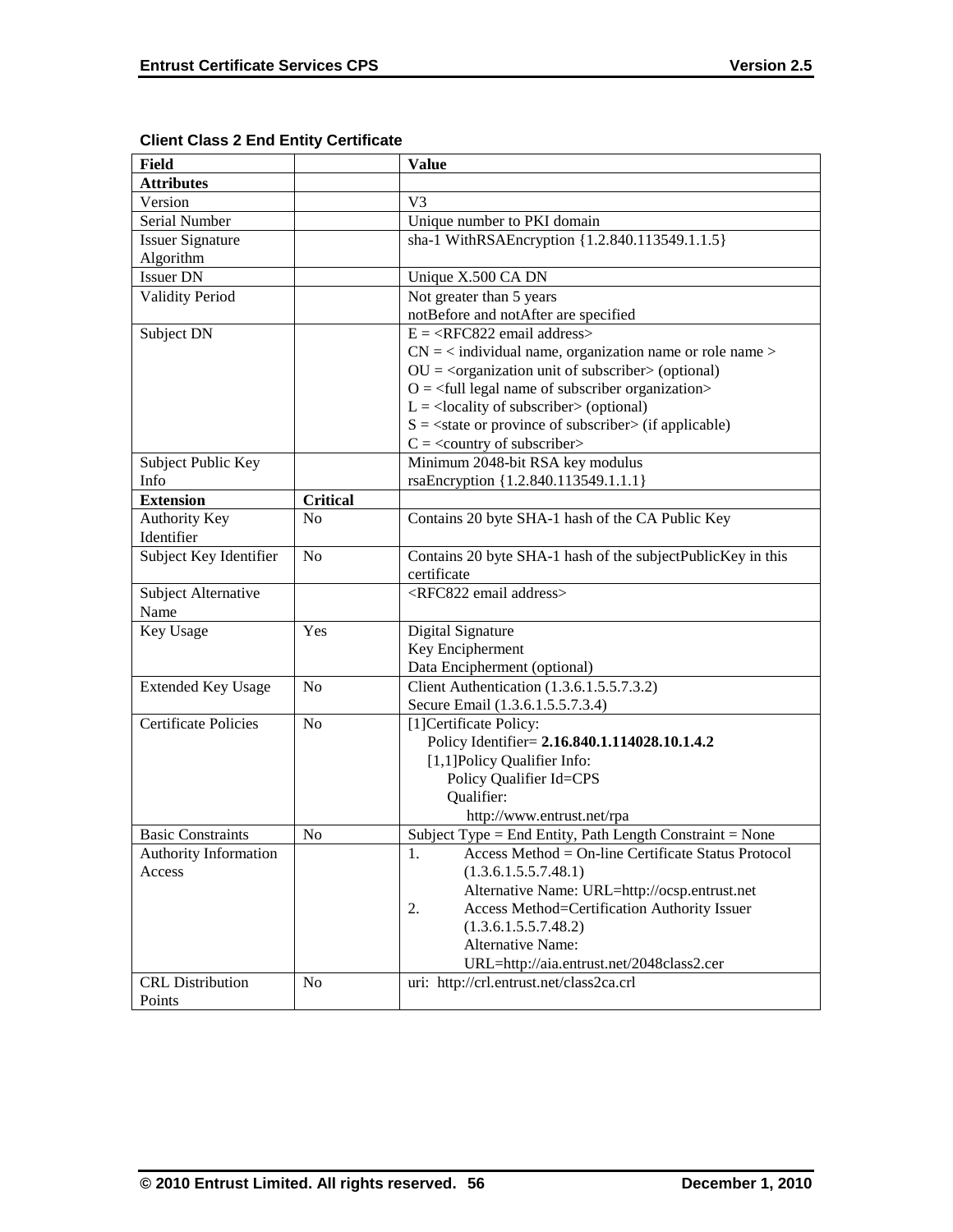| <b>Field</b>                 |                 | <b>Value</b>                                                             |
|------------------------------|-----------------|--------------------------------------------------------------------------|
| <b>Attributes</b>            |                 |                                                                          |
| Version                      |                 | V <sub>3</sub>                                                           |
| Serial Number                |                 | Unique number to PKI domain                                              |
| <b>Issuer Signature</b>      |                 | sha-1 WithRSAEncryption {1.2.840.113549.1.1.5}                           |
| Algorithm                    |                 |                                                                          |
| <b>Issuer DN</b>             |                 | Unique X.500 CA DN                                                       |
| <b>Validity Period</b>       |                 | Not greater than 5 years                                                 |
|                              |                 | notBefore and notAfter are specified                                     |
| Subject DN                   |                 | $E = \langle RFC822 \text{ email address} \rangle$                       |
|                              |                 | $CN =$ < individual name, organization name or role name >               |
|                              |                 | $OU = corganization unit of subscripter > (optional)$                    |
|                              |                 | $Q = \text{full legal name of subscriber organization}$                  |
|                              |                 | $L =$ <locality of="" subscriber=""> (optional)</locality>               |
|                              |                 | $S = \text{state}$ or province of subscriber $\text{in}$ (if applicable) |
|                              |                 | $C = \langle$ country of subscriber>                                     |
| Subject Public Key           |                 | Minimum 2048-bit RSA key modulus                                         |
| Info                         |                 | rsaEncryption {1.2.840.113549.1.1.1}                                     |
| <b>Extension</b>             | <b>Critical</b> |                                                                          |
| <b>Authority Key</b>         | N <sub>0</sub>  | Contains 20 byte SHA-1 hash of the CA Public Key                         |
| Identifier                   |                 |                                                                          |
| Subject Key Identifier       | N <sub>o</sub>  | Contains 20 byte SHA-1 hash of the subjectPublicKey in this              |
|                              |                 | certificate                                                              |
| Subject Alternative          |                 | <rfc822 address="" email=""> (optional)</rfc822>                         |
| Name                         |                 |                                                                          |
| <b>Key Usage</b>             | Yes             | Digital Signature                                                        |
|                              |                 | Key Encipherment                                                         |
|                              |                 | Data Encipherment (optional)                                             |
| <b>Extended Key Usage</b>    | $\rm No$        | 2.16.840.1.114027.40.11                                                  |
| <b>Certificate Policies</b>  | N <sub>o</sub>  | [1]Certificate Policy:                                                   |
|                              |                 | Policy Identifier= 2.16.840.1.114028.10.1.6                              |
|                              |                 | [1,1]Policy Qualifier Info:                                              |
|                              |                 | Policy Qualifier Id=CPS                                                  |
|                              |                 | Qualifier:                                                               |
|                              |                 | http://www.entrust.net/rpa                                               |
| <b>Basic Constraints</b>     | No              | Subject Type = End Entity, Path Length Constraint = None                 |
| <b>Authority Information</b> |                 | Access Method = On-line Certificate Status Protocol                      |
| Access (optional)            |                 | (1.3.6.1.5.5.7.48.1)                                                     |
|                              |                 | accessLocation: http://ocsp.entrust.net                                  |
| <b>CRL</b> Distribution      | No              | to be determined                                                         |
| Points                       |                 |                                                                          |

# **Document Signing End Entity Certificate**